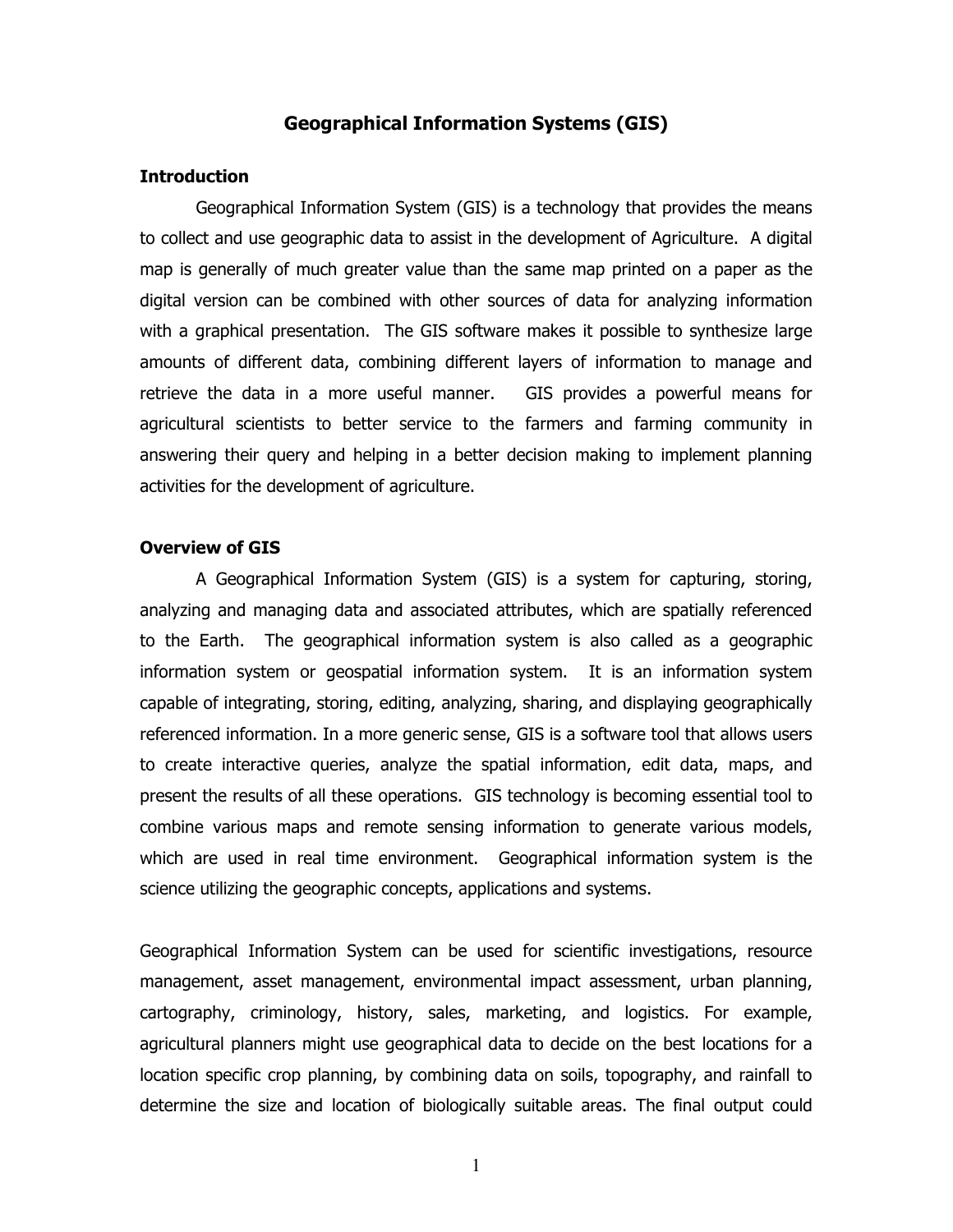include overlays with land ownership, transport, infrastructure, labour availability, and distance to market centers.

# History of GIS development

The idea of portraying different layers of data on a series of base maps, and relating things geographically, has been around much older than computers invention. Thousands years ago, the early man used to draw pictures of the animals they hunted on the walls of caves. These animal drawings are track lines and tallies thought to depict migration routes. While simplistic in comparison to modern technologies, these early records mimic the two-element structure of modern geographic information systems, an image associated with attribute information.

Possibly the earliest use of the geographic method, in 1854 John Snow depicted a cholera outbreak in London using points to represent the locations of some individual cases. His study of the distribution of cholera led to the source of the disease, a contaminated water pump within the heart of the cholera outbreak. While the basic elements of topology and theme existed previously in cartography, the John Snow map was unique, using cartographic methods, not only to depict but also to analyze, clusters of geographically dependent phenomena for the first time.

The early 20th century saw the development of "photo lithography" where maps were separated into layers. Computer hardware development spurred by nuclear weapon research led to general-purpose computer "mapping" applications by the early 1960s. In the year 1962, the world's first true operational GIS was developed by the federal Department of Forestry and Rural Development in Ottawa, Canada by Dr. Roger Tomlinson. It was called the "Canada Geographic Information System" (CGIS) and was used to store, analyze, and manipulate data collected for the Canada Land Inventory (CLI). It is an initiative to determine the land capability for rural Canada by mapping information about soils, agriculture, recreation, wildlife, forestry, and land use at a scale of 1:50,000.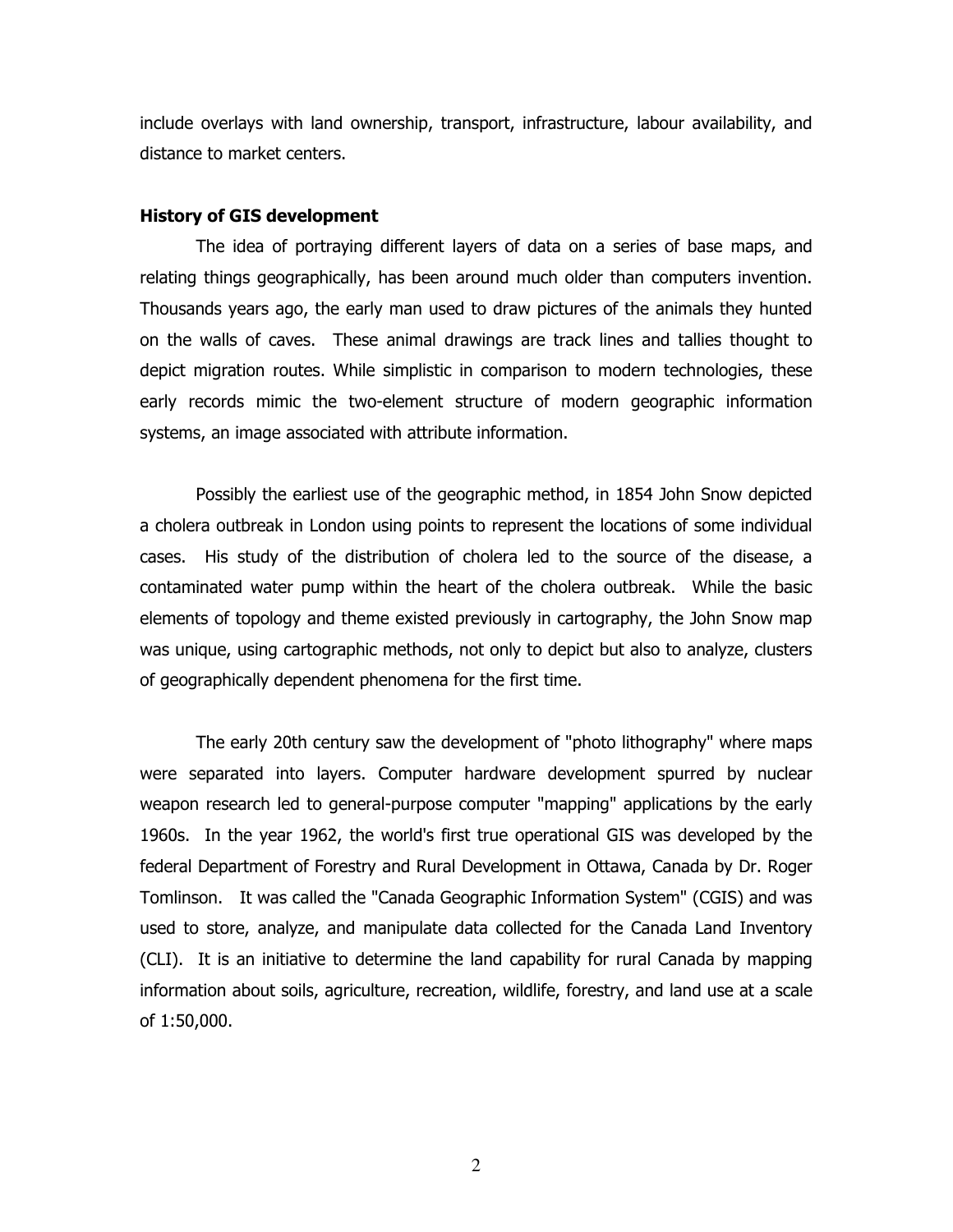CGIS was the world's first "system" and was an improvement over "mapping" applications as it provided capabilities for overlay, measurement, and digitizing or scanning. It supported a national coordinate system that spanned the continent, coded lines as "arcs" having a true embedded topology, and it stored the attribute and location specific information in a separate files. Dr. Tomlinson is known as the "father of GIS," for his use of overlays in promoting the spatial analysis of convergent geographic data.

In 1964, Howard T Fisher formed the Laboratory for Computer Graphics and Spatial Analysis at the Harvard Graduate School of Design, where a number of important theoretical concepts in spatial data handling were developed. This lab had major influence on the development of GIS until early 1980s. Many pioneers of newer GIS "grew up" at the Harvard lab and had distributed seminal software code and systems, such as 'SYMAP', 'GRID', and 'ODYSSEY'.

By the early 1980s, M&S Computing (later Intergraph), Environmental Systems Research Institute (ESRI) and CARIS emerged as commercial vendors of GIS software, successfully incorporating many of the CGIS features, combining the first generation approach to separation of spatial and attribute information with a second generation approach to organizing attribute data into database structures. More functions for user interaction were developed mainly in a graphical way by a user friendly interface (Graphical User Interface), which gave to the user the ability to sort, select, extract, reclassify, reproject and display data on the basis of complex geographical, topological and statistical criteria. During the same time, the development of a public domain GIS begun by the U.S. Army Corp of Engineering Research Laboratory (USA-CERL) in Champaign, Illinois, a branch of the U.S. Army Corps of Engineers to meet the need of the United States military for software for land management and environmental planning.

In the years 1980s and 1990s industry growth were spurred on by the growing use of GIS on Unix workstations and the personal computers. By the end of the 20th century, the rapid growth in various systems had been consolidated and standardized on relatively few platforms and users were beginning to export the concept of viewing GIS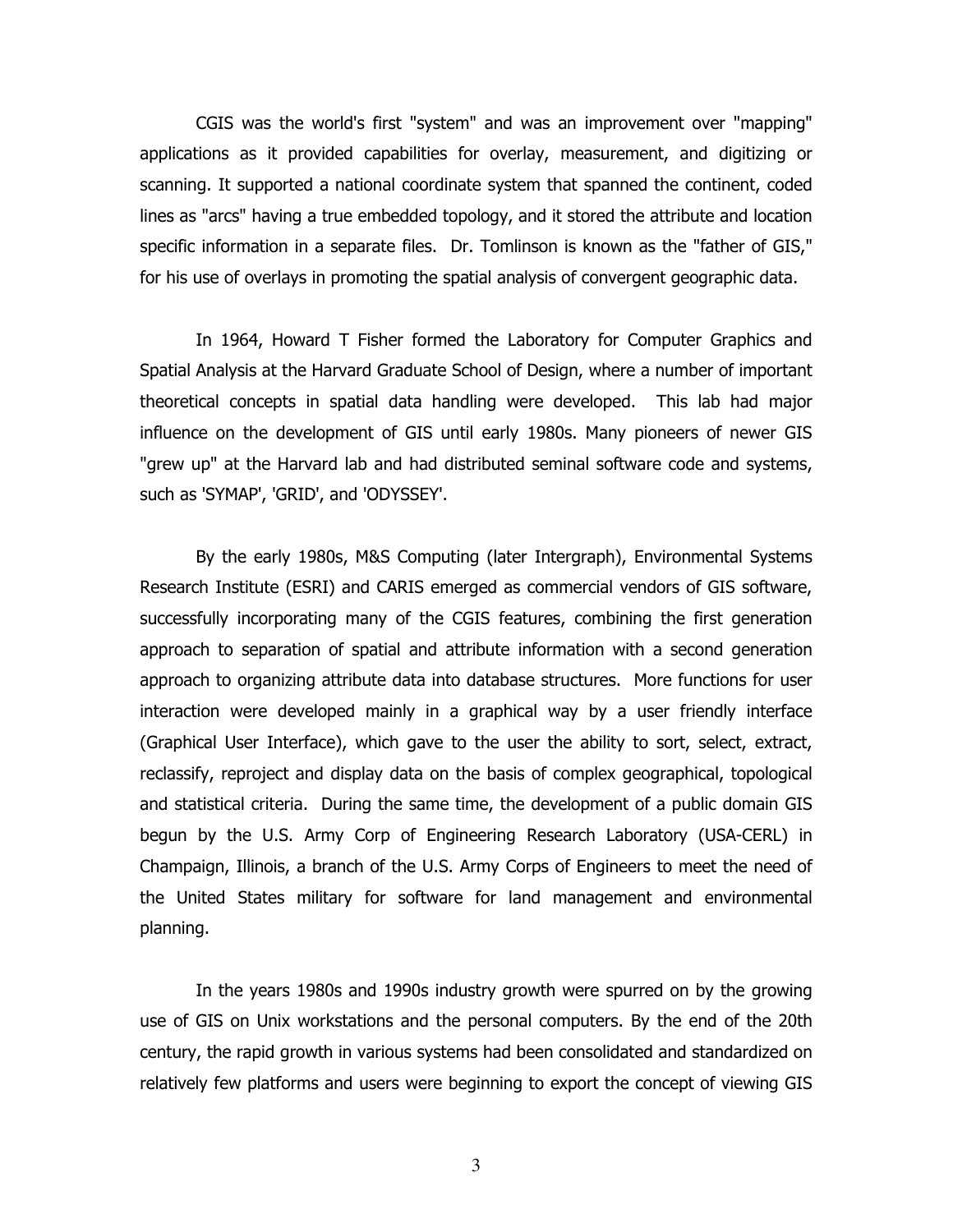data over the Internet, requiring uniform data format and transfer standards. More recently, there is a growing number of free, open source GIS packages, which run on a range of operating systems and can be customized to perform specific tasks. As computing power increased and hardware prices slashed down, the GIS became a viable technology for state development planning. It has become a real Management Information System (MIS), and thus able to support decision making processes.

#### Components of GIS

GIS enables the user to input, manage, manipulate, analyze, and display geographically referenced data using a computerized system. To perform various operations with GIS, the components of GIS such as software, hardware, data, people and methods are essential.

### Software

GIS software provides the functions and tools needed to store, analyze, and display geographic information. Key software components are (a) a database management system (DBMS) (b) tools for the input and manipulation of geographic information (c) tools that support geographic query, analysis, and visualization (d) a graphical user interface (GUI) for easy access to tools. GIS software are either commercial software or software developed on Open Source domain, which are available for free. However, the commercial software is copyright protected, can be expensive and is available in terms number of licensees.

Currently available commercial GIS software includes Arc/Info, Intergraph, MapInfo, Gram++ etc. Out of these Arc/Info is the most popular software package. And, the open source software are AMS/MARS etc.

# Hardware

Hardware is the computer on which a GIS operates. Today, GIS runs on a wide range of hardware types, from centralized computer servers to desktop computers used in stand-alone or networked configurations. Minimum configuration required to Arc/Info Desktop 9.0 GIS application is as follows: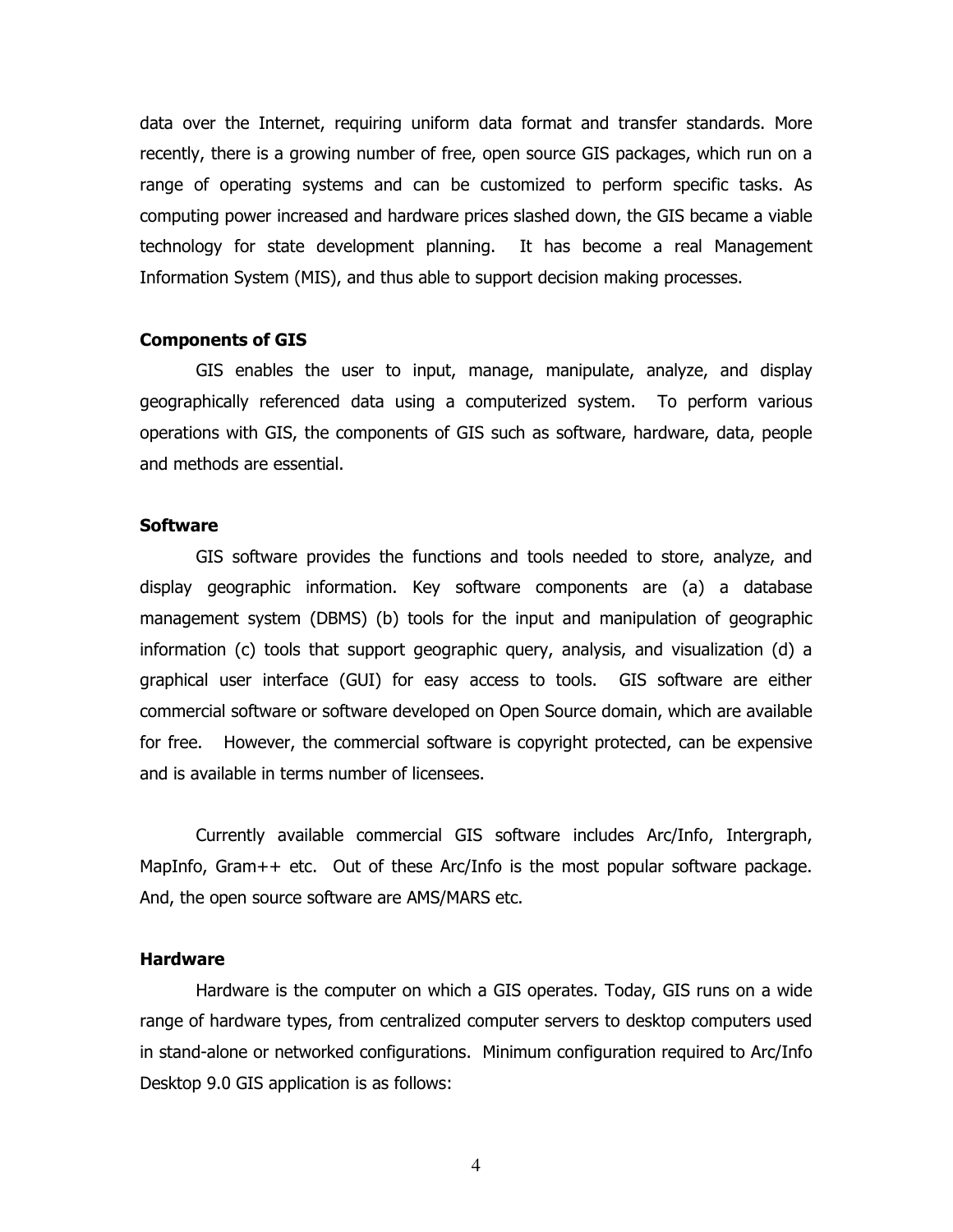# Product: ArcInfo Desktop 9.0

Platform: PC-Intel Operating System: Windows XP Professional Edition, Home Edition Service Packs/Patches: SP 1 SP2 (refer to Limitations) Shipping/Release Date: May 10, 2004

## Hardware Requirements

CPU Speed: 800 MHz minimum, 1.0 GHz recommended or higher Processor: Pentium or higher Memory/RAM: 256 MB minumum, 512 MB recommended or higher Display Properties: Greater than 256 color depth Swap Space: 300 MB minimum Disk Space: Typical 605 MB NTFS, Complete 695 MB FAT32  $+50$  MB for installation Browser: Internet Explorer 6.0 Requirement:

(Some features of ArcInfo Desktop 9.0 require a minimum installation of Microsoft Internet Explorer Version 6.0.)

# Data

The most important component of a GIS is the data. Geographic data or Spatial data and related tabular data can be collected in-house or bought from a commercial data provider. Spatial data can be in the form of a map/remotely-sensed data such as satellite imagery and aerial photography. These data forms must be properly georeferenced (latitude/longitude). Tabular data can be in the form attribute data that is in some way related to spatial data. Most GIS software comes with inbuilt Database Management Systems (DBMS) to create and maintain a database to help organize and manage data.

# Users

GIS technology is of limited value without the users who manage the system and to develop plans for applying it. GIS users range from technical specialists who design and maintain the system to those who use it to help them do their everyday work.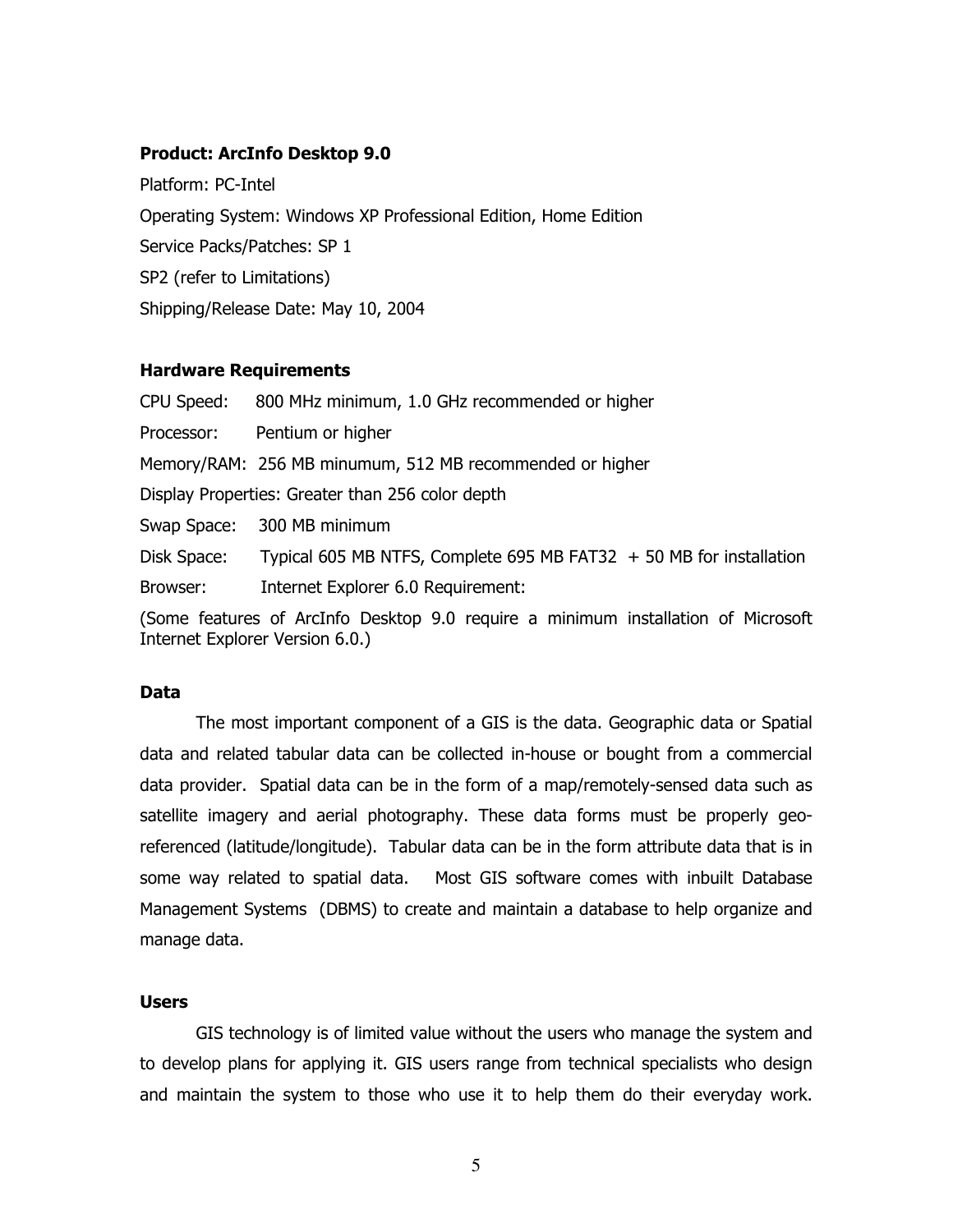These users are largely interested in the results of the analyses and may have no interest or knowledge of the methods of analysis. The user-friendly interface of the GIS software allows the nontechnical users to have easy access to GIS analytical capabilities without needing to know detailed software commands. A simple User Interface (UI) can consist of menus and pull-down graphic windows so that the user can perform required analysis with a few key presses without needing to learn specific commands in detail.

#### **Methods**

A successful GIS operates according to a well-designed plan and business rules, which are the models and operating practices unique to each organization.

#### Functions of GIS

 General-purpose GIS software performs six major tasks such as input, manipulation, management, query and analysis, Visualization.

# Input

 The important input data for any GIS is digitized maps, images, spatial data and tabular data. The tabular data is generally typed on a computer using relational database management system software. Before geographic data can be used in a GIS it must be converted into a suitable digital format. The DBMS system can generate various objects such as index generation on data items, to speed up the information retrieval by a query. Maps can be digitized using a vector format in which the actual map points, lines, and polygons are stored as coordinates. Data can also be input in a raster format in which data elements are stored as cells in a grid structure (the technology details are covered in following section).

 The process of converting data from paper maps into computer files is called digitizing. Modern GIS technology has the capability to automate this process fully for large projects; smaller jobs may require some manual digitizing. The digitizing process is labour intensive and time-consuming, so it is better to use the data that already exist.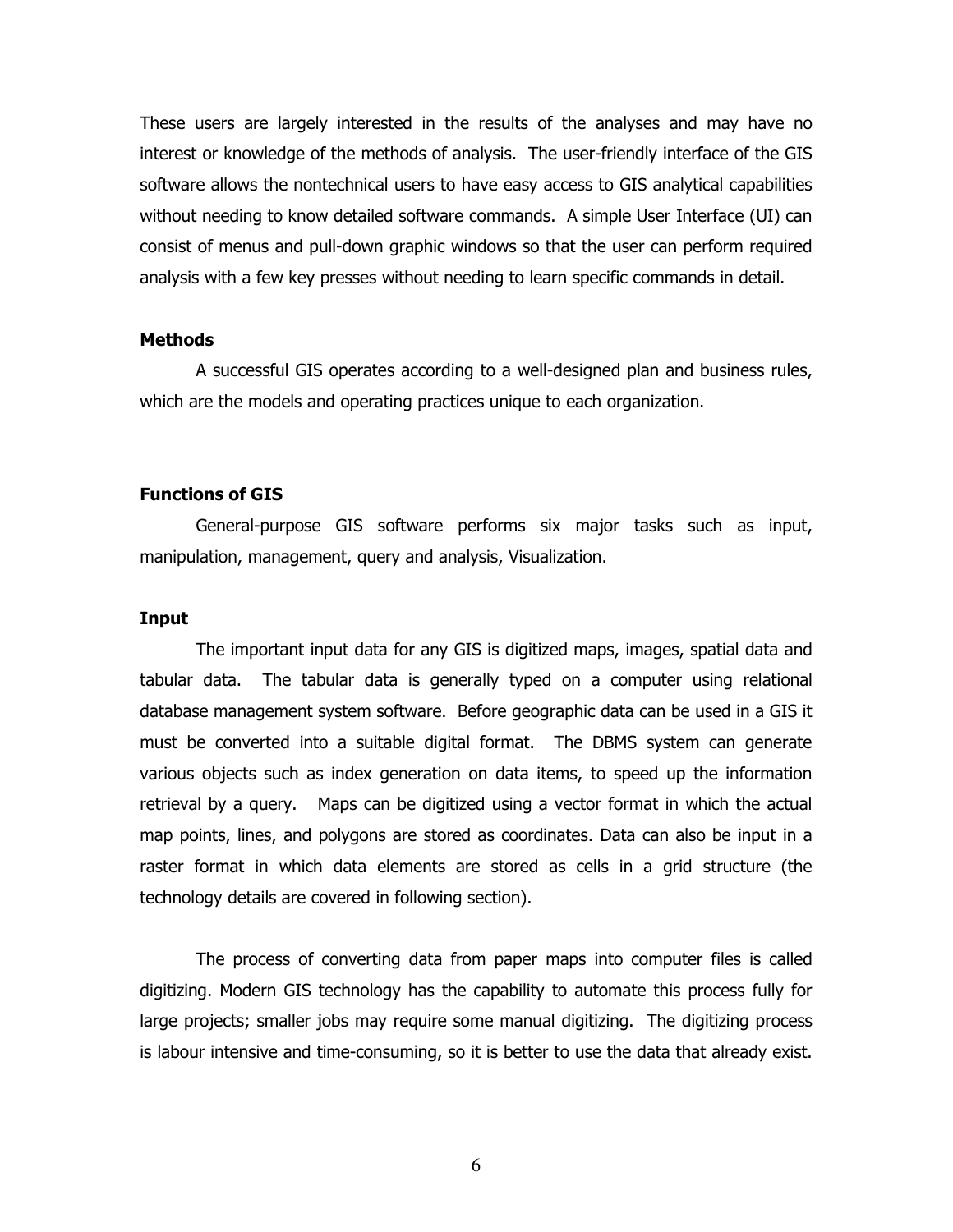Today many types of geographic data already exist in GIS-compatible formats. These data can be obtained from data suppliers and loaded directly into a GIS.

# Manipulation

 GIS can store, maintain, distribute and update spatial data associated text data. The spatial data must be referenced to a geographic coordinate systems (latitude/longitude). The tabular data associated with spatial data can be manipulated with help of data base management software. It is likely that data types required for a particular GIS project will need to be transformed or manipulated in some way to make them compatible with the system. For example, geographic information is available at different scales (scale of 1:100,000; 1:10,000; and 1:50,000). Before these can be overlaid and integrated they must be transformed to the same scale. This could be a temporary transformation for display purposes or a permanent one required for analysis. And, there are many other types of data manipulation that are routinely performed in GIS. These include projection changes, data aggregation, generalization and weeding out unnecessary data.

### Management

 For small GIS projects it may be sufficient to store geographic information as computer files. However, when data volumes become large and the number of users of the data becomes more than a few, it is advised to use a database management system (DBMS) to help store, organize, and manage data. A DBMS is a database management software package to manage the integrated collection of database objects such as tables, indexes, query, and other procedures in a database.

 There are many different models of DBMS, but for GIS use, the relational model database management systems will be highly helpful. In the relational model, data are stored conceptually as a collection of tables and each table will have the data attributes related to a common entity. Common fields in different tables are used to link them together with relations. Because of its simple architecture, the relational DBMS software has been used so widely. These are flexible in nature and have been very wide deployed in applications both within and without GIS.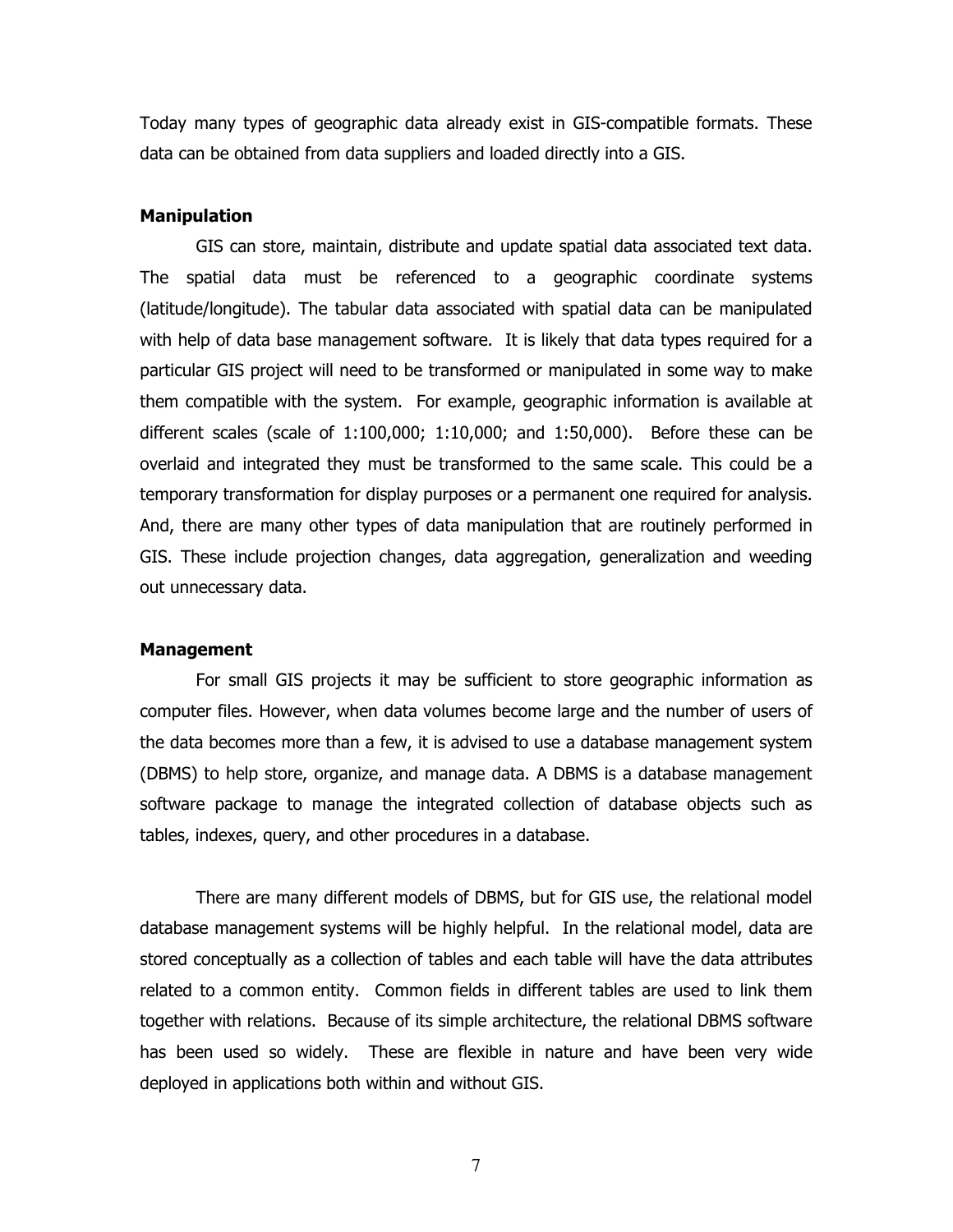# **Query**

 The stored information either spatial data or associated tabular data can be retrieved with the help of Structured Query Language (SQL). Depending on the type of user interface, data can be queried using the SQL or a menu driven system can be used to retrieve map data. For example, you can begin to ask questions such as:

- Where are all the soils are suitable for sunflower crop?
- What is the dominant soil type for Paddy?
- What is the groundwater available position in a village/block/district?

 Both simple and sophisticated queries utilizing more than one data layer can provide timely information to officers, analysts to have overall knowledge about situation and can take a more informed decision.

## Analysis

 GIS systems really come into their own when they are used to analyze geographic data. The processes of geographic analysis often called spatial analysis or geo-processing uses the geographic properties of features to look for patterns and trends, and to undertake "what if" scenarios. Modern GIS have many powerful analytical tools to analyse the data. The following are some of the analysis which are generally performed on geographic data.

## A. Overlay Analysis

 The integration of different data layers involves a process called overlay. At its simplest, this could be a visual operation, but analytical operations require one or more data layers to be joined physically. This overlay, or spatial join, can integrate data on soils, slope, and vegetation, or land ownership. For example, data layers for soil and land use can be combined resulting in a new map which contains both soil and land use information. This will be helpful to understand the different behaviour of the situation on different parameters.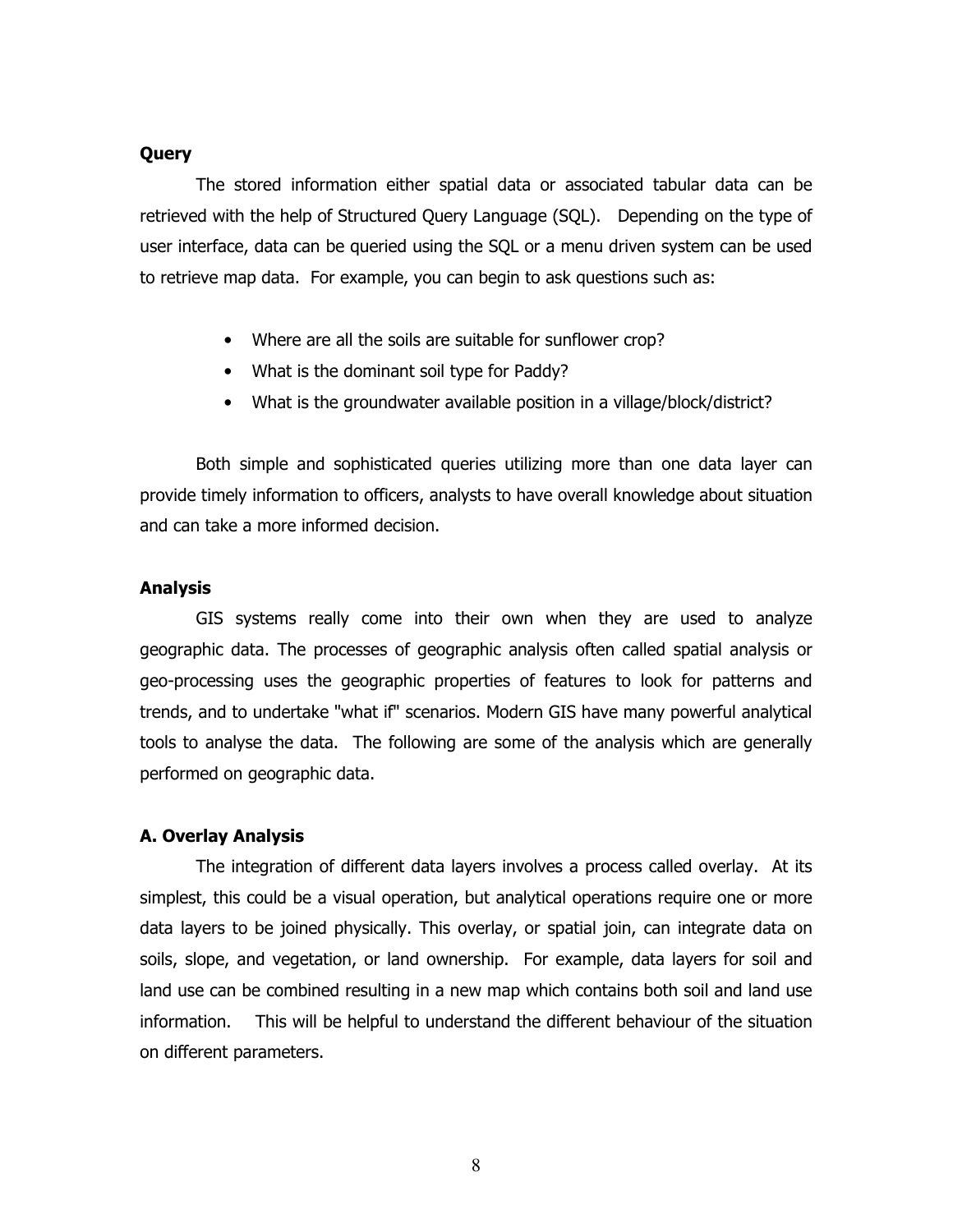### B. Proximity Analysis

 GIS software can also support buffer generation that involves the creation of new polygons from points, lines, and polygon features stored in the database. For example, to know answer to questions like; How much area covered within 1 km of water canal? What is area covered under different crops? And, for watershed projects, where is the boundary or delineation of watershed, slope, water channels, different types water harvesting structures are required, etc.

# Visualization

 GIS can provide hardcopy maps, statistical summaries, modeling solutions and graphical display of maps for both spatial and tabular data. For many types of geographic operation the end result is best visualized as a map or graph. Maps are very efficient at storing and communicating geographic information. GIS provides new and exciting tools to extend the art of visualization of output information to the users.

# Technology used in GIS

#### Data creation

Modern GIS technologies use digital information, for which various digitized data creation methods are used. The most common method of data creation is digitization, where a hard copy map or survey plan is transferred into a digital medium through the use of a computer-aided design program with geo-referencing capabilities. With the wide availability of rectified imagery (both from satellite and aerial sources), heads-up digitizing is becoming the main avenue through which geographic data is extracted. Heads-up digitizing involves the tracing of geographic data directly on top of the aerial imagery instead of through the traditional method of tracing the geographic form on a separate digitizing tablet.

#### Relating information from different sources

If you could relate information about the rainfall of a state to aerial photographs of county, you might be able to tell which wetlands dry up at certain times of the year. A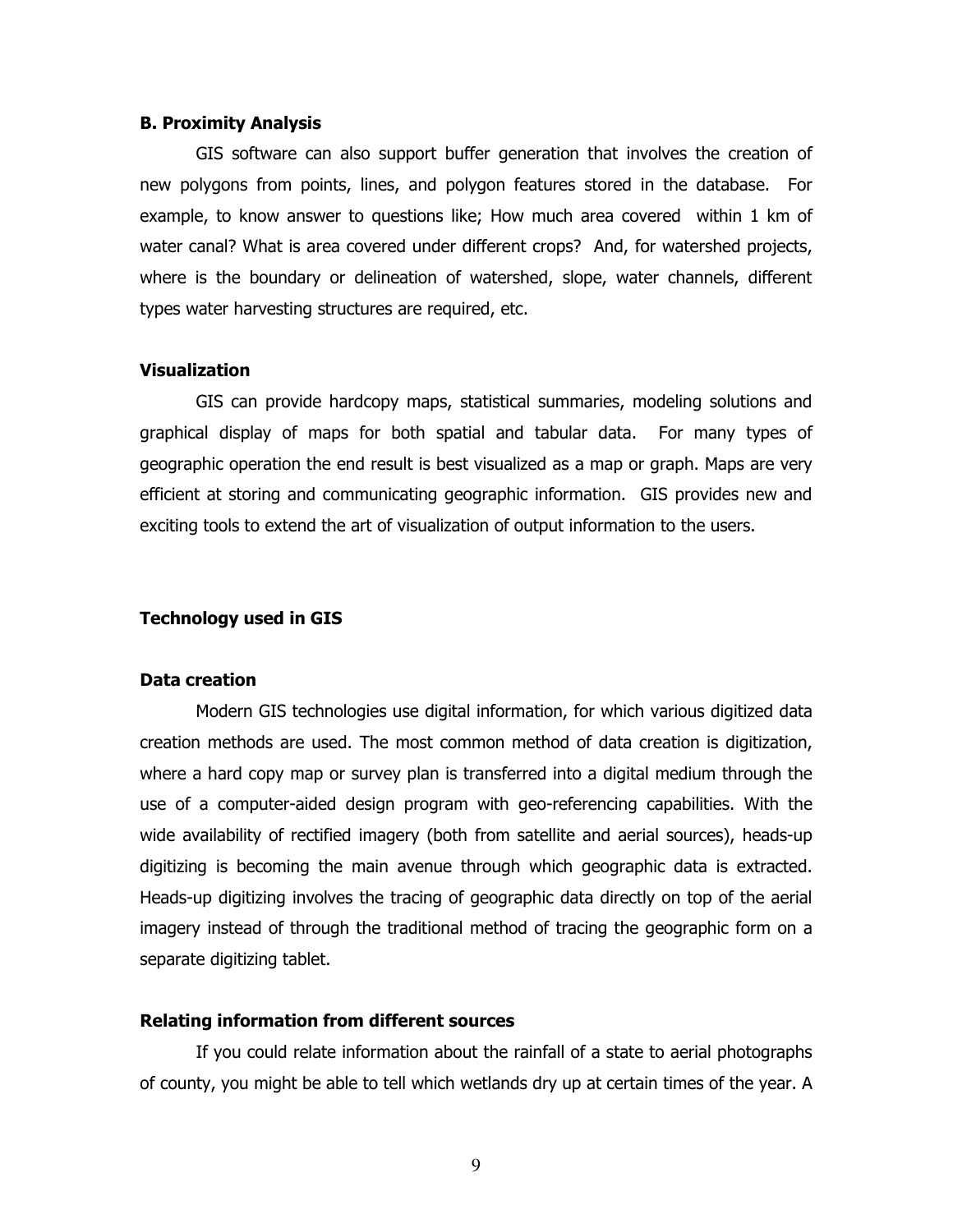GIS, which can use information from many different sources in many different forms, can help with such analyses. The primary requirement for the source data consists of knowing the locations for the variables. Location may be annotated by x, y, and z coordinates of longitude, latitude, and elevation, or by other geocode systems like postal codes. Any variable that can be located spatially can be fed into a GIS. Different kinds of data in map form can be entered into a GIS.

A GIS can also convert existing digital information, which may not yet be in map form, into forms it can recognize and use. For example, digital satellite images generated through remote sensing can be analyzed to produce a map-like layer of digital information about vegetative covers. Likewise, census or hydrologic tabular data can be converted to map-like form, serving as layers of thematic information in a GIS.

#### Data representation

GIS data represents real world objects such as roads, land use, elevation with digital data. Real world objects can be divided into two abstractions: discrete objects (a house) and continuous fields (rain fall amount or elevation). There are two broad methods used to store data in a GIS for both abstractions: Raster and Vector.

#### Raster

A raster data type is, in essence, any type of digital image. Anyone who is familiar with digital photography will recognize the pixel as the smallest individual unit of an image. A combination of these pixels will create an image, distinct from the commonly used scalable vector graphics, which are the basis of the vector model. While a digital image is concerned with the output as representation of reality, in a photograph or art transferred to computer, the raster data type will reflect an abstraction of reality. Aerial photos are one commonly used form of raster data, with only one purpose, to display a detailed image on a map or for the purposes of digitization. Other raster data sets will contain information regarding elevation, a DEM (digital Elevation Model), or reflectance of a particular wavelength of light.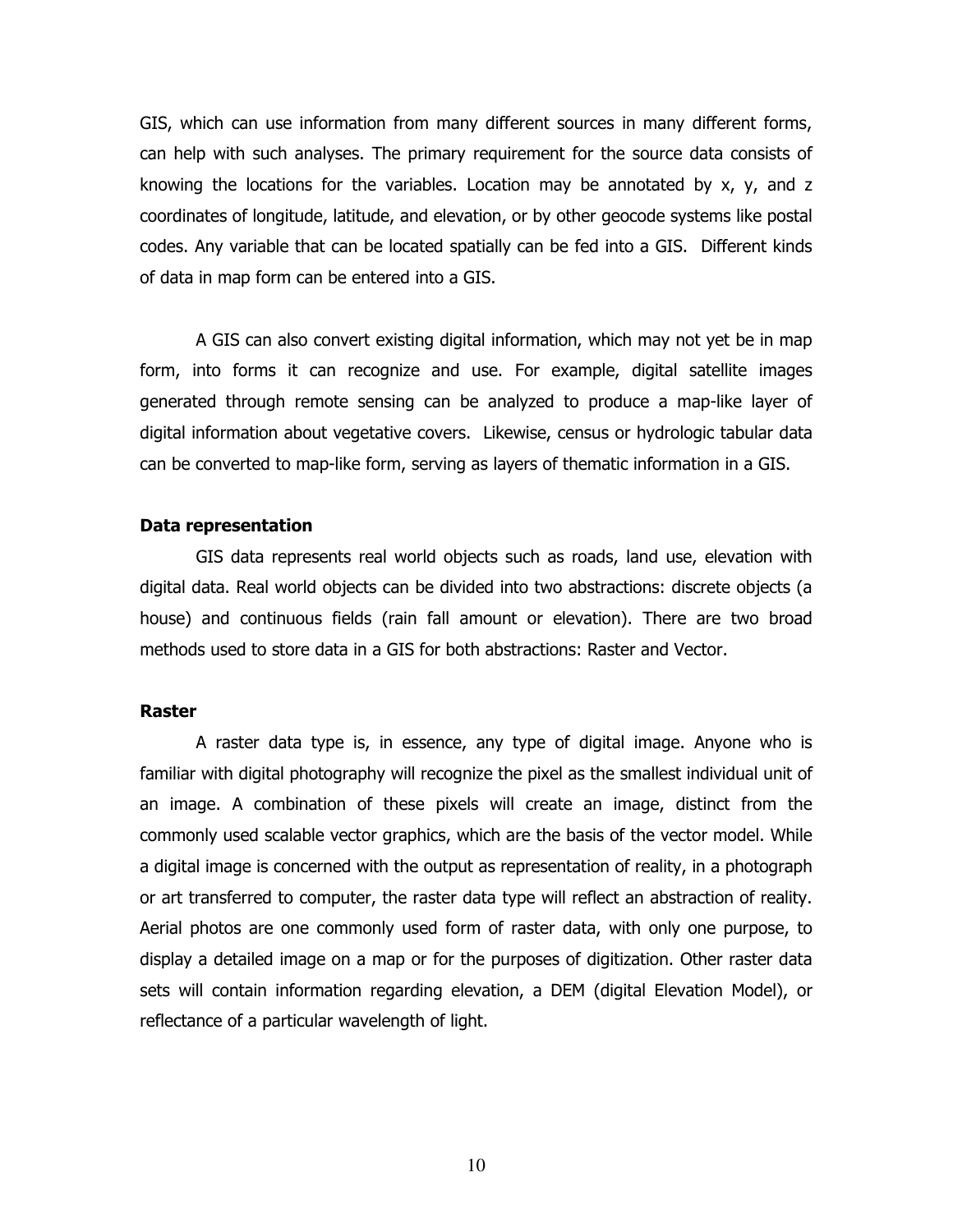Digital elevation model, map, and vector data, Raster data type consists of rows and columns of cells each storing a single value. Raster data can be images (raster images) with each pixel containing a color value. Additional values recorded for each cell may be a discrete value, such as land use, a continuous value, such as temperature, or a null value if no data is available. While a raster cell stores a single value, it can be extended by using raster bands to represent RGB (red, green, blue) colors, colormaps (a mapping between a thematic code and RGB value), or an extended attribute table with one row for each unique cell value. The resolution of the raster data set is its cell width in ground units.

Raster data is stored in various formats; from a standard file-based structure of TIF, JPEG formats to binary large object (BLOB) data stored directly in a relational database management system (RDBMS) similar to other vector-based feature classes. Database storage, when properly indexed, typically allows for quicker retrieval of the raster data but can require storage of millions of significantly sized records.

# Vector

 A simple vector map, using each of the vector elements: points for wells, lines for rivers, and a polygon for the lake. In a GIS, geographical features are often expressed as vectors, by considering those features as geometrical shapes. In the popular ESRI Arc series of programs, these are explicitly called shape files. Different geographical features are best expressed by different types of geometry:

## Points

Zero-dimensional points are used for geographical features that can best be expressed by a single grid reference; in other words, simple location. For example, the locations of wells, peak elevations, features of interest or trailheads. Points convey the least amount of information of these file types.

#### Lines or polylines

One-dimensional lines or polylines are used for linear features such as rivers, roads, railroads, trails, and topographic lines.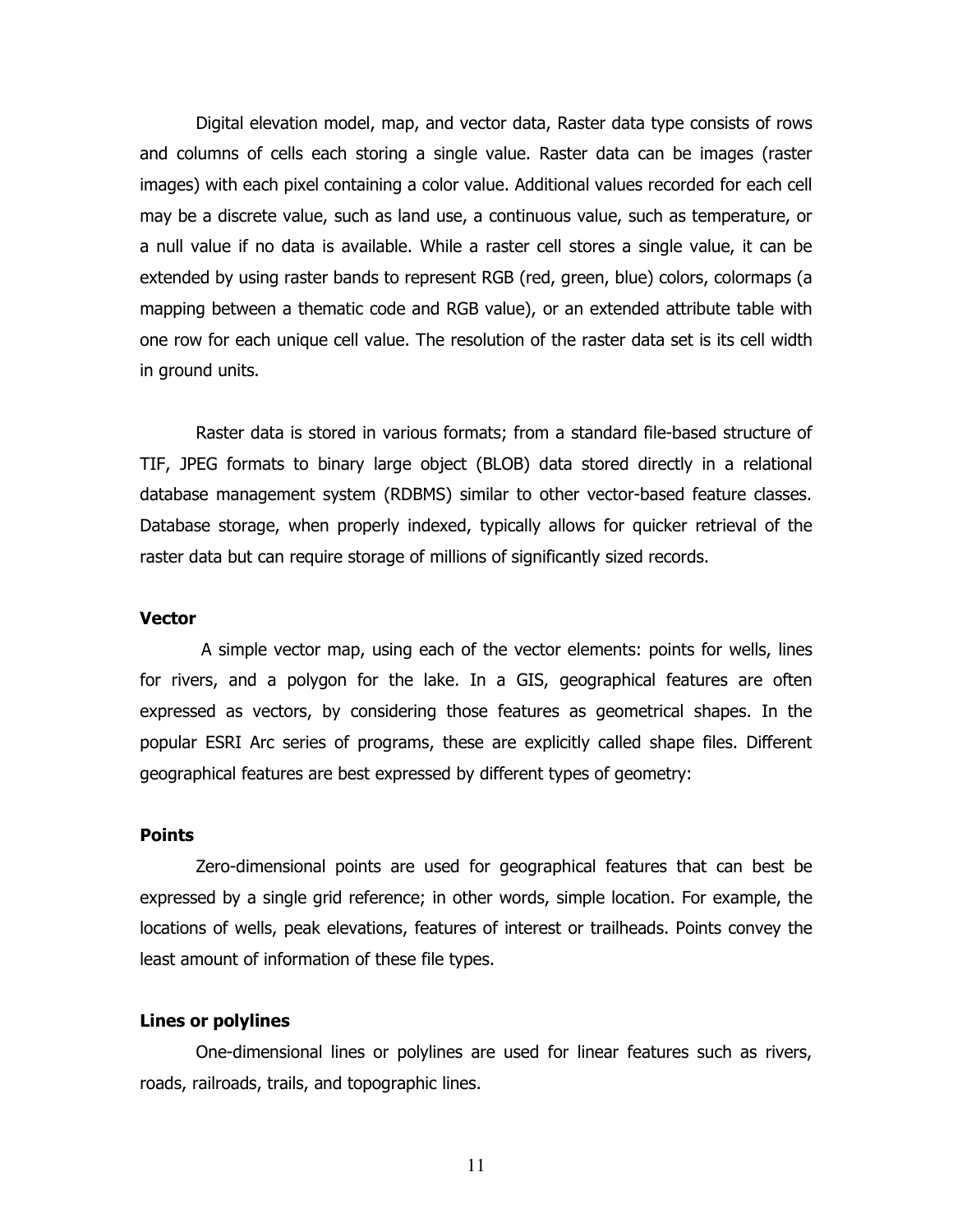# Polygons

Two-dimensional polygons are used for geographical features that cover a particular area of the earth's surface. Such features may include lakes, park boundaries, buildings, city boundaries, or land uses. Polygons convey the most amount of information of the file types.

Each of these geometries are linked to a row in a database that describes their attributes. For example, a database that describes lakes may contain a lake's depth, water quality, pollution level. This information can be used to make a map to describe a particular attribute of the dataset. For example, lakes could be coloured depending on level of pollution. Different geometries can also be compared. For example, the GIS could be used to identify all wells (point geometry) that are within 1-mile (1.6 km) of a lake (polygon geometry) that has a high level of pollution.

Vector features can be made to respect spatial integrity through the application of topology rules such as 'polygons must not overlap'. Vector data can also be used to represent continuously varying phenomena. Contour lines and triangulated irregular networks (TIN) are used to represent elevation or other continuously changing values. TINs record values at point locations, which are connected by lines to form an irregular mesh of triangles. The face of the triangles represent the terrain surface.

### Advantages and disadvantages

There are advantages and disadvantages to using a raster or vector data model to represent reality. Raster data sets record a value for all points in the area covered which may require more storage space than representing data in a vector format that can store data only where needed. Raster data also allows easy implementation of overlay operations, which are more difficult with vector data. Vector data can be displayed as vector graphics used on traditional maps, whereas raster data will appear as an image that may have a blocky appearance for object boundaries. Vector data can be easier to register, scale, and re-project. This can simplify combining vector layers from different sources. Vector data are more compatible with relational database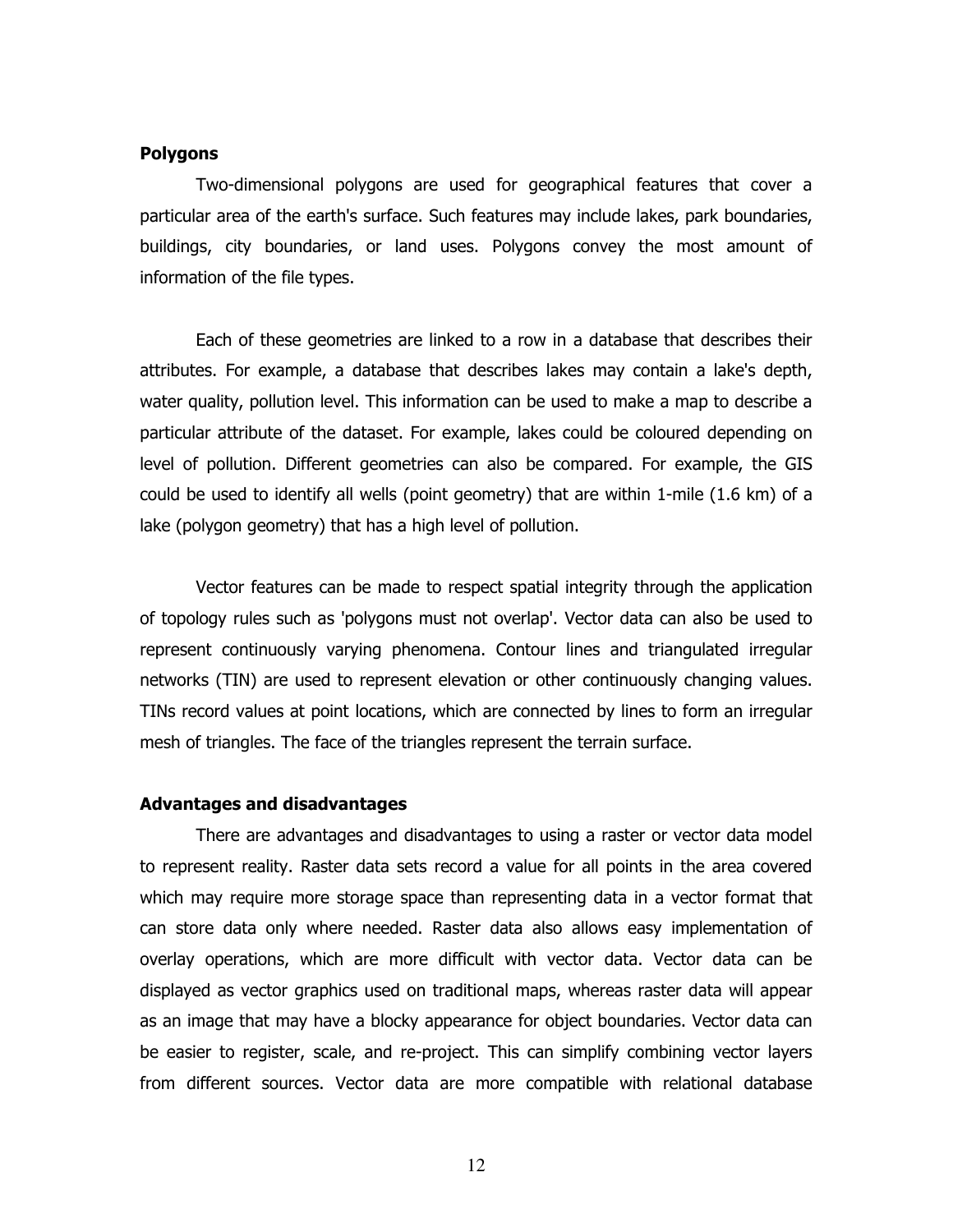environment. They can be part of a relational table as a normal column and processes using a multitude of operators.

The file size for vector data is usually much smaller for storage and sharing than raster data. Image or raster data can be 10 to 100 times larger than vector data depending on the resolution. Another advantage of vector data is it can be easily updated and maintained. For example, a new highway is added. The raster image will have to be completely reproduced, but the vector data, "roads," can be easily updated by adding the missing road segment. In addition, vector data allow much more analysis capability especially for "networks" such as roads, power, rail, telecommunications, etc. For example, with vector data attributed with the characteristics of roads, ports, and airfields, allows the analyst to query for the best route or method of transportation. In the vector data, the analyst can query the data for the largest port with an airfield within 60 miles and a connecting road that is at least two lane highway. Raster data will not have all the characteristics of the features it displays.

## Voxel

Selected GIS additionally support the voxel data model. A voxel (a portmanteau of the words volumetric and pixel) is a volume element, representing a value on a regular grid in three dimensional space. This is analogous to a pixel, which represents 2D image data. Voxels can be interpolated from 3D point clouds (3D point vector data), or merged from 2D raster slices.

#### Non-spatial data

Additional non-spatial data can also be stored besides the spatial data represented by the coordinates of a vector geometry or the position of a raster cell. In vector data, the additional data are attributes of the object. For example, a forest inventory polygon may also have an identifier value and information about tree species. In raster data the cell value can store attribute information, but it can also be used as an identifier that can relate to records in another table.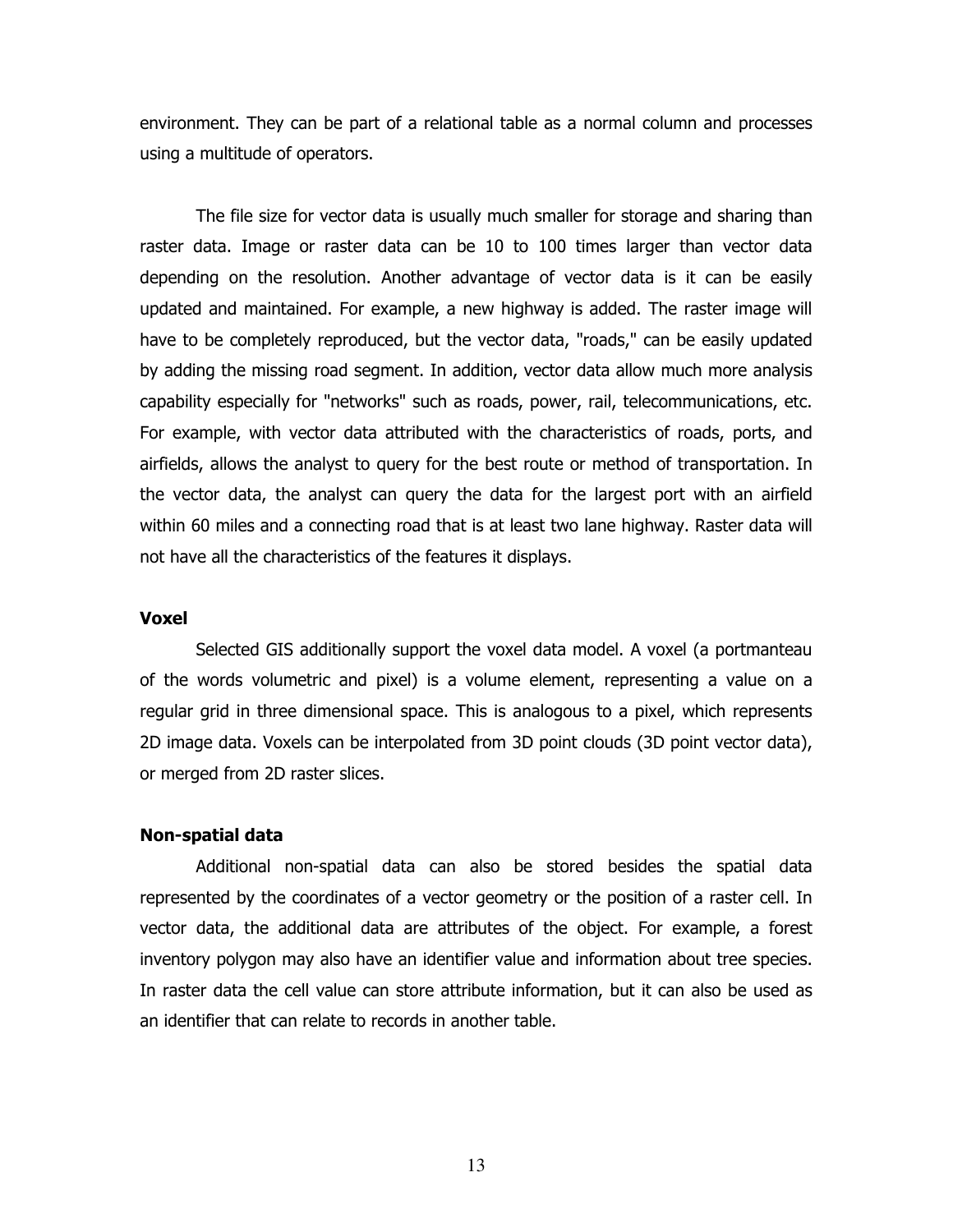#### Data capture

Data capture—entering information into the system—consumes much of the time of GIS practitioners. There are a variety of methods used to enter data into a GIS where it is stored in a digital format.

Existing data printed on paper or PET film maps can be digitized or scanned to produce digital data. A digitizer produces vector data as an operator traces points, lines, and polygon boundaries from a map. Scanning a map results in raster data that could be further processed to produce vector data.

Survey data can be directly entered into a GIS from digital data collection systems on survey instruments. Positions from a Global Positioning System (GPS), another survey tool, can also be directly entered into a GIS.

Remotely sensed data also plays an important role in data collection and consist of sensors attached to a platform. Sensors include cameras, digital scanners and LIDAR, while platforms usually consist of aircraft and satellites.

The majority of digital data currently comes from photo interpretation of aerial photographs. Soft copy workstations are used to digitize features directly from stereo pairs of digital photographs. These systems allow data to be captured in 2 and 3 dimensions, with elevations measured directly from a stereo pair using principles of photogrammetry. Currently, analog aerial photos are scanned before being entered into a soft copy system, but as high quality digital cameras become cheaper this step will be skipped.

Satellite remote sensing provides another important source of spatial data. Here satellites use different sensor packages to passively measure the reflectance from parts of the electromagnetic spectrum or radio waves that were sent out from an active sensor such as radar. Remote sensing collects raster data that can be further processed to identify objects and classes of interest, such as land cover.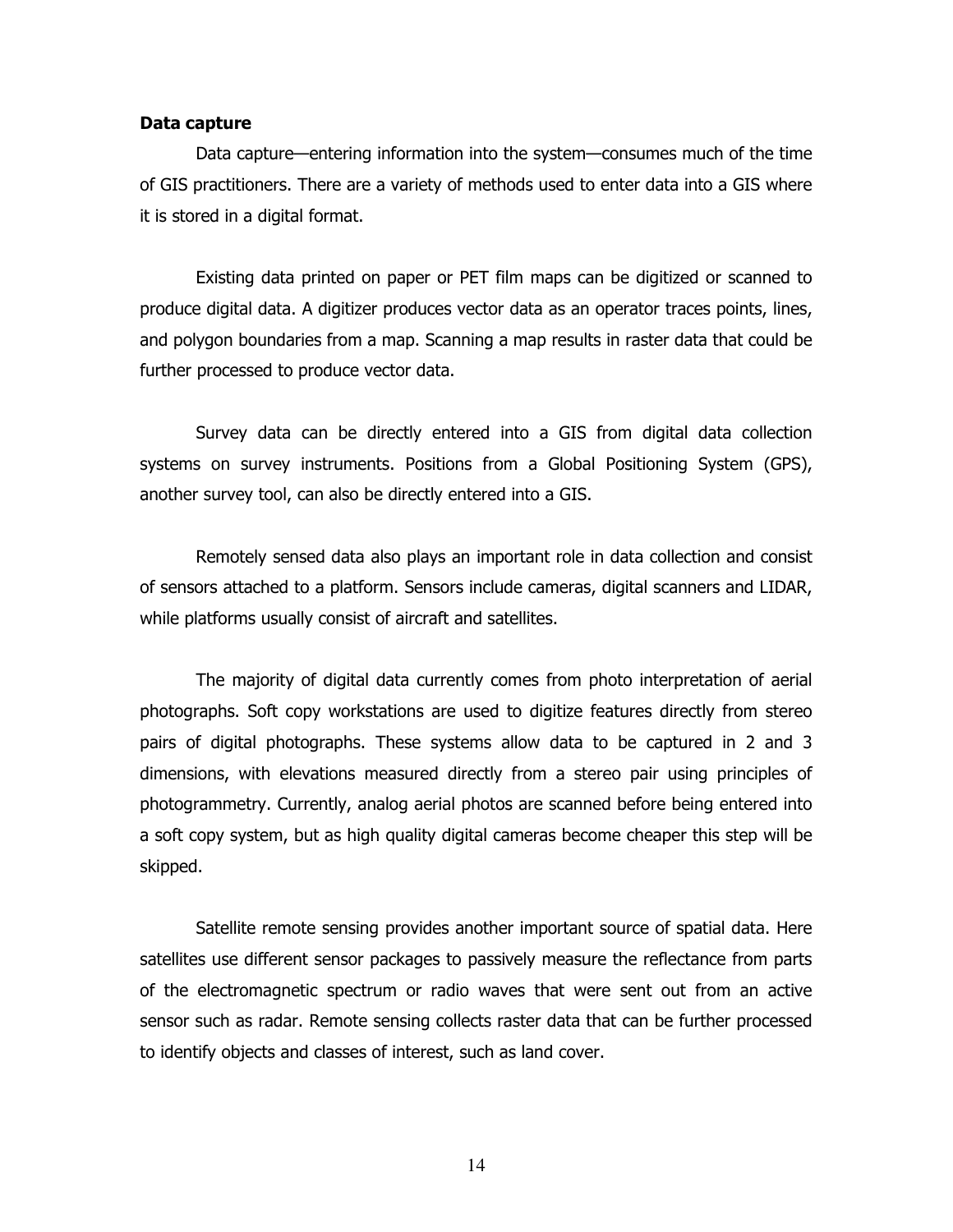When data is captured, the user should consider if the data should be captured with either a relative accuracy or absolute accuracy, since this could not only influence how information will be interpreted but also the cost of data capture.

In addition to collecting and entering spatial data, attribute data is also entered into a GIS. For vector data, this includes additional information about the objects represented in the system.

After entering data into a GIS, the data usually requires editing, to remove errors, or further processing. For vector data it must be made "topologically correct" before it can be used for some advanced analysis. For example, in a road network, lines must connect with nodes at an intersection. Errors such as undershoots and overshoots must also be removed. For scanned maps, blemishes on the source map may need to be removed from the resulting raster. For example, a fleck of dirt might connect two lines that should not be connected.

#### Raster-to-vector translation

Data restructuring can be performed by a GIS to convert data into different formats. For example, a GIS may be used to convert a satellite image map to a vector structure by generating lines around all cells with the same classification, while determining the cell spatial relationships, such as adjacency or inclusion.

More advanced data processing can occur with image processing, a technique developed in the late 1960s by NASA and the private sector to provide contrast enhancement, false colour rendering and a variety of other techniques including use of two dimensional Fourier transforms.

Since digital data are collected and stored in various ways, the two data sources may not be entirely compatible. So a GIS must be able to convert geographic data from one structure to another.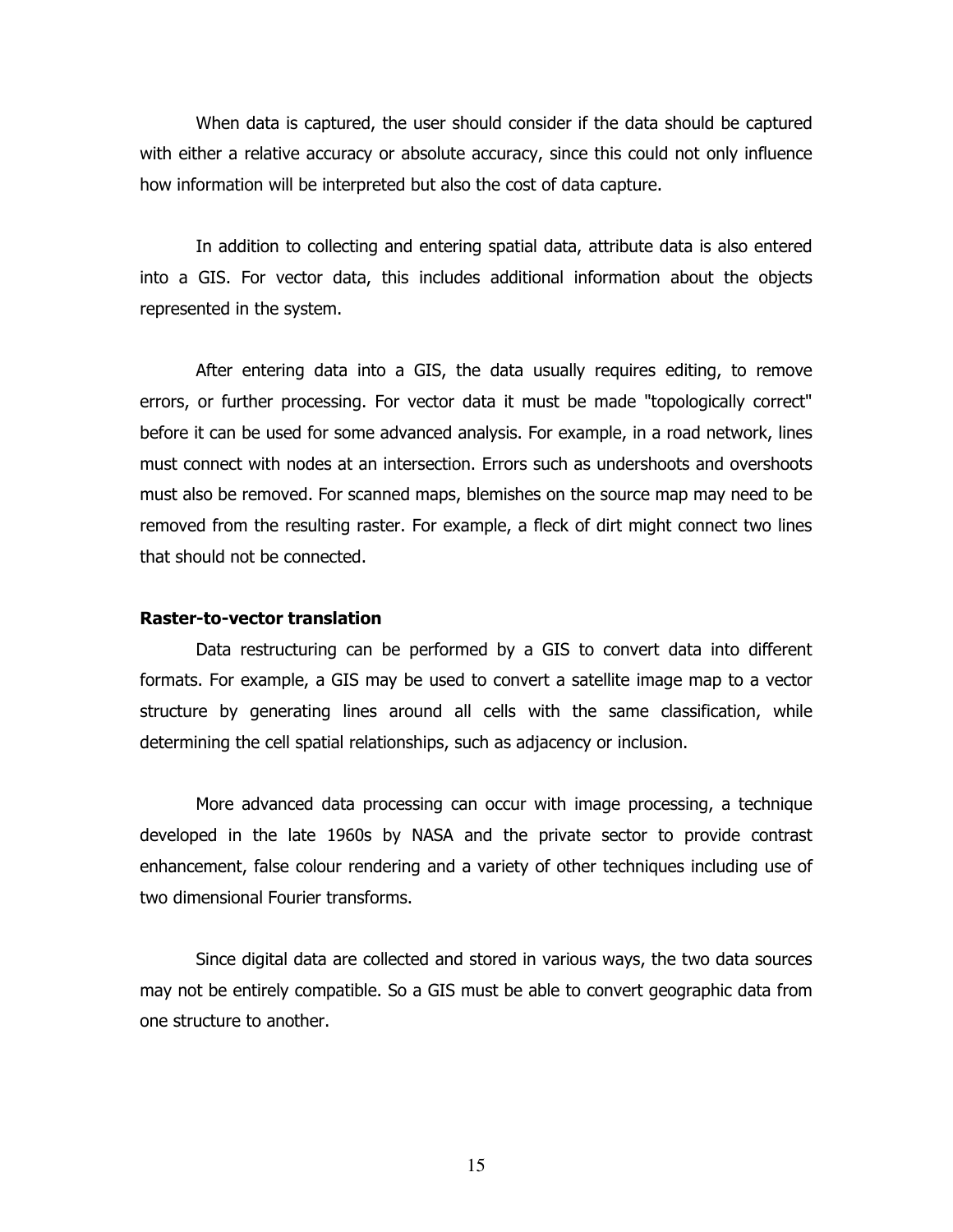#### Projections, coordinate systems and registration

A property ownership map and a soils map might show data at different scales. Map information in a GIS must be manipulated so that it registers, or fits, with information gathered from other maps. Before the digital data can be analyzed, they may have to undergo other manipulations—projection and coordinate conversions for example, that integrate them into a GIS.

The earth can be represented by various models, each of which may provide a different set of coordinates (e.g., latitude, longitude, elevation) for any given point on the earth's surface. The simplest model is to assume the earth is a perfect sphere. As more measurements of the earth have accumulated, the models of the earth have become more sophisticated and more accurate. In fact, there are models that apply to different areas of the earth to provide increased accuracy (e.g., North American Datum, 1927 - NAD27 - works well in North America, but not in Europe). See Datum for more information.

Projection is a fundamental component of map making. A projection is a mathematical means of transferring information from a model of the Earth, which represents a three-dimensional curved surface, to a two-dimensional medium—paper or a computer screen. Different projections are used for different types of maps because each projection particularly suits certain uses. For example, a projection that accurately represents the shapes of the continents will distort their relative sizes. See Map projection for more information.

Since much of the information in a GIS comes from existing maps, a GIS uses the processing power of the computer to transform digital information, gathered from sources with different projections and/or different coordinate systems, to a common projection and coordinate system. For images, this process is called rectification.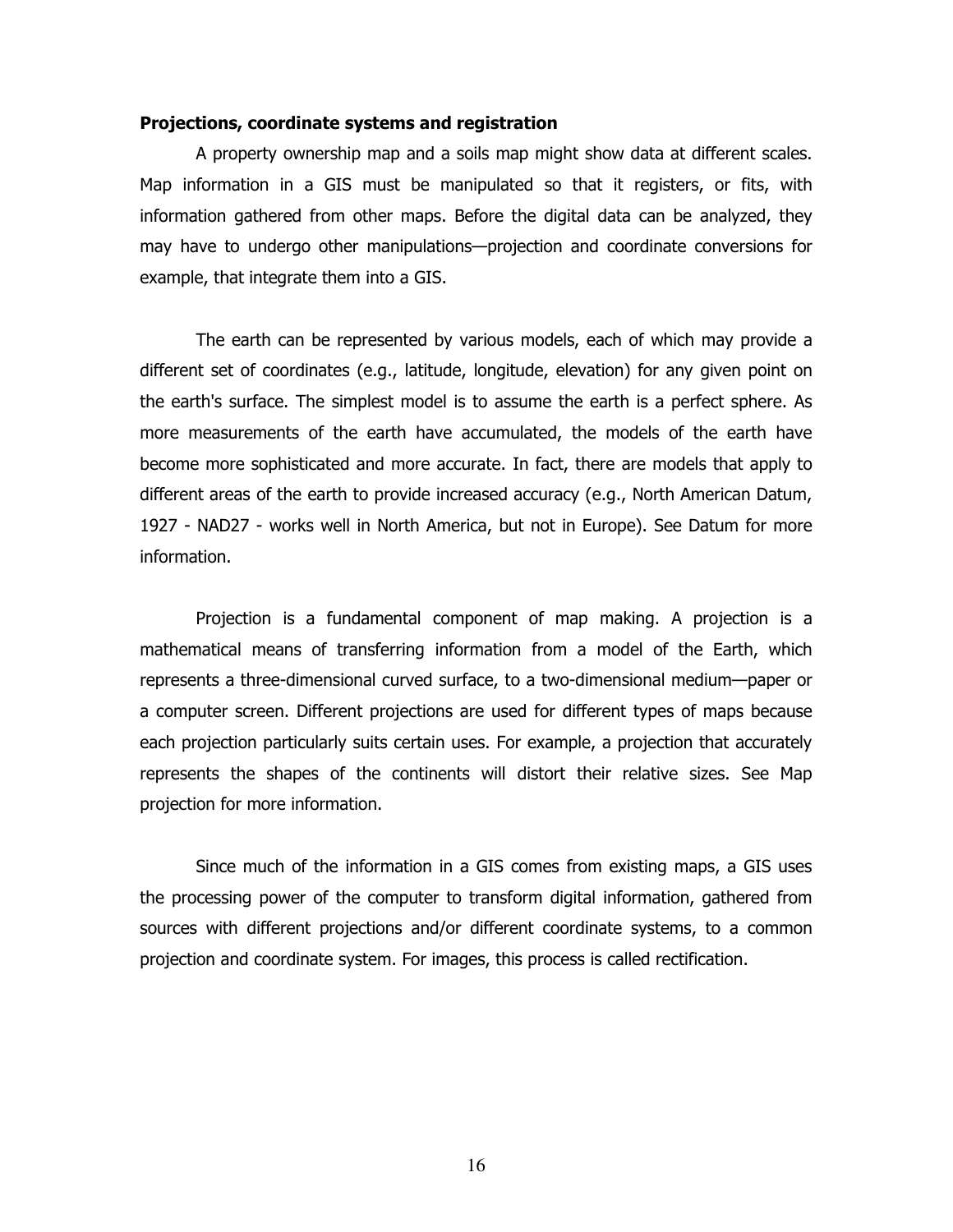## Spatial Analysis with GIS

#### Data modeling

It is difficult to relate wetlands maps to rainfall amounts recorded at different points such as airports, television stations, and high schools. A GIS, however, can be used to depict two- and three-dimensional characteristics of the Earth's surface, subsurface, and atmosphere from information points. For example, a GIS can quickly generate a map with isopleths or contour lines that indicate differing amounts of rainfall.

Such a map can be thought of as a rainfall contour map. Many sophisticated methods can estimate the characteristics of surfaces from a limited number of point measurements. A two-dimensional contour map created from the surface modeling of rainfall point measurements may be overlaid and analyzed with any other map in a GIS covering the same area.

Additionally, from a series of three-dimensional points, or digital elevation model, isopleths lines representing elevation contours can be generated, along with slope analysis, shaded relief, and other elevation products. Watersheds can be easily defined for any given reach, by computing all of the areas contiguous and uphill from any given point of interest. Similarly, an expected thalweg of where surface water would want to travel in intermittent and permanent streams can be computed from elevation data in the GIS.

#### Topological modeling

In the past years, were there any gas stations or factories operating next to the swamp? Any within two miles (3 km) and uphill from the swamp? A GIS can recognize and analyze the spatial relationships that exist within digitally stored spatial data. These topological relationships allow complex spatial modeling and analysis to be performed. Topological relationships between geometric entities traditionally include adjacency (what adjoins what), containment (what encloses what), and proximity (how close something is to something else).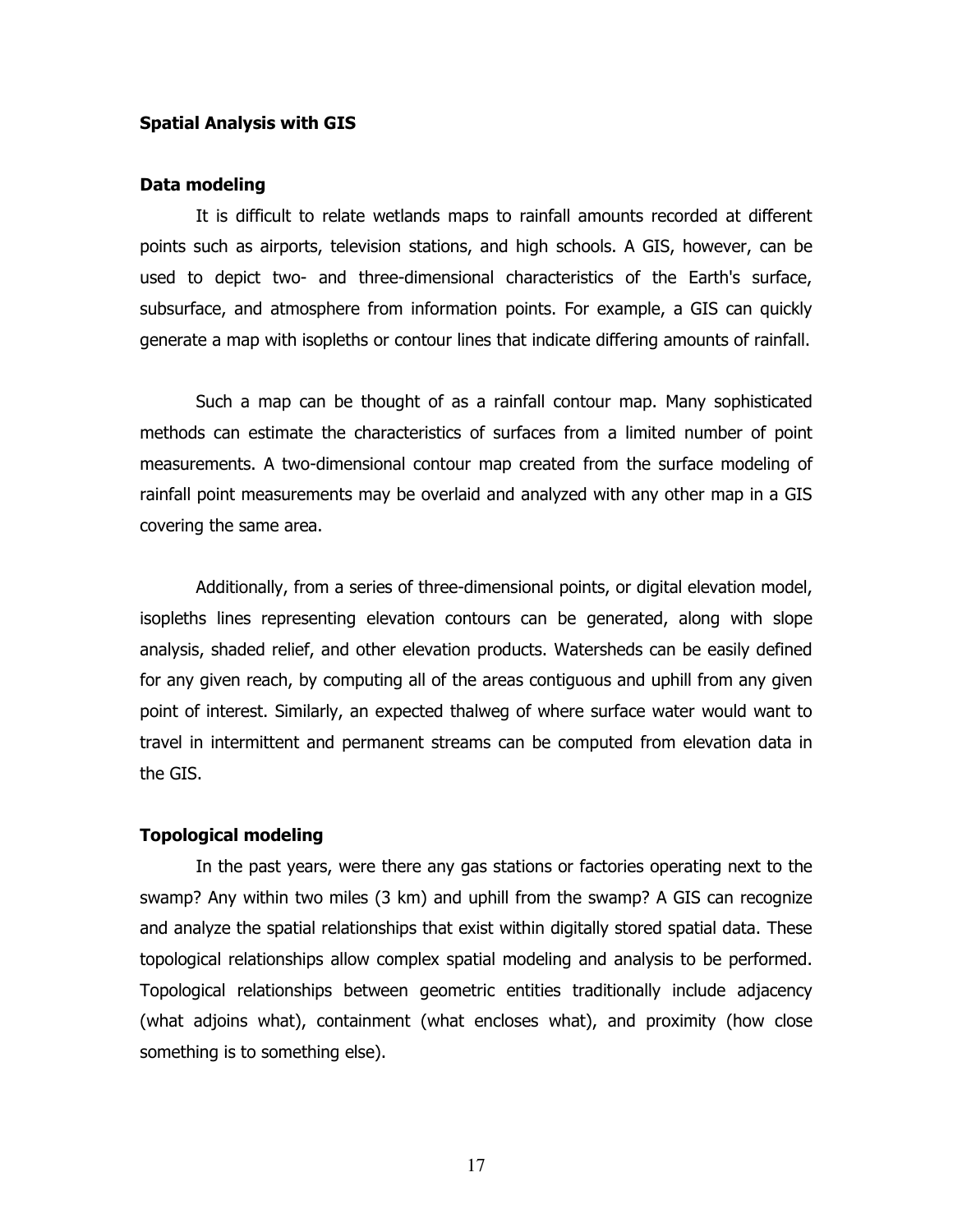#### **Networks**

If all the factories near a wetland were accidentally to release chemicals into the river at the same time, how long would it take for a damaging amount of pollutant to enter the wetland reserve? A GIS can simulate the routing of materials along a linear network. Values such as slope, speed limit, or pipe diameter can be incorporated into network modeling in order to represent the flow of the phenomenon more accurately. Network modeling is commonly employed in transportation planning, hydrology modeling, and infrastructure modeling.

### Cartographic modeling

The "cartographic modeling" was (probably) coined by Dana Tomlin in his PhD dissertation and later in his book which has the term in the title. Cartographic modeling refers to a process where several thematic layers of the same area are produced, processed, and analyzed. Tomlin used raster layers, but the overlay method (see below) can be used more generally. Operations on map layers can be combined into algorithms, and eventually into simulation or optimization models.

### Map overlay

The combination of two separate spatial data sets (points, lines or polygons) to create a new output vector data set. These overlays are similar to mathematical Venn diagram overlays. A union overlay combines the geographic features and attribute tables of both inputs into a single new output. An intersect overlay defines the area where both inputs overlap and retains a set of attribute fields for each. A symmetric difference overlay defines an output area that includes the total area of both inputs except for the overlapping area.

Data extraction is a GIS process similar to vector overlay, though it can be used in either vector or raster data analysis. Rather than combining the properties and features of both data sets, data extraction involves using a "clip" or "mask" to extract the features of one data set that fall within the spatial extent of another data set.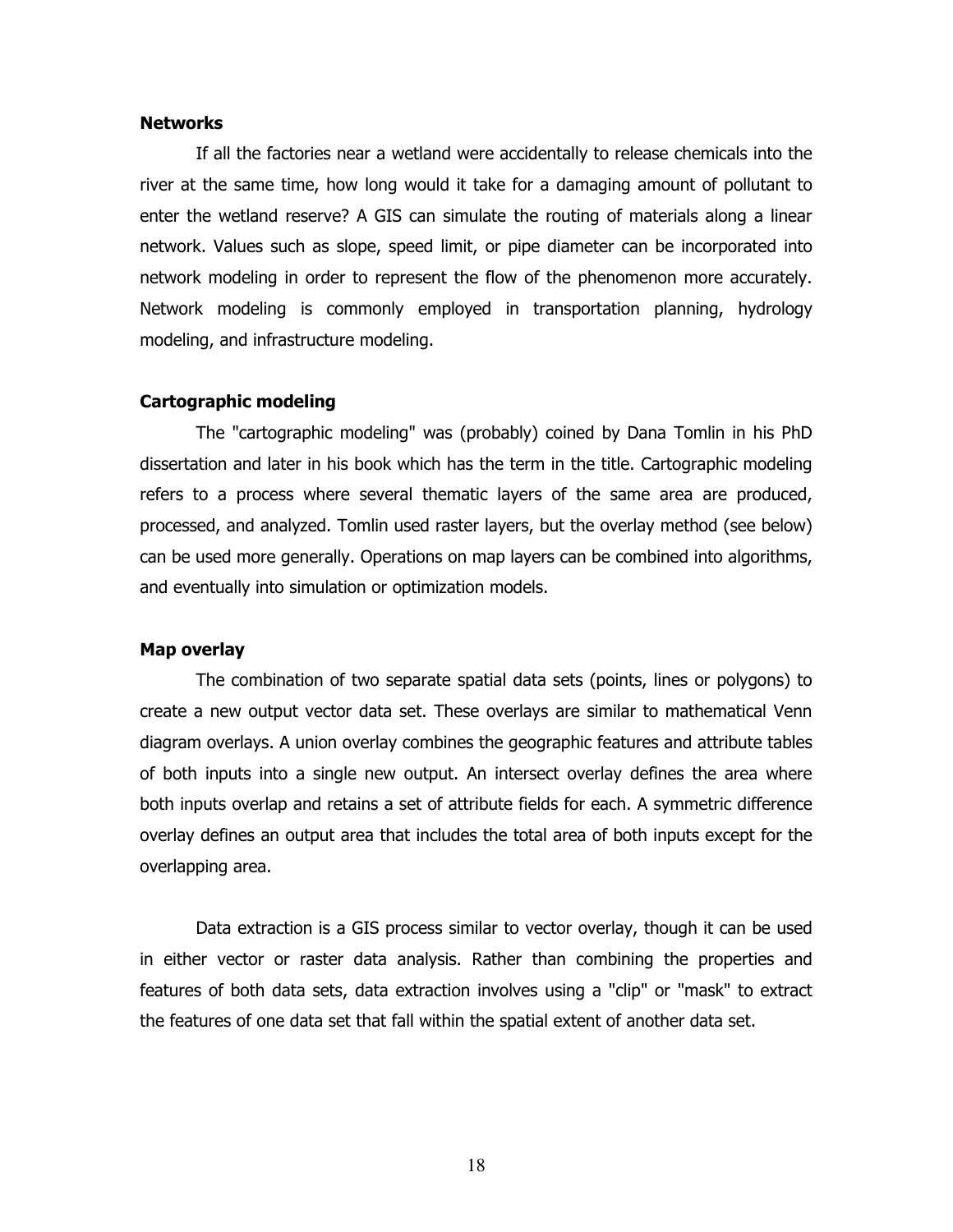In raster data analysis, the overlay of data sets is accomplished through a process known as "local operation on multiple rasters" or "map algebra," through a function that combines the values of each raster's matrix. This function may weigh some inputs more than others through use of an "index model" that reflects the influence of various factors upon a geographic phenomenon.

## Automated cartography

Digital cartography and GIS both encode spatial relationships in structured formal representations. GIS is used in digital cartography modeling as a (semi) automated process of making maps, so called Automated Cartography. In practice, it can be a subset of a GIS, within which it is equivalent to the stage of visualization, since in most cases not all of the GIS functionality is used. Cartographic products can be either in a digital or in a hardcopy format. Powerful analysis techniques with different data representation can produce high-quality maps within a short time period. The main problem in Automated Cartography is to use a single set of data to produce multiple products at a variety of scales, a technique known as Generalization.

### **Geostatistics**

Geostatistics is a point-pattern analysis that produces field predictions from data points. It is a way of looking at the statistical properties of those special data. It is different from general applications of statistics because it employs the use of graph theory and matrix algebra to reduce the number of parameters in the data. Only the second-order properties of the GIS data are analyzed.

When phenomena are measured, the observation methods dictate the accuracy of any subsequent analysis. Due to the nature of the data (e.g. traffic patterns in an urban environment; weather patterns over the Pacific Ocean), a constant or dynamic degree of precision is always lost in the measurement. This loss of precision is determined from the scale and distribution of the data collection.

To determine the statistical relevance of the analysis, an average is determined so that points (gradients) outside of any immediate measurement can be included to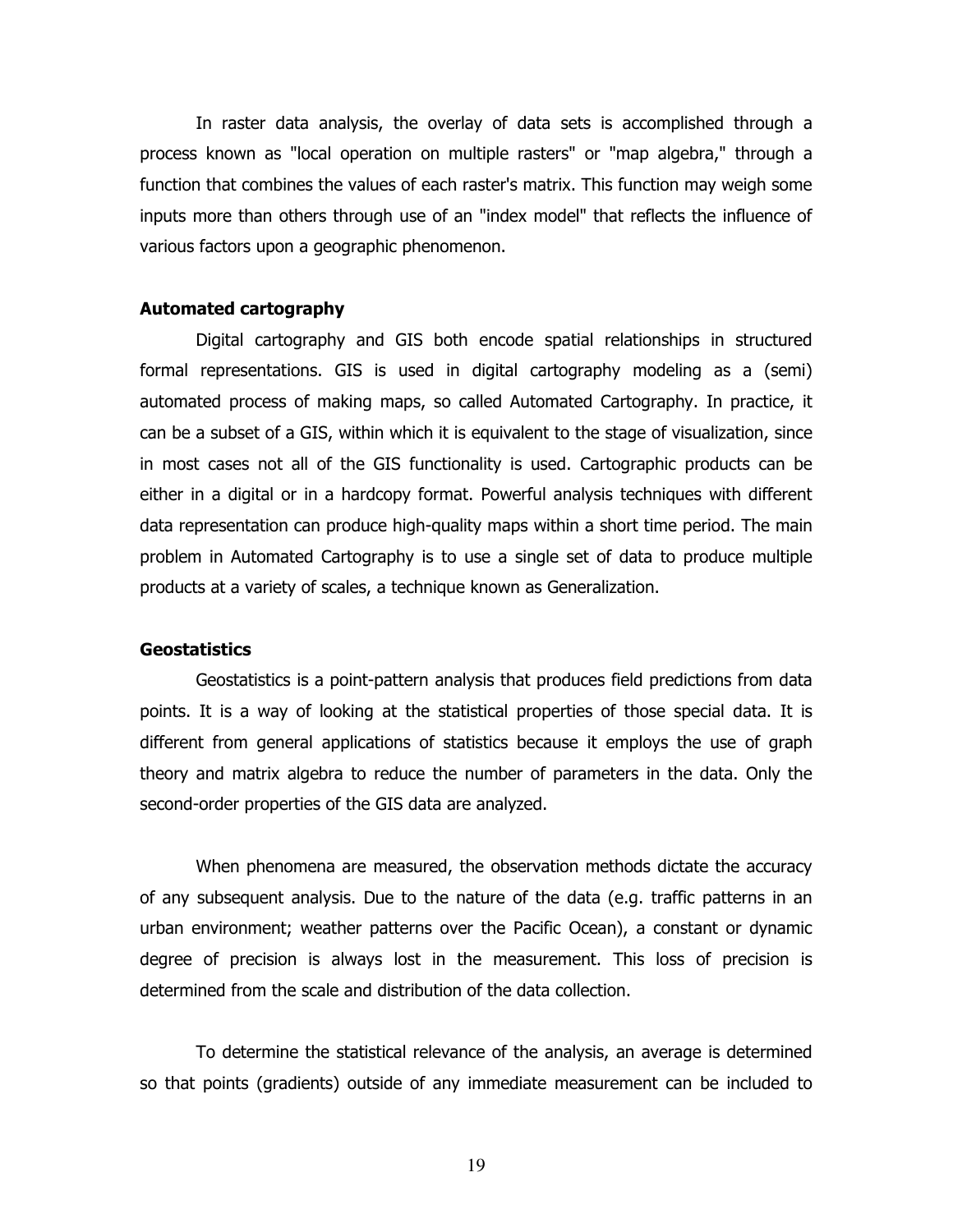determine their predicted behavior. This is due to the limitations of the applied statistic and data collection methods, and interpolation is required in order to predict the behavior of particles, points, and locations that are not directly measurable.

Interpolation is the process by which a surface is created, usually a raster data set, through the input of data collected at a number of sample points. There are several forms of interpolation, each which treats the data differently, depending on the properties of the data set. In comparing interpolation methods, the first consideration should be whether or not the source data will change (exact or approximate). Next is whether the method is subjective, a human interpretation, or objective. Then there is the nature of transitions between points: are they abrupt or gradual. Finally, there is whether a method is global (it uses the entire data set to form the model), or local where an algorithm is repeated for a small section of terrain.

Interpolation is a justified measurement because of a Spatial Autocorrelation Principle that recognizes that data collected at any position will have a great similarity to, or influence of those locations within its immediate vicinity.

Digital elevation models (DEM), triangulated irregular networks (TIN), Edge finding algorithms, Theissen Polygons, Fourier analysis, Weighted moving averages, Inverse Distance Weighted, Moving averages, Kriging, Spline, and Trend surface analysis are all mathematical methods to produce interpolative data.

#### Address Geocoding

Geocoding is calculating spatial locations (X,Y coordinates) from street addresses. A reference theme is required to geocode individual addresses, such as a road centerline file with address ranges. The individual address locations are interpolated, or estimated, by examining address ranges along a road segment. These are usually provided in the form of a table or database. The GIS will then place a dot approximately where that address belongs along the segment of centerline. For example, an address point of 500 will be at the midpoint of a line segment that starts with address 1 and ends with address 1000. Geocoding can also be applied against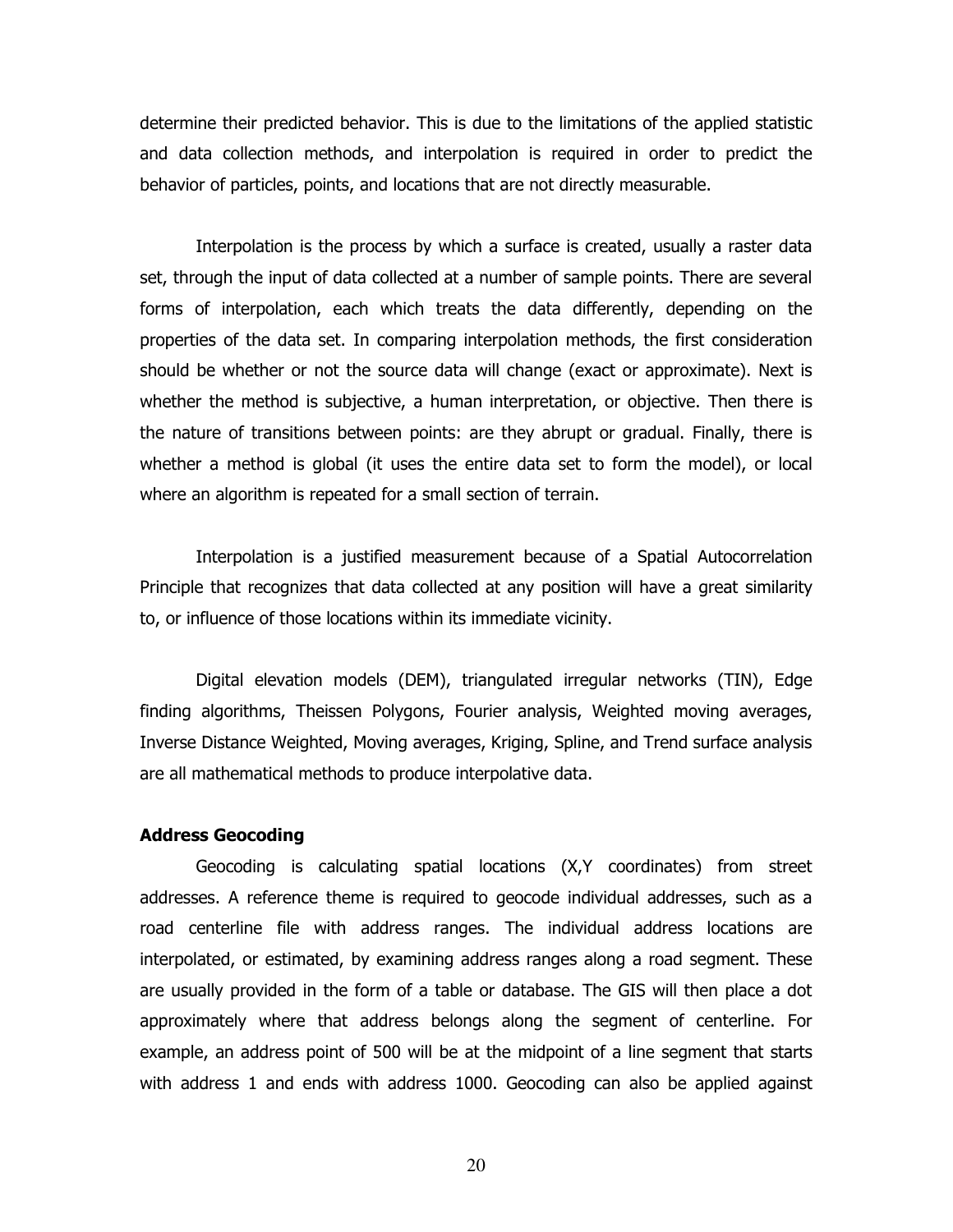actual parcel data, typically from municipal tax maps. In this case, the result of the geocoding will be an actually positioned space as opposed to an interpolated point.

It should be noted that there are several (potentially dangerous) caveats that are often overlooked when using interpolation. See the full entry for Geocoding for more information.

Various algorithms are used to help with address matching when the spellings of addresses differ. Address information that a particular entity or organization has data on, such as the post office, may not entirely match the reference theme. There could be variations in street name spelling, community name, etc. Consequently, the user generally has the ability to make matching criteria more stringent, or to relax those parameters so that more addresses will be mapped. Care must be taken to review the results so as not to erroneously map addresses incorrectly due to overzealous matching parameters.

#### Reverse geocoding

Reverse geocoding is the process of returning an estimated street address number as it relates to a given coordinate. For example, a user can click on a road centerline theme (thus providing a coordinate) and have information returned that reflects the estimated house number. This house number is interpolated from a range assigned to that road segment. If the user clicks at the midpoint of a segment that starts with address 1 and ends with 100, the returned value will be somewhere near 50. Note that reverse geocoding does not return actual addresses, only estimates of what should be there based on the predetermined range.

#### Data output and cartography

Cartography is the design and production of maps, or visual representations of spatial data. The vast majority of modern cartography is done with the help of computers, usually using a GIS. Most GIS software gives the user substantial control over the appearance of the data.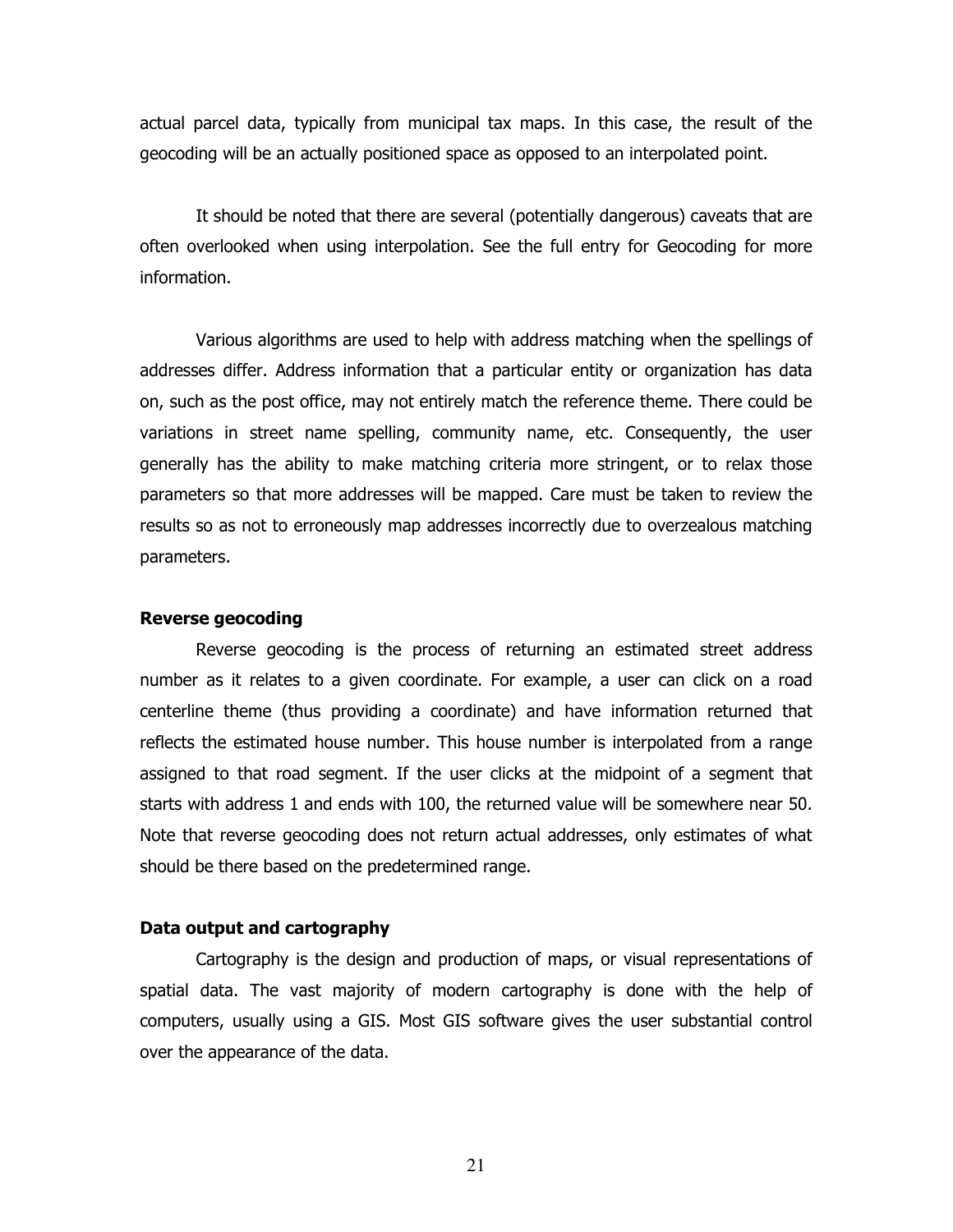#### Cartographic work serves two major functions:

First, it produces graphics on the screen or on paper that convey the results of analysis to the people who make decisions about resources. Wall maps and other graphics can be generated, allowing the viewer to visualize and thereby understand the results of analyses or simulations of potential events. Web Map Servers facilitate distribution of generated maps through web browsers using various implementations of web-based application programming interfaces(AJAX, Java, Flash, etc).

Second, other database information can be generated for further analysis or use. An example would be a list of all addresses within one mile (1.6 km) of a toxic spill.

#### Graphic display techniques

Traditional maps are abstractions of the real world, a sampling of important elements portrayed on a sheet of paper with symbols to represent physical objects. People who use maps must interpret these symbols. Topographic maps show the shape of land surface with contour lines; the actual shape of the land can be seen only in the mind's eye.

Today, graphic display techniques such as shading based on altitude in a GIS can make relationships among map elements visible, heightening one's ability to extract and analyze information. For example, two types of data were combined in a GIS to produce a perspective view of a portion of San Mateo County, California.

The digital elevation model, consisting of surface elevations recorded on a 30 meter horizontal grid, shows high elevations as white and low elevation as black. The accompanying Landsat Thematic Mapper image shows a false-color infrared image looking down at the same area in 30-meter pixels, or picture elements, for the same coordinate points, pixel by pixel, as the elevation information.

A GIS was used to register and combine the two images to render the threedimensional perspective view looking down the San Andreas Fault, using the Thematic Mapper image pixels, but shaded using the elevation of the landforms. The GIS display depends on the viewing point of the observer and time of day of the display, to properly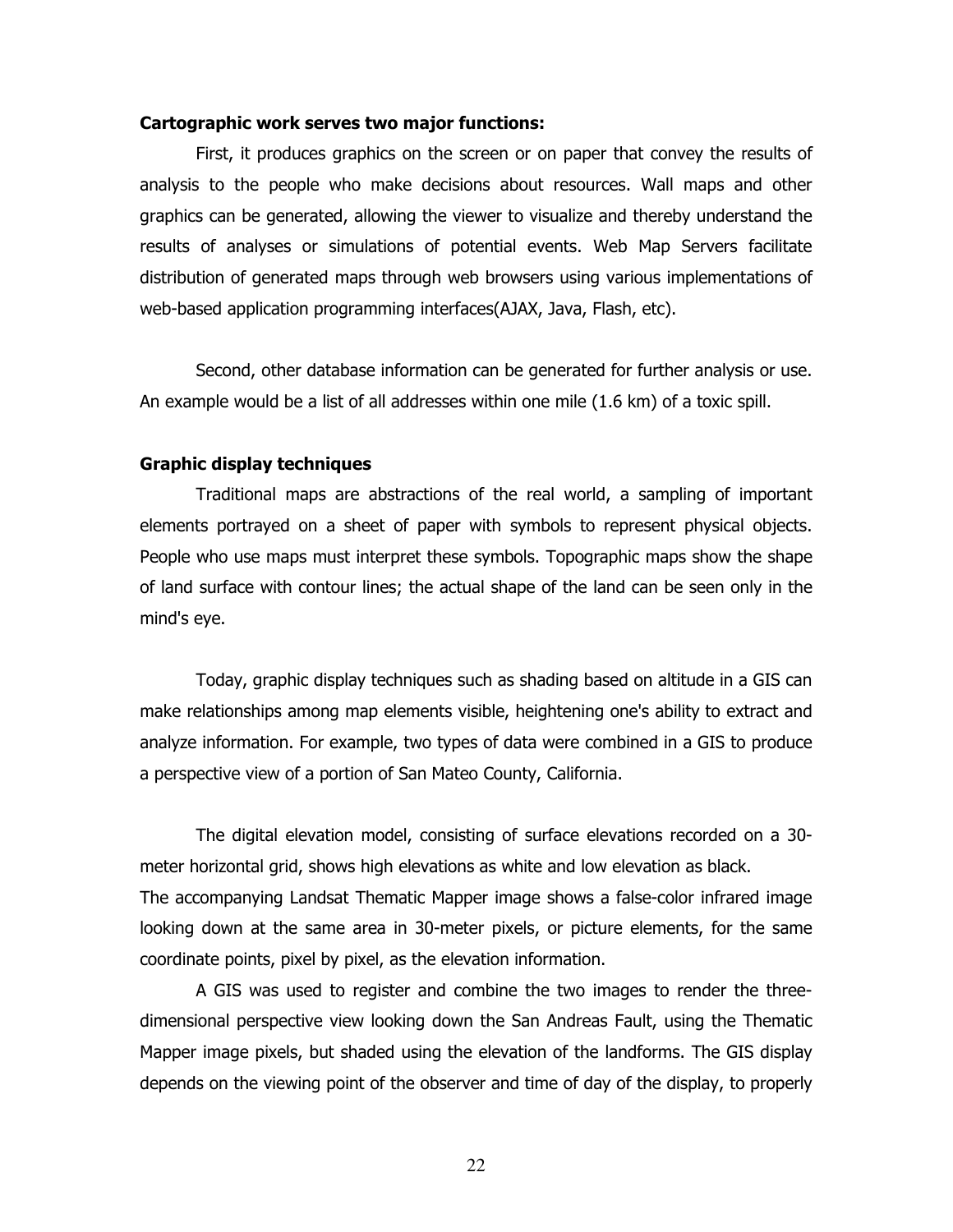render the shadows created by the sun's rays at that latitude, longitude, and time of day.

#### Spatial ETL

Spatial ETL tools provide the data processing functionality of traditional Extract, Transform, Load (ETL) software, but with a primary focus on the ability to manage spatial data. They provide GIS users with the ability to translate data between different standards and proprietary formats, whilst geometrically transforming the data en-route.

#### GIS software

Geographic information can be accessed, transferred, transformed, overlaid, processed and displayed using numerous software applications. Within industry commercial offerings from companies such as ESRI and Mapinfo dominate, offering an entire suite of tools. Government and military departments often use custom software, open source products, such as Gram++, GRASS, or more specialized products that meet a well-defined need. Free tools exist to view GIS datasets and public access to geographic information is dominated by online resources such as Google Earth and interactive web mapping.

Originally up to the late 1990s, when GIS data was mostly based on large computers and used to maintain internal records, software was a stand-alone product. However with increased access to the Internet and networks and demand for distributed geographic data grew, GIS software gradually changed its entire outlook to the delivery of data over a network. GIS software is now usually marketed as combination of various interoperable applications and APIs.

# Data creation

GIS processing software is used for the task of preparing data for use within a GIS. This transforms the raw or legacy geographic data into a format usable by GIS products. For example an aerial photograph may need to be stretched using photogrammetry so that its pixels align with longitude and latitude gradations. This can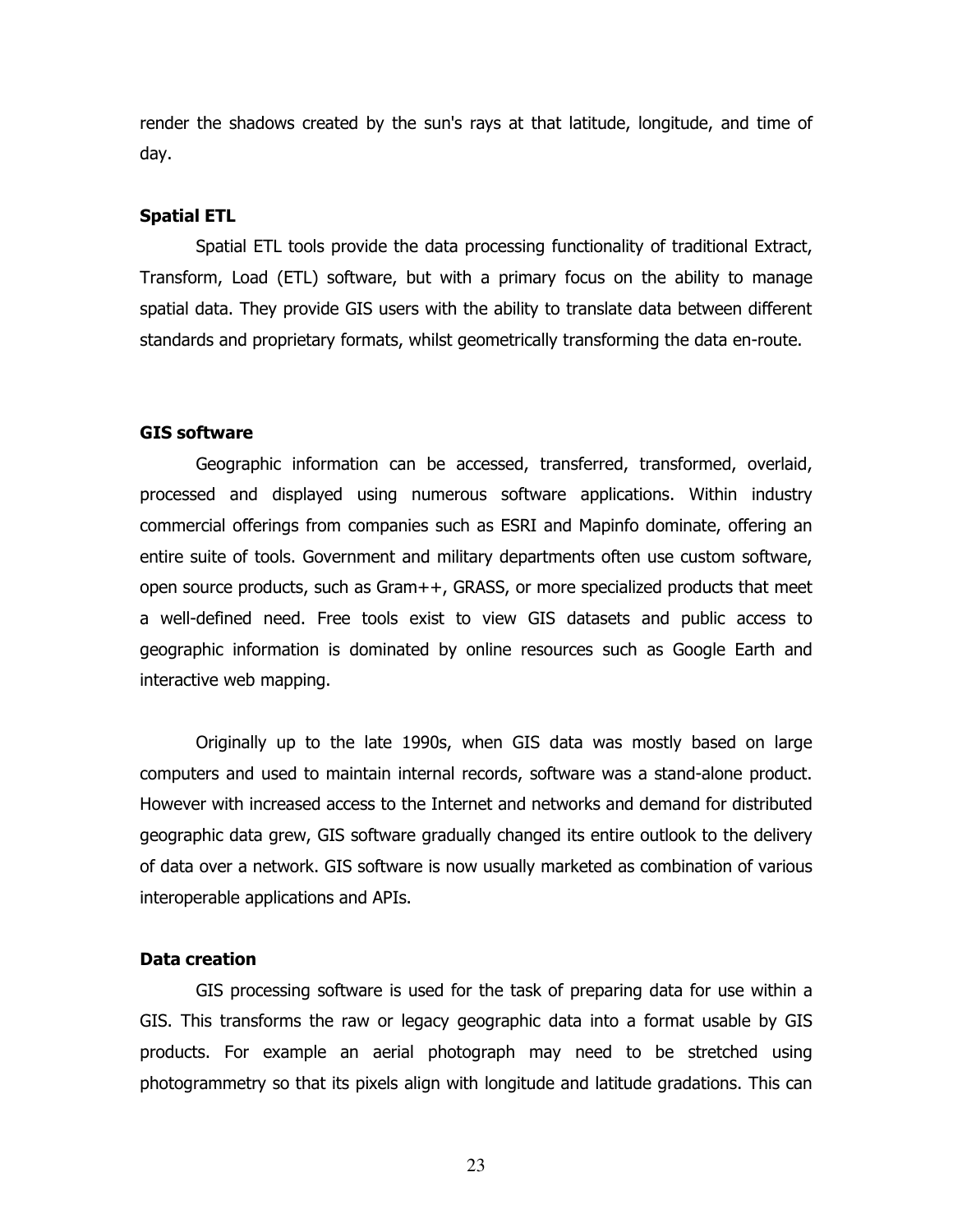be distinguished from the transformations done within GIS analysis software by the fact that these changes are permanent, more complex and time consuming. Thus, a specialized high-end type of software is generally used by a skilled person in GIS processing aspects of computer science for digitization and analysis. Raw geographic data can be edited in many standard database and spreadsheet applications and in some cases a text editor may be used as long as care is taken to properly format data.

A geo-database is a database with extensions for storing, querying, and manipulating geographic information and spatial data.

#### Management and analysis

GIS analysis software takes GIS data and overlays or otherwise combines it so that the data can be visually analysed. It can output a detailed map, or image used to communicate an idea or concept with respect to a region of interest. This is usually used by persons who are trained in cartography, geography or a GIS professional as this type of application is complex and takes some time to master. The software performs transformation on raster and vector data sometimes of differing datums, grid system, or reference system, into one coherent image. It can also analyse changes over time within a region. This software is central to the professional analysis and presentation of GIS data. Examples include the ArcGIS family of ESRI GIS applications, Smallworld, Gram++ and GRASS.

### **Statistical**

GIS statistical software uses standard database queries to retrieve data and analyse data for decision making. For example, it can be used to determine how many persons of an income of greater than 60,000 live in a block. The data is sometimes referenced with postal codes and street locations rather than with geodetic data. This is used by computer scientists and statisticians with computer science skills, with an objective of characterizing an area for marketing or governing decisions. Standard DBMS can be used or specialized GIS statistical software. These are many times setup on servers so that they can be queried with web browsers. Examples are MySQL or ArcSDE.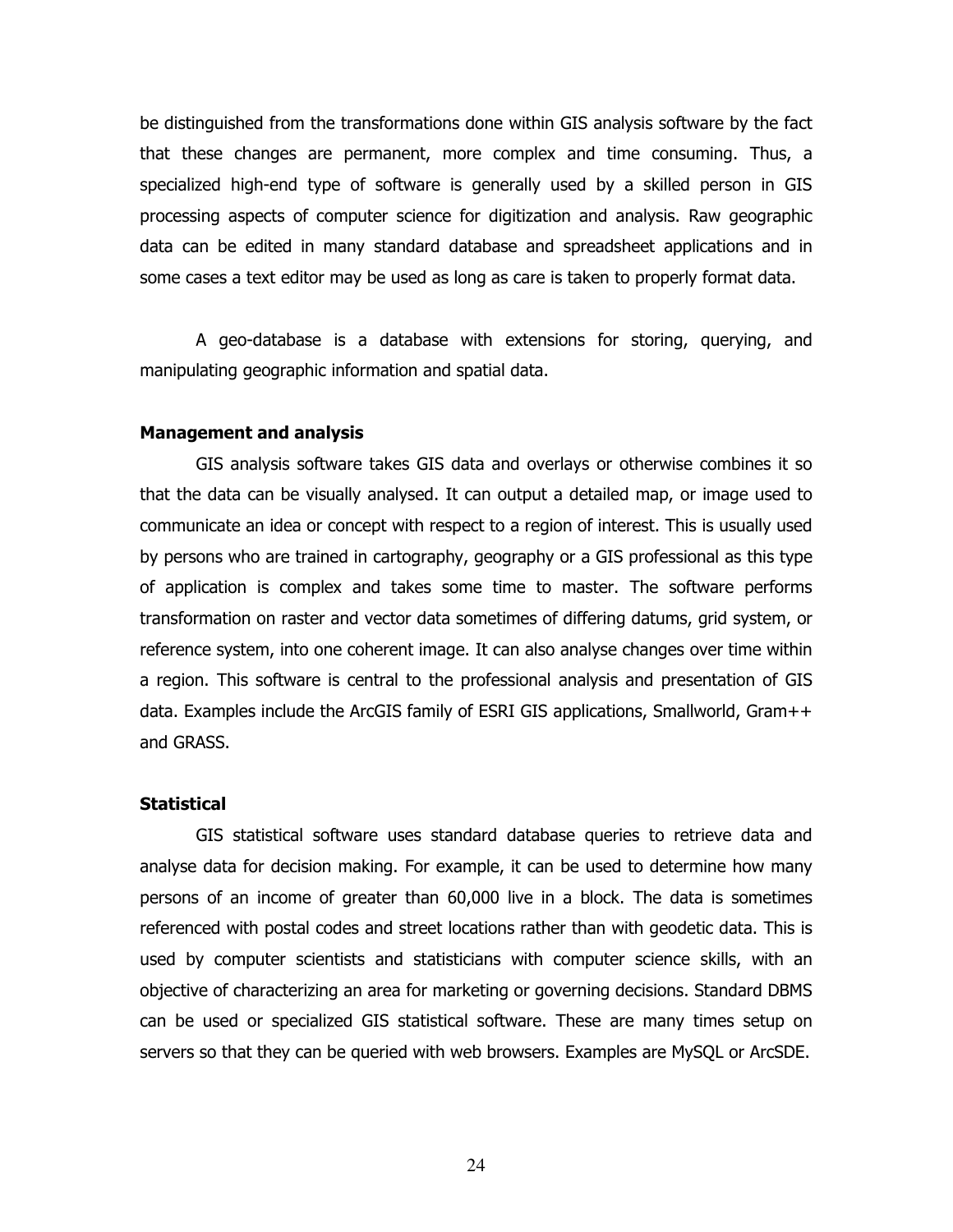#### Readers

GIS readers are computer applications that are designed to allow users to easily view digital maps as well as view and query GIS-managed data. By definition, they usually allow very little if any editing of the map or underlying map data. Readers can be normal standalone applications that need to be installed locally, though they are often designed to connect to data servers over the Internet to access the relevant information. Readers can also be included as an embedded application within a web page, obviating the need for local installation. Readers are designed to be relatively simple and easy to use as well as free.

#### Web API

This is the evolution of the scripts that were common with most early GIS systems. An Application Programming Interface (API) is a set of subroutines designed to perform a specific task. GIS APIs are designed to manage GIS data for its delivery to a web browser client from a GIS server. They are accessed with commonly used scripting language such as VBA or JavaScript. They are used to build a server system for the delivery of GIS that is to make available over an Intranet.

#### Distributed GIS

Distributed GIS concerns itself with Geographical Information Systems that do not have all of the system components in the same physical location. This could be the processing, the database, the rendering or the user interface. Examples of distributed systems are web-based GIS, Mobile GIS, Corporate GIS and GRID computing.

## Mobile GIS

GIS has seen many implementations on mobile devices. With the widespread adoption of GPS, GIS has been used to capture and integrate data in the field.

#### Open-source GIS software

Many GIS tasks can be accomplished with open-source GIS software, which are freely available over Internet downloads. With the broad use of non-proprietary and open data formats such as the Shape File format for vector data and the Geotiff format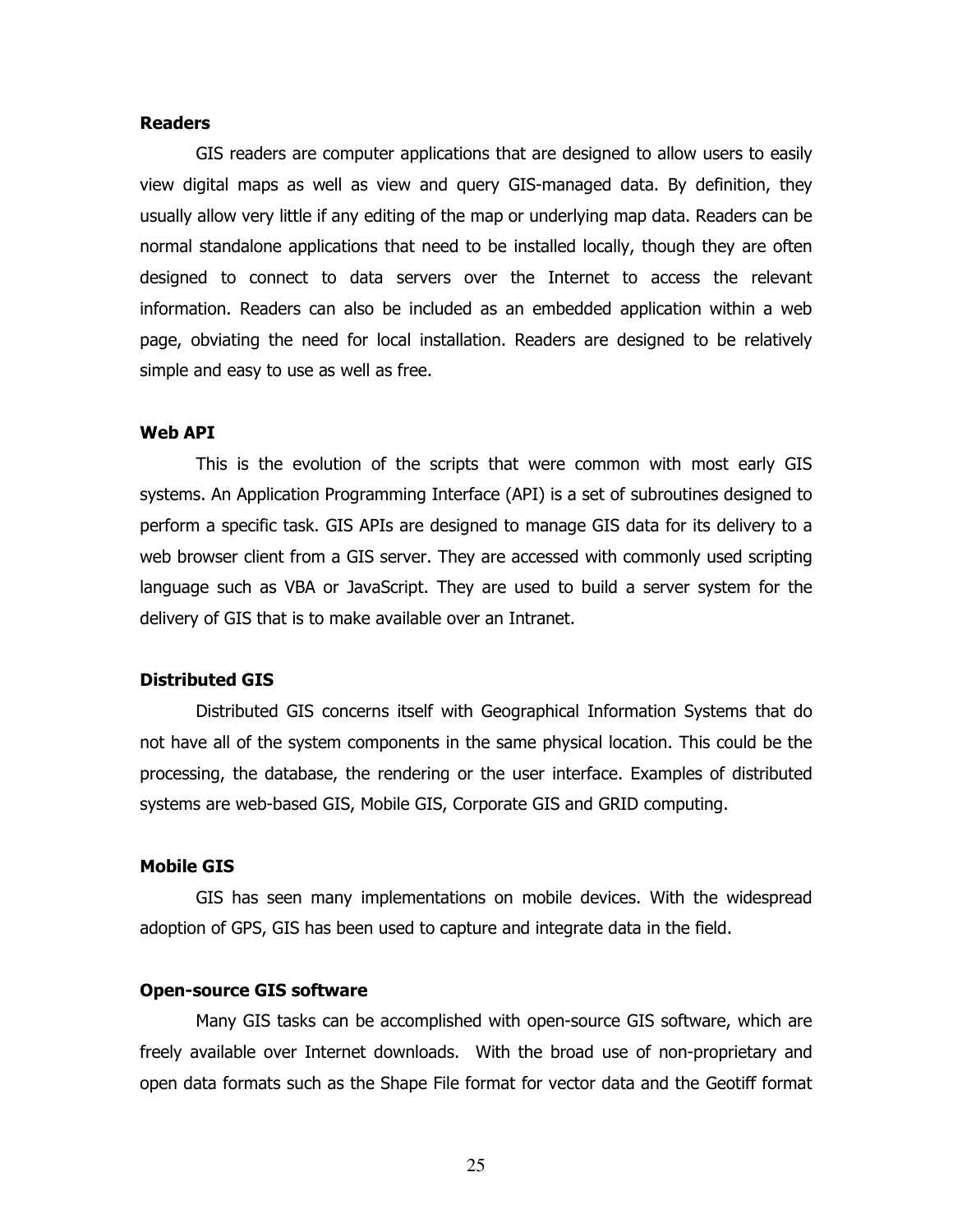for raster data, as well as the adoption of OGC standards for networked servers, development of open source software continues to evolve, especially for web and web service oriented applications. Well-known open source GIS software includes GRASS GIS, Quantum GIS, MapServer, uDig, OpenJUMP, gvSIG and many others. PostGIS provides an open source alternative to geo-databases such as Oracle Spatial, and ArcSDE.

#### The future of GIS

Many disciplines can benefit from GIS technology. An active GIS market has resulted in lower costs and continual improvements in the hardware and software components of GIS. These developments will result in a much wider use of the technology throughout science, government, business, and industry. The GIS applications including public health, crime mapping, national defense, sustainable development, agriculture, rural development, natural resources, landscape architecture, archaeology, regional and community planning, transportation and logistics. GIS is also diverging into location-based services (LBS). LBS allows GPS enabled mobile devices to display their location in relation to fixed assets (nearest restaurant, gas station, police station), mobile assets (friends, children, police car) or to relay their position back to a central server for display or other processing. These services continue to develop with the increased integration of GPS functionality with increasingly powerful mobile electronics such as cell phones, PDAs, laptops.

#### Web Mapping

In recent years there has been an explosion of mapping applications on the web such as Google Maps, and Live Maps. These websites give the public access to huge amounts of geographic data with an emphasis on aerial photography. Some of them, like Google Maps, expose an API that enable users to create custom applications. These vendors' applications offer street maps and aerial/satellite imagery that support such features as geocoding, searches, and routing functionality.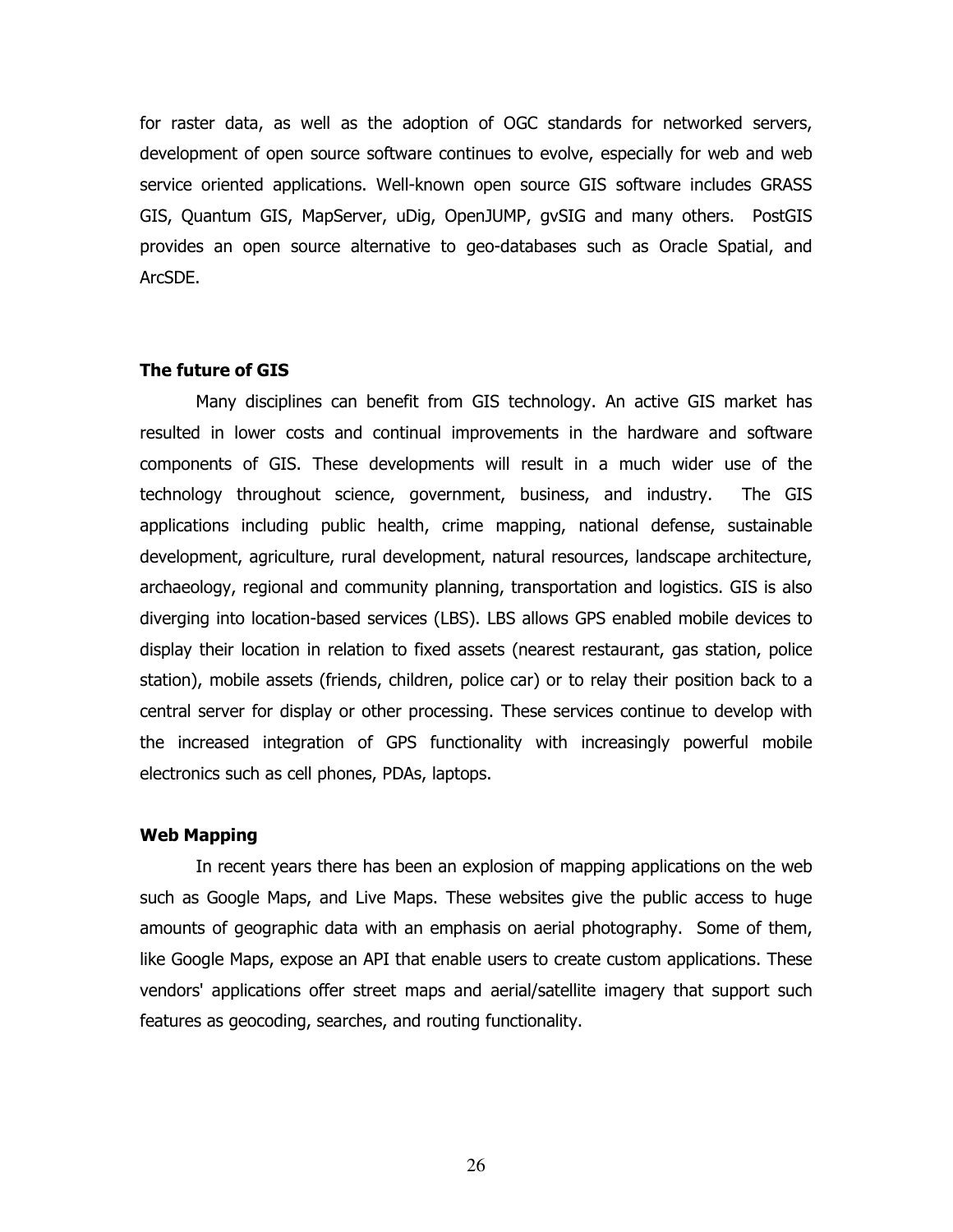Some GIS applications also exist for publishing geographic information on the web that include MapInfo's MapXtreme, Intergraph's GeoMedia WebMap, ESRI's ArcIMS, ArcGIS Server, AutoDesk's Mapguide and the open source MapServer.

#### Exploring Global Change with GIS

Maps have traditionally been used to explore the Earth and to exploit its resources. GIS technology, as an expansion of cartographic science, has enhanced the efficiency and analytic power of traditional mapping. Now, as the scientific community recognizes the environmental consequences of human activity, GIS technology is becoming an essential tool in the effort to understand the process of global change. Various map and satellite information sources can combine in modes that simulate the interactions of complex natural systems.

Through a function known as visualization, a GIS can be used to produce images - not just maps, but drawings, animations, and other cartographic products. These images allow researchers to view their subjects in ways that literally never have been seen before. The images often are equally helpful in conveying the technical concepts of GIS study-subjects to non-scientists.

#### Adding the dimension of time

The condition of the Earth's surface, atmosphere, and subsurface can be examined by feeding satellite data into a GIS. GIS technology gives researchers the ability to examine the variations in Earth processes over days, months, and years.

As an example, the changes in vegetation through a growing season can be animated to determine when drought was most extensive in a particular region. The resulting graphic, known as a normalized vegetation index, represents a rough measure of plant health. Working with two variables over time would then allow researchers to detect regional differences in the lag between a decline in rainfall and its effect on vegetation. GIS technology and the availability of digital data on regional and global scales enable such analyses. The satellite sensor output used to generate a vegetation graphic is produced by the Advanced Very High Resolution Radiometer (AVHRR). This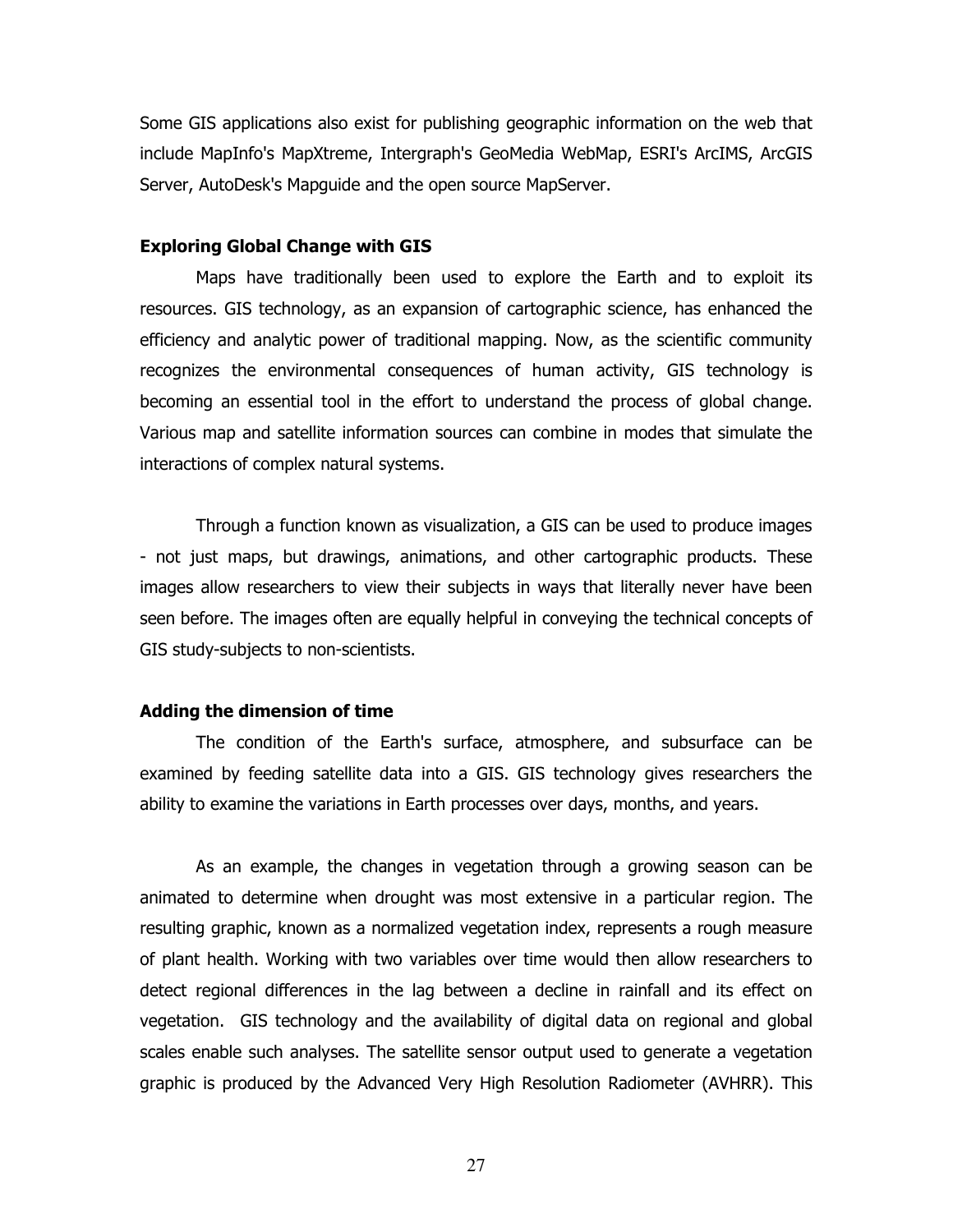sensor system detects the amounts of energy reflected from the Earth's surface across various bands of the spectrum for surface areas of about 1 square kilometer. The satellite sensor produces images of a particular location on the Earth twice a day. AVHRR is only one of many sensor systems used for Earth surface analysis

GIS and related technology will help greatly in the management and analysis of these large volumes of data, allowing for better understanding of terrestrial processes and better management of human activities to maintain world economic vitality and environmental quality.

## Semantics and GIS

Tools and technologies emerging from the W3C's Semantic Web Activity are proving useful for data integration problems in information systems. Correspondingly, such technologies have been proposed as a means to facilitate interoperability and data reuse among GIS applications and also to enable new mechanisms for analysis.

Ontologies are a key component of this semantic approach as they allow a formal, machine-readable specification of the concepts and relationships in a given domain. This in turn allows a GIS to focus on the meaning of data rather than its syntax or structure. For example, reasoning that a land cover type classified as Deciduous Needle leaf Trees in one dataset is a specialization of land cover type Forest in another more roughly-classified dataset can help a GIS automatically merge the two datasets under the more general land cover classification. Very deep and comprehensive ontologies have been developed in areas related to GIS applications, for example the Hydrology Ontology developed by the Ordnance Survey in the United Kingdom. Also, simpler ontologies and semantic metadata standards are being proposed by the W3C Geo Incubator Group to represent geospatial data on the web.

Recent research results in this area can be seen in the International Conference on Geospatial Semantics and the Terra Cognita -- Directions to the Geospatial Semantic Web workshop at the International Semantic Web Conference.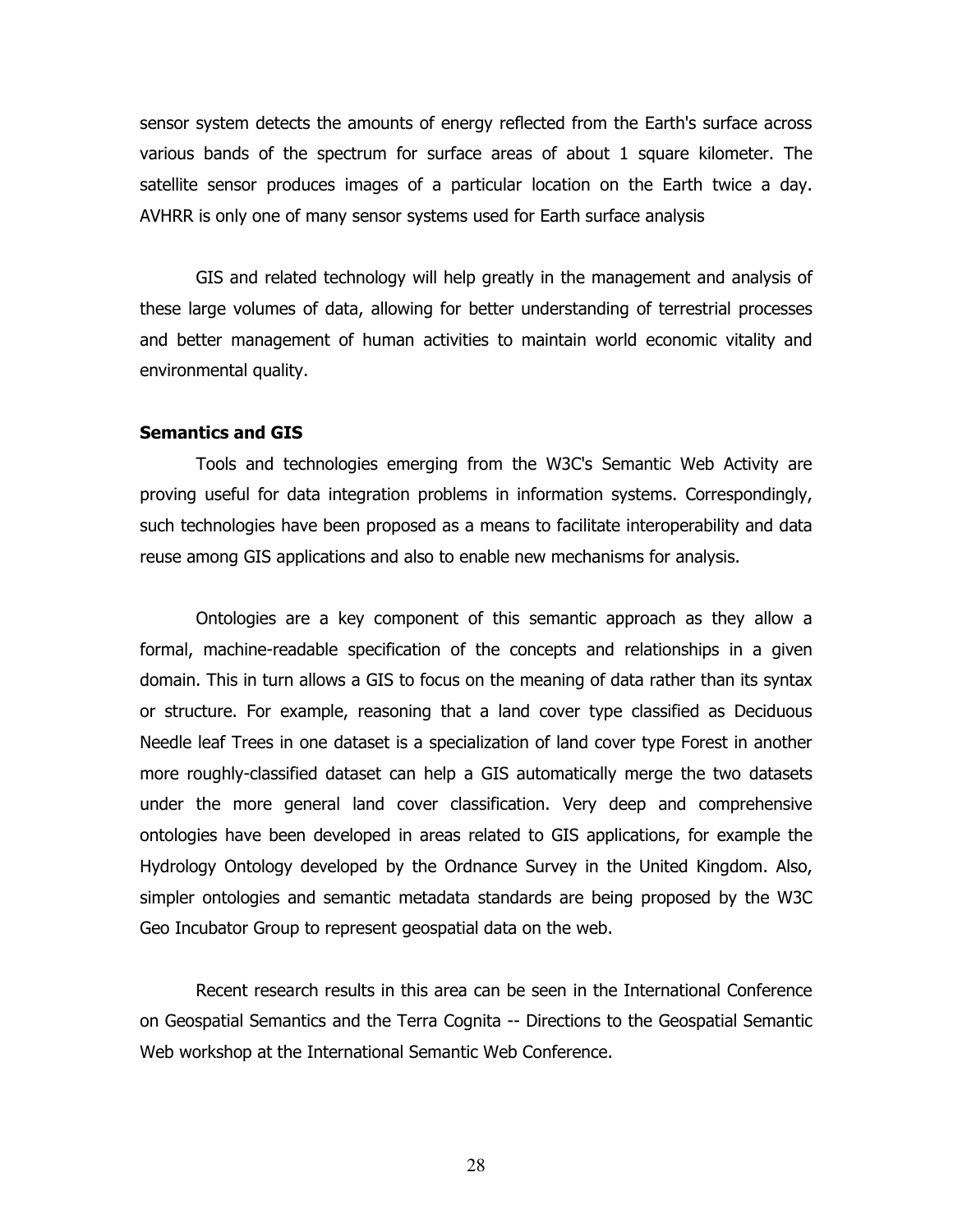## GIS and Society

With the popularization of GIS in decision making, scholars have began to scrutinize the social implications of GIS. It has been argued that the production, distribution, utilization, and representation of geographic information are largely related with the social context. For example, some scholars are concerned that GIS may not be misused to harm the society. Other related topics include discussion on copyright, privacy, and censorship. A more optimistic social approach to GIS adoption is to use it as a tool for public participation.

### Open Geospatial Consortium (OGC) standards

The Open Geospatial Consortium (OGC) is an international industry consortium of 334 companies, government agencies and universities participating in a consensus process to develop publicly available geo-processing specifications. Open interfaces and protocols defined by OpenGIS Specifications support interoperable solutions that "geoenable" the Web, wireless and location-based services, and mainstream IT, and empower technology developers to make complex spatial information and services accessible and useful with all kinds of applications. Open Geospatial Consortium (OGC) protocols include Web Map Service (WMS) and Web Feature Service (WFS).

GIS products are broken down by the OGC into two categories, based on how completely and accurately the software follows the OGC specifications. Compliant Products are software products that comply with OGC's OpenGIS Specifications. When a product has been tested and certified as compliant through the OGC Testing Program, the product is automatically registered as "compliant" on this site.

Implementing Products are software products that implement OpenGIS Specifications but have not yet passed a compliance test? Compliance tests are not available for all specifications. Developers can register their products as implementing draft or approved specifications, though OGC reserves the right to review and verify each entry.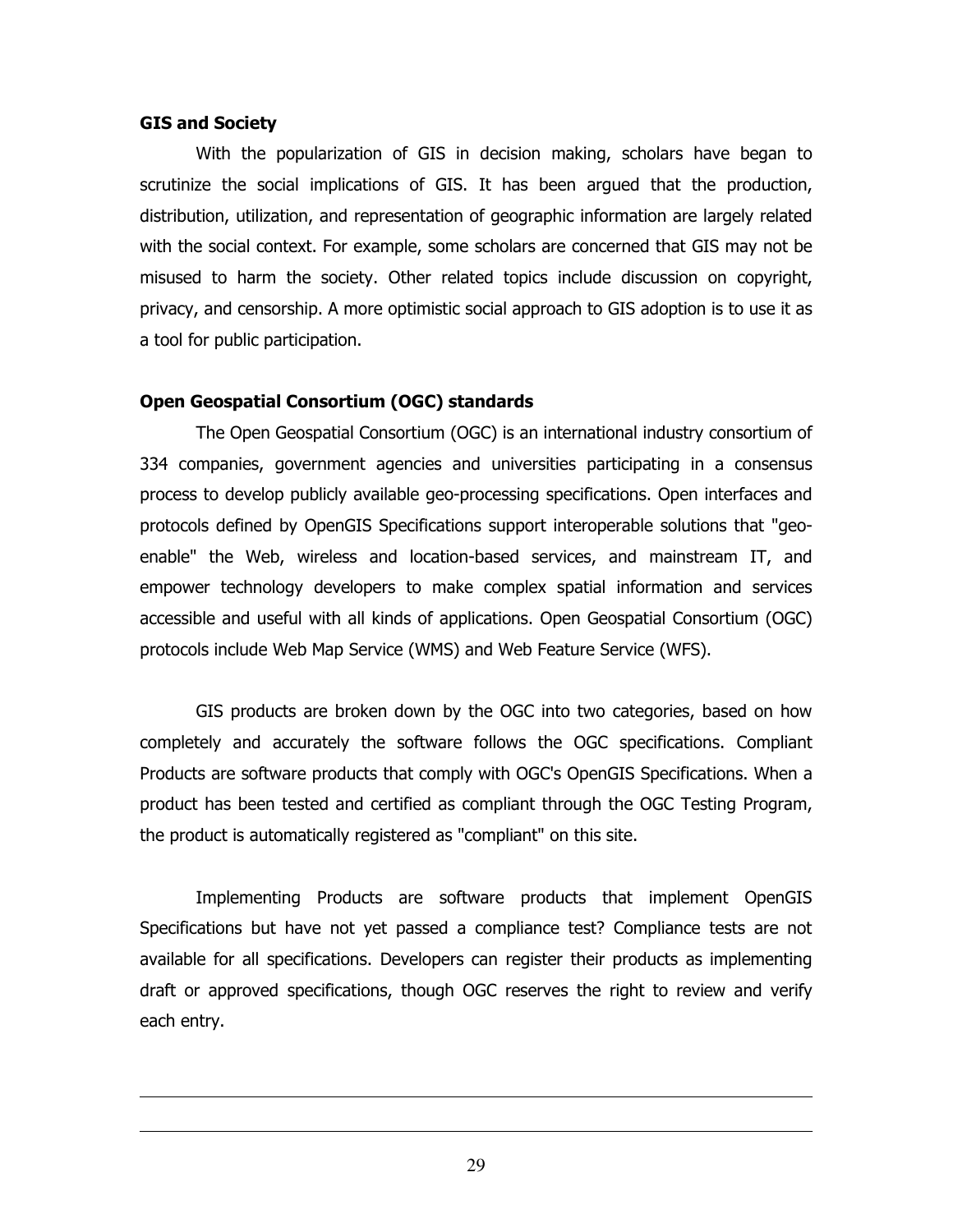# 7.10. List of GIS software

# Commercial or proprietary GIS software

Most widely used notable proprietary software applications and providers:

- ESRI Products include ArcView 3.x, ArcGIS, ArcSDE, ArcIMS, and ArcWeb services.
- GRAM++ GIS Low-cost GIS software product developed by CSRE, IIT Bombay.
- Autodesk Products include MapGuide and other products that interface with its flagship AutoCAD software package.
- Cadcorp Developers of GIS software and OpenGIS standard
- Intergraph Products include GeoMedia, GeoMedia Profesional, GeoMedia WebMap
- ERDAS IMAGINE A proprietary GIS, Remote Sensing, and Photogrammetry software developed by Leica Geosystems Geospatial Imaging.
- SuperGeo Products include SuperGIS Desktop & extensions, SuperPad Suite, SuperWebGIS & extensions, SuperGIS Engine & extensions, SuperGIS Network Server and GIS services.
- SuperMap GIS Products include SuperMap iServer .NET/Java, SuperMap Deskpro, SuperMap Objects, SuperMap Express, SuperMap IS .NET, eSuperMap, SuperNavigation Engine, FieldMapper and services.
- IDRISI Proprietary GIS product developed by Clark Labs.
- MapInfo Products include MapInfo Professional and MapXtreme. integrates GIS software, data and services.
- MapPoint Proprietary GIS product developed by Microsoft.
- Caliper Products include Maptitude, TransCAD and TransModeler. Develops GIS and the only GIS for transportation.
- Pictometry Proprietary software which allows oblique images to be draped with shapefiles.
- Black Coral Inc a leading edge product company developing geospatial collaboration capabilities that enable better outcomes for personnel and tactical teams operating in emergency response and military environments.
- STAR-APIC european GIS developer, offers GIS products (WinSTAR, STAR GIS), spatial data servers (STAR Server, STAR NeXt, GEOSPatial Hub), GIS-based business solutions (AquaSTAR, STAR ELEC, PipeGuardian, etc.).
- CARIS (Computer Aided Resource Information System) GIS systems for hydrography and cadastral systems.
- GMS Three-dimensional environment for building geologic and groundwater models
- Manifold System Low-cost GIS software package.
- Oracle Spatial Product allows users to perform basic geographic operations and store common spatial data types in a native Oracle environment.
- Orbit GIS Generic and multi-purpose GIS toolkit, written in Java.
- Safe Software Spatial ETL products including FME, SpatialDirect and the ArcGIS Data Interoperability Extension.
- Smallworld developed in Cambridge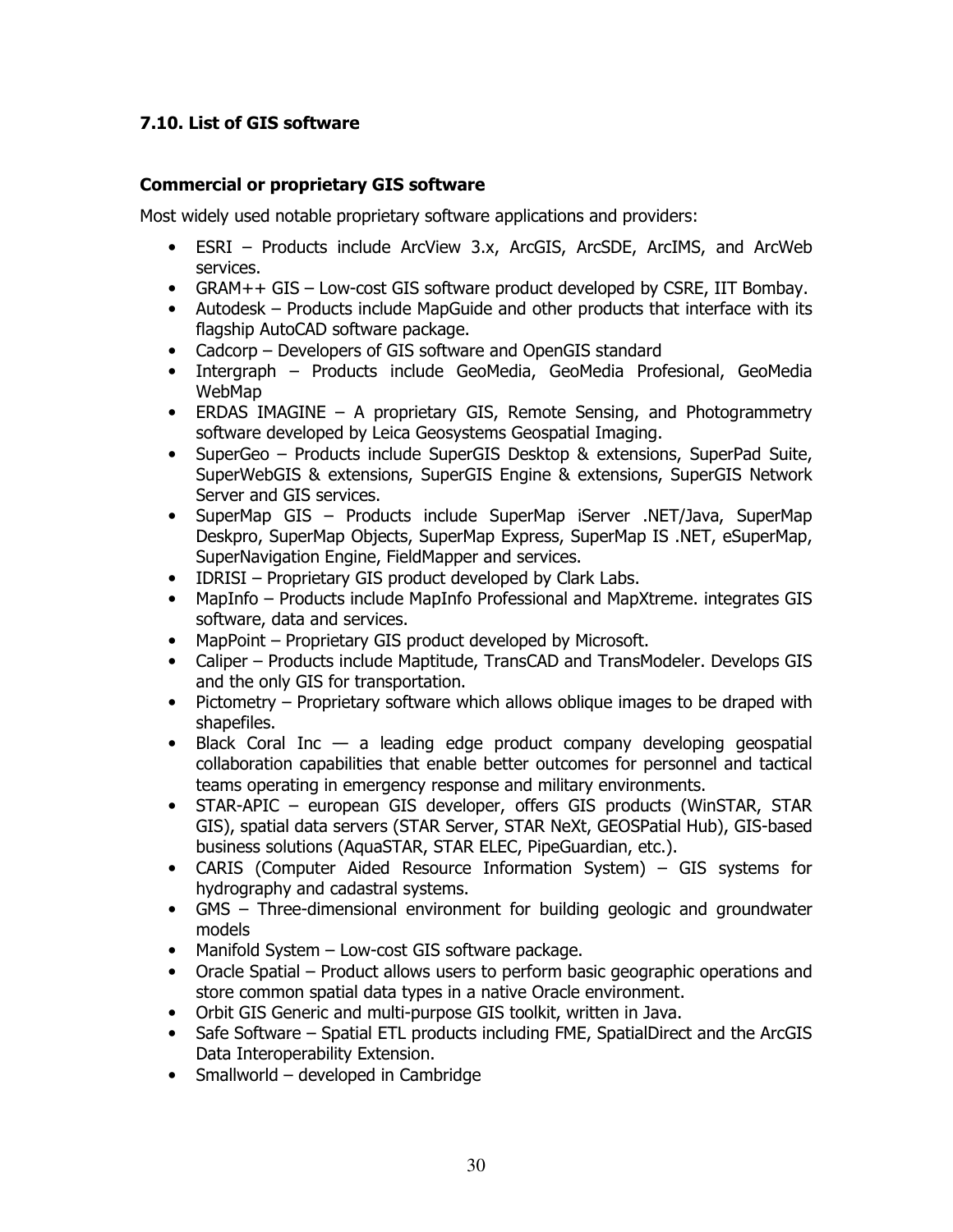- TatukGIS Products include a GIS development toolkit, Internet Map Server, GIS Editor, free GIS Viewer, Aerial Imagery Corrector.
- Axpand Proprietary GIS cartography product developed by Axes Systems. Modules include data import/export, automatic generalization, visualization and on-screen editing, pre-print configuration.

# Open source software

Most widely used open source applications:

- GRASS Originally developed by the U.S. Army Corps of Engineers, open source: a complete GIS
- MapServer Web-based mapping server, developed by the University of Minnesota.
- Chameleon Environments for building applications with MapServer.
- GeoNetwork opensource  $-$  A catalog application to manage spatially referenced resources
- GeoTools Open source GIS toolkit written in Java, using Open Geospatial Consortium specifications.
- gvSIG Open source GIS written in Java.
- ILWIS ILWIS (Integrated Land and Water Information System) integrates image, vector and thematic data.
- JUMP GIS Java Unified Mapping Platform.
- MapWindow GIS Free, open source GIS desktop application and programming component.
- OpenLayers open source AJAX library for accessing geographic data layers of all kinds, originally developed and sponsored by MetaCarta
- PostGIS Spatial extensions for the open source PostgreSQL database, allowing geospatial queries.
- Quantum GIS QGIS is a user friendly Open Source GIS that runs on Linux, Unix, Mac OSX, and Windows.
- TerraView GIS desktop that handles vector and raster data stored in a relational or geo-relational database.

# Other GIS software

- AccuGlobe Fully functional GIS and geoanalysis software platform for Windows developed by DDTI (ddti.net) and available free of charge, but not open source.
- CrossView for ArcGIS created by A-Prime Software, CrossView is a wizardbased ArcGIS plug-in, which enables map cross-sectioning and profile creation.
- GeoBase Geospatial platform developed by Telogis. A particular focus is placed on real-time processing for reverse-geocoding, geofencing, etc.
- LandSerf Free GIS written in Java
- My World GIS Intuitive low-cost GIS platform for Windows and Mac OSX with robust/intuitive geoprocessing tools, developed for educational.
- Panorama Russian GIS for military uses.
- SPRING GIS software developed at INPE –
- SavGIS Free and complete GIS software available in French, English and Spanish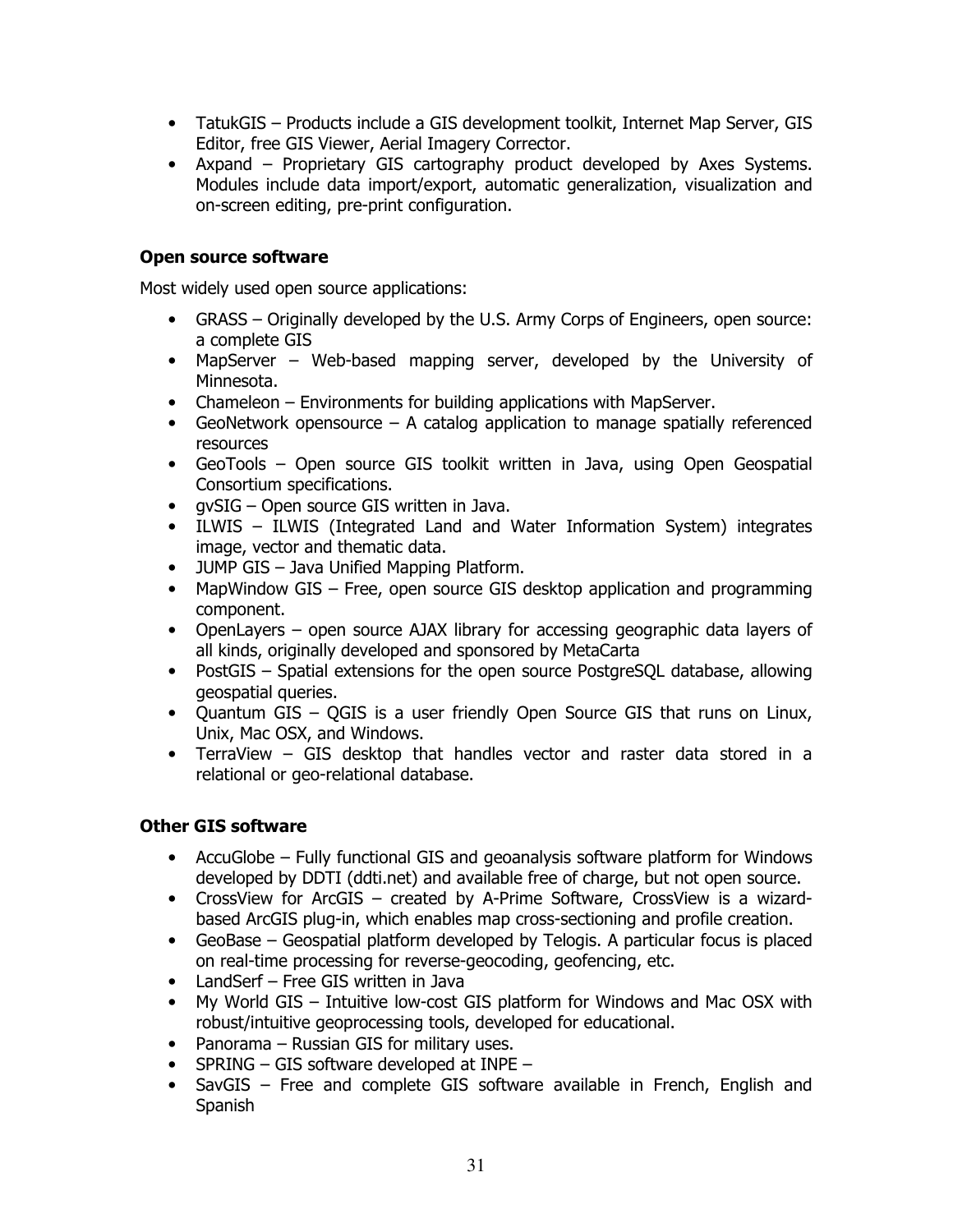- MapTools Suite of open-source GIS products and platforms.
- OpenStreetMap Online map viewer, with map editing capability.

# Summing Up

Geographical Information System (GIS) is the most important and useful system for decision making in Agricultural sector by the functionaries. GIS will help to ascertain the ground level realities with the help of spatial data obtained from various resources. In GIS one can integrate data from various sources such as Remote Sensing Data and Image with that of data of land records and agricultural census. It would be more appropriate to use GIS applications in agro-based enterprise to ascertain the scope of activities and monitoring of activities.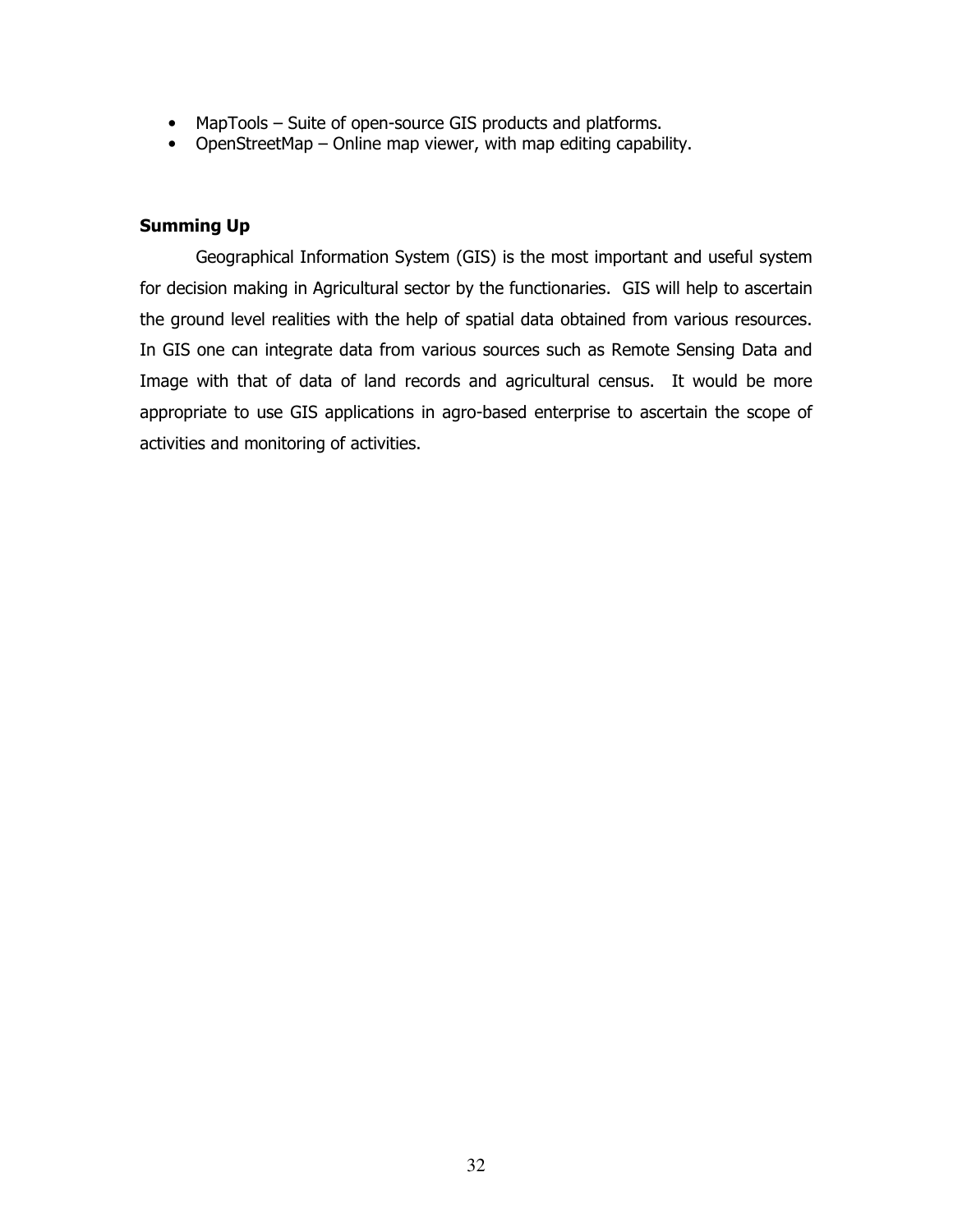# Remote Sensing Technology

# **Introduction**

 Remote Sensing (RS) is a technology that provides the means to collect and use geographic data to assist in the development of Agriculture. Remote Sensing in the most generally accepted meaning refers to instrument-based techniques employed in the acquisition and measurement of spatially organized or geographically distributed data on some properties such as spectral, spatial, physical of an array of target points of objects and materials from a define distance from the observed target. Remote sensing of the environment by geographers is usually done with the help of mechanical devices known as remote sensors. These gadgets have a greatly improved ability to receive and record information about an object without any physical contact. Often, these sensors are positioned away from the object of interest by using helicopters, planes, and satellites. Most sensing devices record information about an object by measuring an object's transmission of electromagnetic energy from reflecting and radiating surfaces.

Remote sensing imagery has many applications in mapping land use and cover, agriculture, soils mapping, forestry, city planning, archaeological investigations, military observation, and geological surveying.

### **Overview of Remote Sensing Technology**

Remote Sensing is the technology that is now the principal tool by which the Earth's surface and atmosphere, the planets, and the entire Universe are being observed, measured, and interpreted from such vantage points as the terrestrial surface, earth-orbit, and outer space. The term "remote sensing" was coined by Ms Evelyn Pruitt in the mid-1950's when she was working with the U.S. Office of Naval Research (ONR) outside Washington, D.C as a oceanographer.

Remote Sensing is the most generally accepted meaning refers to "Instrumentbased techniques employed in the acquisition and measurement of spatially organized data/information on some properties such as spectral, spatial, physical of an array of target points within the sensed scene that correspond to features, objects, and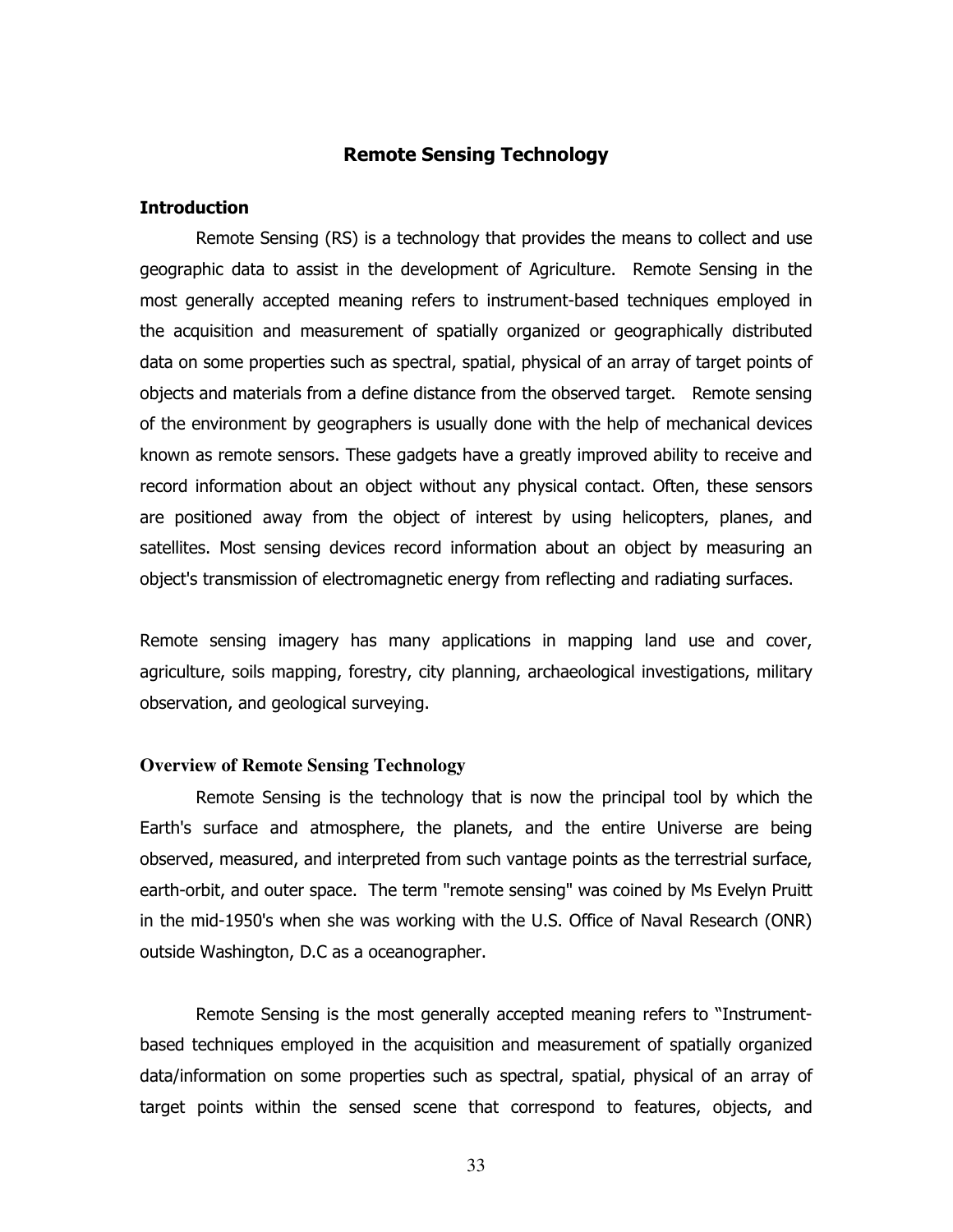materials, doing this by applying one or more recording devices not in physical, intimate contact with the item(s) from at a finite distance from the observed target, in which the spatial arrangement is preserved. Various techniques involve pertinent to the sensed scene (target) by utilizing electromagnetic radiation, force fields, or acoustic energy sensed by recording cameras, radiometers and scanners, lasers, radio frequency receivers, radar systems, sonar, thermal devices, sound detectors, seismographs, magnetometers, gravimeters, scintillometers, and other instruments.

In simpler terms, Remote Sensing can be defined as "gathering data and information about the physical 'world' by detecting and measuring signals composed of radiation, particles, and fields emanating from objects located beyond the immediate vicinity of the sensor devices".

In the broadest sense, remote sensing is the small or large-scale acquisition of information of an object or phenomenon, by the use of either recording or real-time sensing devices that is not in physical or intimate contact with the object such as by way of aircraft, spacecraft, satellite. In practice, remote sensing is the stand-off collection through the use of a variety of devices for gathering information on a given object or area. Thus, Earth observation or weather satellite collection platforms, ocean and atmospheric observing weather buoy platforms, Magnetic Resonance Imaging (MRI), Positron Emission Tomography (PET), and space probes are all examples of remote sensing. In modern usage, the term generally refers to the use of imaging sensor technologies including but not limited to the use of instruments aboard aircraft and spacecraft, and is distinct from other imaging-related fields such as medical imaging.

There are two kinds of remote sensing. (1) Passive sensors detect natural energy / radiation that is emitted or reflected by the object or surrounding area being observed. Reflected sunlight is the most common source of radiation measured by passive sensors. Examples of passive remote sensors include film photography, infrared, and radiometers. (2) Active collection, on the other hand, emits energy in order to scan objects and areas whereupon a passive sensor then detects and measures the radiation that is reflected or backscattered from the target. RADAR is an example of active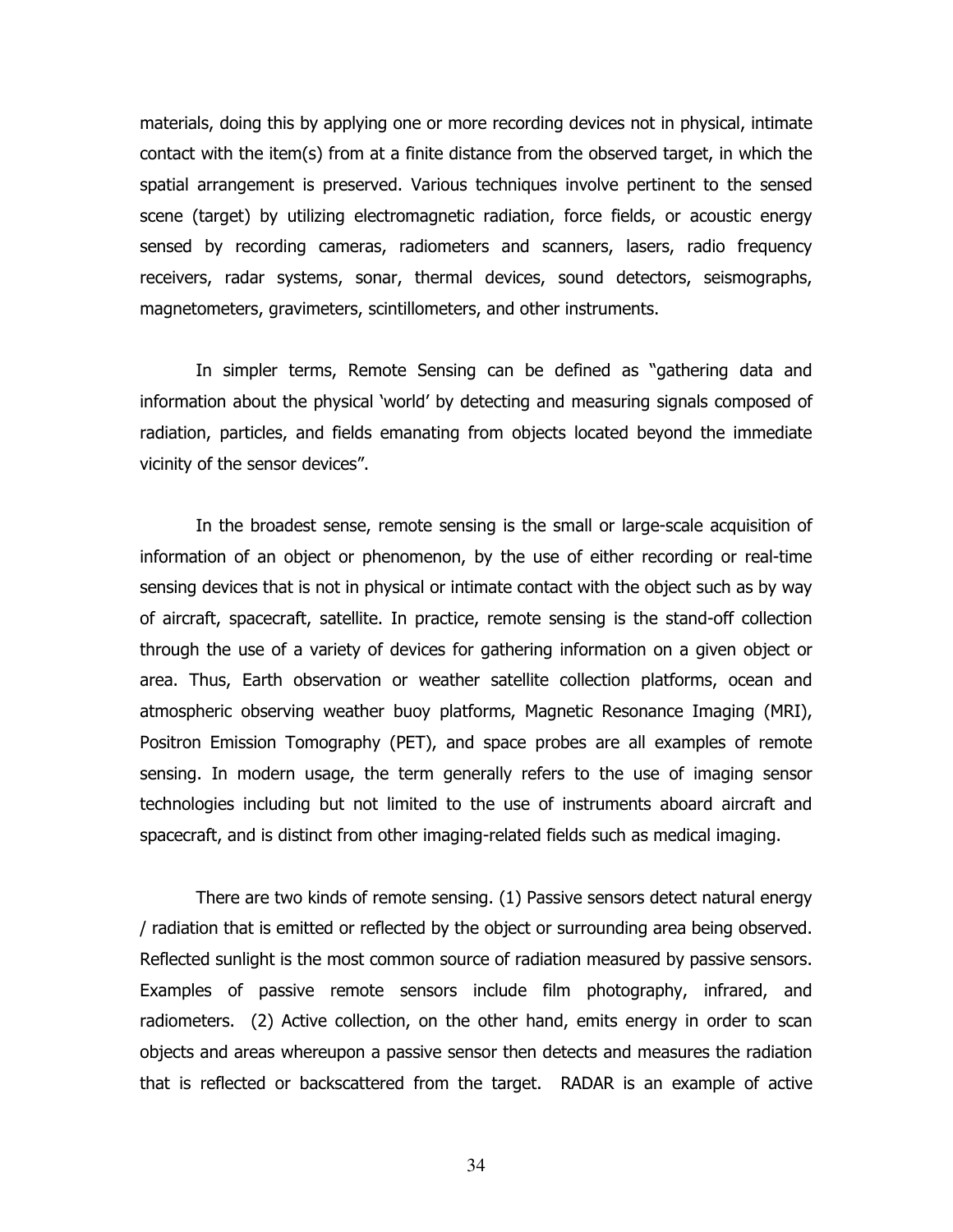remote sensing where the time delay between emission and return is measured, establishing the location, height, speed and direction of an object.

Remote sensing makes it possible to collect data on inaccessible areas. Remote sensing applications include monitoring deforestation, the effects of climate change on Arctic and Antarctic regions, coastal and ocean depths, availability of water in the ground, and many more.

Orbital platforms collect and transmit data from different parts of the electromagnetic spectrum, which in conjunction with larger scale aerial or ground-based sensing and analysis, provides researchers with enough information to monitor trends such natural long and short term phenomena. Other uses include different areas of the earth sciences such as natural resource management, agricultural fields such as land usage and conservation, national security, ground-based and stand-off collection on border areas.

### History of Remote Sensing

Beyond the primitive methods of remote sensing our earliest ancestors used to standing on a high mountains or tree to view the landscape. The modern discipline arose with the development of flight. The balloonist made photographs of cities from their balloons. The first tactical use was during the civil war. Messenger pigeons, kites, rockets and unmanned balloons were also used for early images. With the exception of balloons, these first, individual images were not particularly useful for map making or for scientific purposes.

Systematic aerial photography was developed for military use beginning in World War I and reaching a climax during the Cold War with the use of modified combat aircraft. A more recent development is that of increasingly smaller sensor pods such as those used by law enforcement and the military, in both manned and unmanned platforms. The advantage of this approach is that this requires minimal modification to a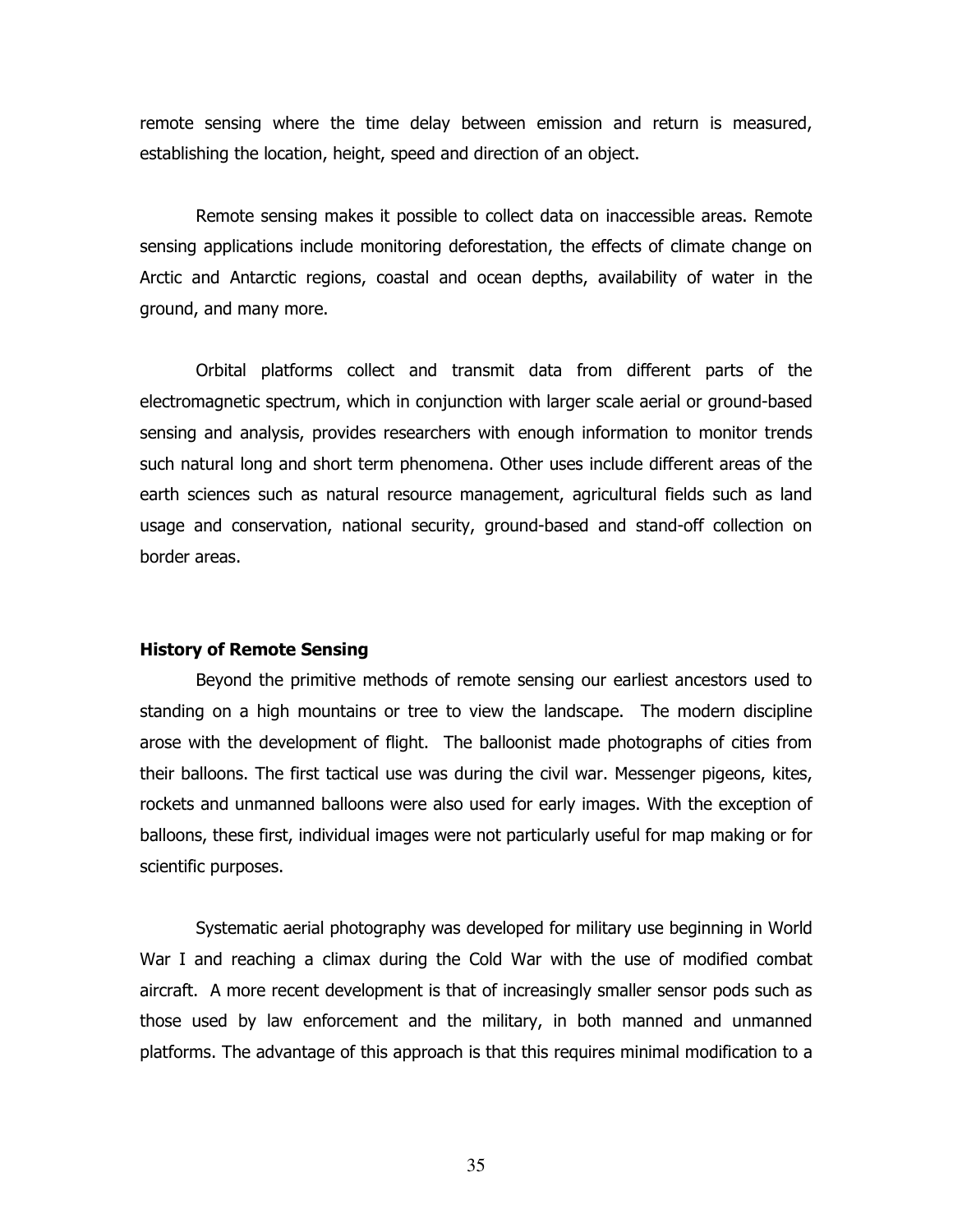given airframe. Later imaging technologies would include Infra-red, conventional, doppler and synthetic aperture radar

The development of artificial satellites in the latter half of the 20th century allowed remote sensing to progress to a global scale as of the end of the cold war. Instrumentation aboard various Earth observing and weather satellites such as Landsat, the Nimbus and more recent missions such as RADARSAT and UARS provided global measurements of various data for civil, research, and military purposes. Space probes to other planets have also provided the opportunity to conduct remote sensing studies in extra-terrestrial environment, synthetic aperture radar aboard the Magellan spacecraft provided detailed topographic maps of Venus.

Recent developments include, beginning in the 1960s and 1970s with the development of image processing of satellite images. Several research groups in Silicon Valley including NASA, developed Fourier transform techniques leading to the first notable enhancement of imagery data.

The introduction of online web services for easy access to remote sensing data in the 21st century mainly low/medium-resolution images, like Google Earth, has made remote sensing more familiar to the every one and has popularized the science.

### Data acquisition techniques

#### Electromagnetic Radiation

Remote sensing is the practice of measuring an object or a phenomenon without being in direct contact with it. It is non-intrusive. This requires the use of a sensor situated remotely from the target of interest. A sensor is the instrument (camera) that takes the remote measurements. There are many different types of sensors, but almost all of them share something what they "sense" or take measurements of is usually Electro-Magnetic Radiation (EMR) or light energy. EMR is energy propagated through space in the form of tiny energy packets called photons that exhibit both wave-like and particle-like properties. Unlike other modes of energy transport, such as conduction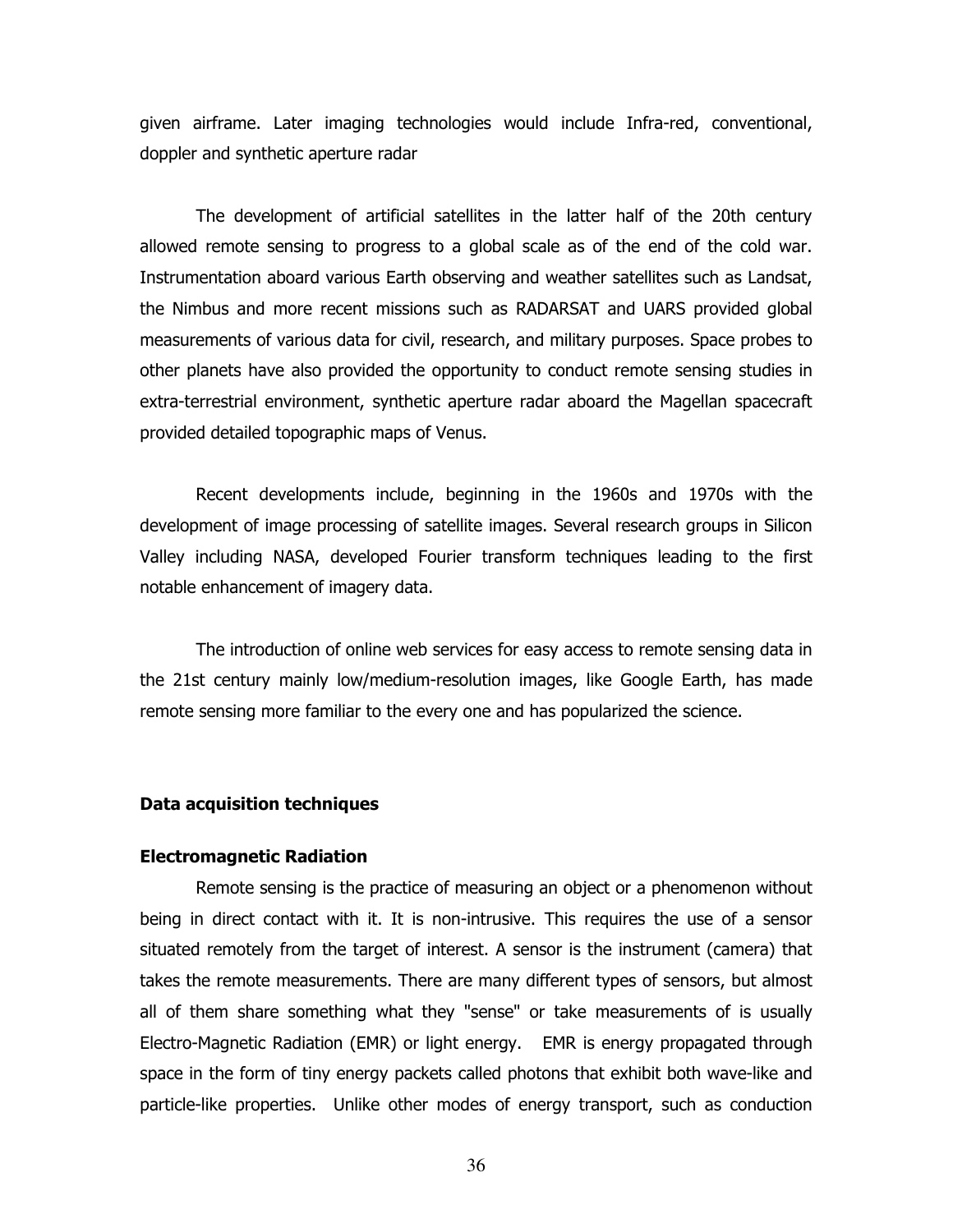(heating a metal skillet) or convection (flying a hot air balloon), radiation (as in EMR) is capable of propagating through the vacuum of space. The speed of that EMR in a vacuum (outer space) is approximately 300,000 kilometers per second (3 x 108 meters/second-1 or 186,000 miles/second-1). This is an extremely fast communications medium with visible light with its red, green, and blue colors that we see daily are an example of EMR. But there is a much larger spectrum of such energy. We often characterize this spectrum or range in terms of the wavelengths of different kinds of EMR. For a variety of reasons, there are some wavelengths of EMR that are more commonly used in remote sensing than other wavelengths.

## Recording Electromagnetic Radiation

There are two broad categories of sensor systems used in remote sensing active and passive. Passive sensors rely on EMR from existing sources, most commonly the Sun. Due to the extreme temperatures and nuclear activity on the surface of the Sun, this massive energy source emits a broad and continuous range of EMR, of which visible light is only a small fraction. EMR emitted from the Sun travels through the vacuum of space, interacts with the atmosphere, and reflects off objects and phenomena on Earth's surface. That EMR must again interact with the atmosphere before arriving at a remote sensor system in the air or in orbit. Some of the Sun's energy is absorbed by target objects such as water, rocks etc. on the surface of Earth and these are often heated as a result. Absorbed energy can then be re-emitted at longer wavelengths. Certain passive sensor systems are designed to record portions of this emitted energy.

On the other hand, active sensors themselves generate the EMR that they need to remotely sense objects or phenomena. The active sensors' EMR propagates from the sensor, interacts with the atmosphere, arrives at target objects trees, rocks, buildings, etc., interacts with these objects, and must be reflected in order to travel back through the atmosphere and be recorded at the sensor. Generally there are two types of active sensors: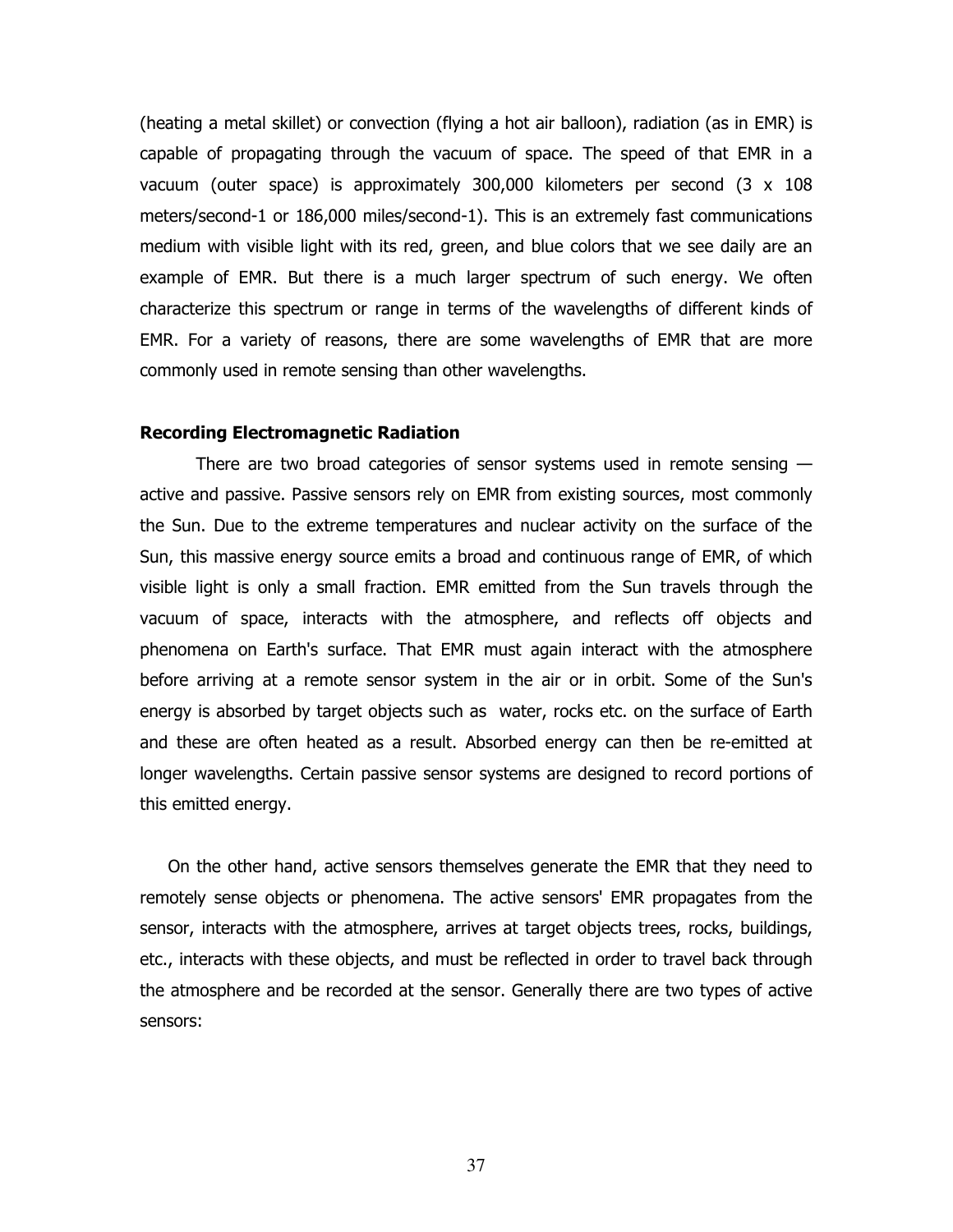- A. Radar (Radio Detection and Ranging), which utilizes microwave energy, and
- B. LiDAR (Light Detection And Ranging), which utilizes near-infrared or visible energy.

## Reflectance of Electromagnetic Energy

Remote sensing would be of little use if every object or phenomenon on Earth behaved in exactly the same way when interacting with EMR. Fortunately, different objects reflect portions of the electromagnetic spectrum with differing degrees of efficiency. Similarly, different objects emit previously absorbed EMR with differing degrees of efficiency. In the visible spectrum these differences in reflective efficiency account for the myriad of colors that we see. For example, green plants appear of that color because they reflect greater amounts of green light than of blue or red light. Plotting the spectral reflectance levels of a given object or phenomenon by wavelength yields a spectral reflectance curve, or spectral signature. This signature is the remote sensing key to distinguishing between one type of target and another. For example, the signature of a deciduous tree is entirely different that of an evergreen tree.

### Analog or Film-based Sensors

Today we hear the terms analog and digital when referring to a wide range of electronic devices. In general, analog devices operate using dynamic physical properties (e.g., chemical changes) while digital devices operate using numbers (0s and 1s). Remote sensor systems record patterns in incoming EMR using analog detectors. While all remote sensor systems have at least a partial complement of analog components, some sensor systems are completely analog. A prime example of this is a film-based aerial camera. The emulsion of silver halide crystals in film responds chemically to EMR exposure. Further analog processing is used to generate negative and positive transparencies and hardcopy photographs.

In an analog aerial camera, the length of exposure to incoming EMR is controlled through a shutter that opens for just a fraction of a second. While the shutter is open, the incoming light is focused on the film plane at the back of the camera using a high quality lens. With each exposure, the focused image of EMR causes a lasting chemical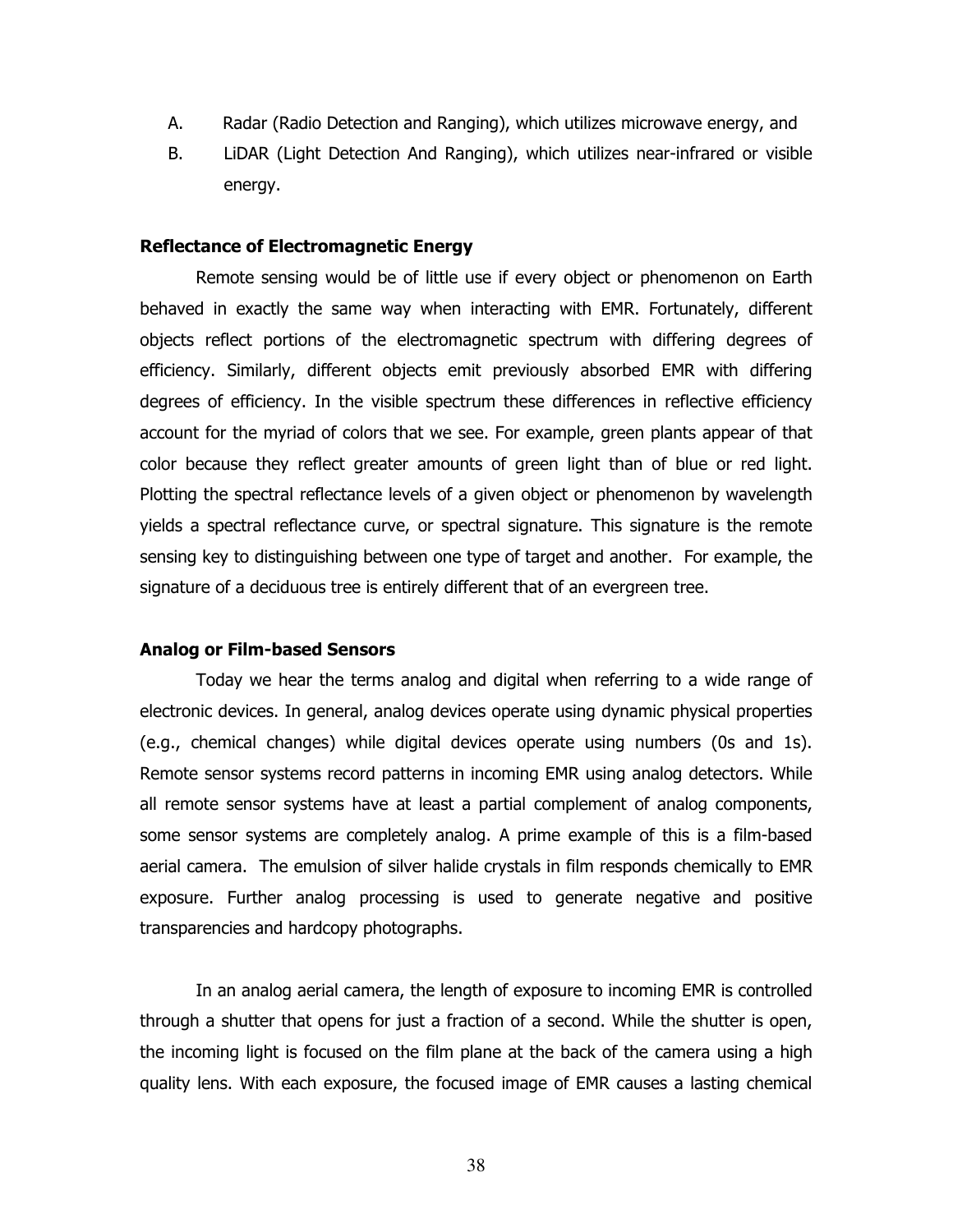change to the exposed portion of film and a new unexposed section of film is needed in order to repeat the process.

A film-based camera used for remote sensing differs in a few ways from a typical camera used for photography. For one thing, the film itself is much larger (nine inches wide). For another, the camera's focal length is much longer (about 175 mm). Without delving in detail into the science of photography, these differences allow the aerial camera to take better, larger-scale photographs even from a moving platform. Most cameras designed for this purpose are metric, meaning that their internal dimensions have been precisely calibrated and are reported to the user. This is vital to the practice of photogrammetry or taking detailed measurements on photographic maps.

#### Digital Sensors

Digital sensors also measure patterns in incoming EMR using analog detectors. However, measurements of EMR taken by each detector element are recorded, not using an analog medium such as film, but using numbers. These measurements are digitized through a process called analog-to-digital (A-to-D) conversion. Possible values are in a pre-defined range, such as 0 to 255. Each recorded numerical value is then stored on some kind of digital medium, such as a hard disk, as part of a raster dataset. The value in each raster cell represents the amount of energy received at the sensor from a particular circular area, instantaneous-field-of-view (IFOV) on the ground. Digital sensors make use of the same basic technology as a computer document scanner or a digital camera. In fact, specialized digital cameras are often used to acquire remote sensor data and professional-grade document scanners are often used to convert analog remote sensing data to digital data.

The detectors in a digital sensor can be arranged in a number of different ways. One method utilizes a single detector for each frequency band. A scanning mirror is then used to capture EMR at each IFOV along a scan line. The forward motion of the sensor allows for additional scan lines and therefore a two dimensional image. This is type of instrument is often referred to as a scanning mirror sensor.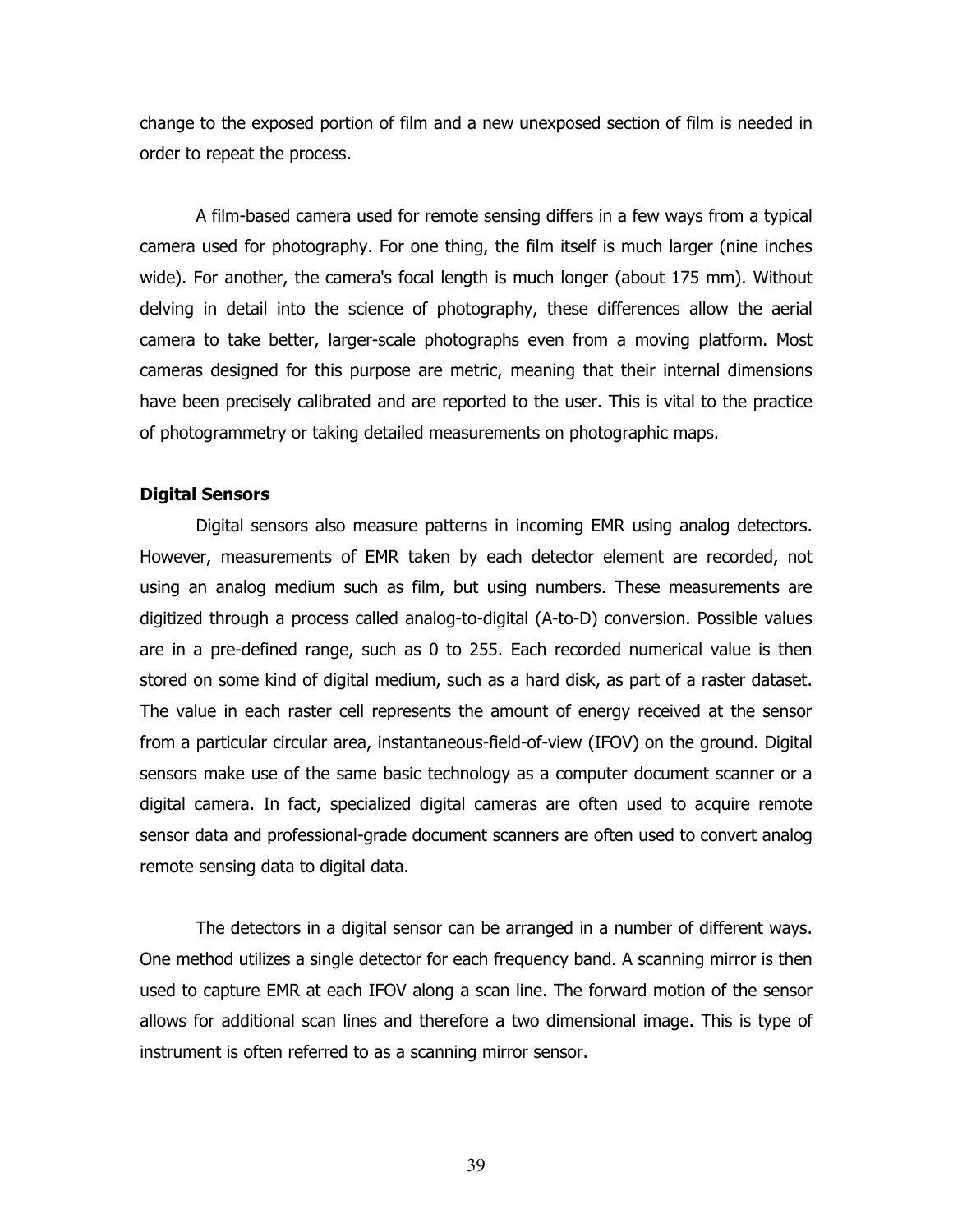A second method is to have a linear array of detectors for each band. Each detector in an array records EMR for a single IFOV in the cross-track dimension i.e., perpendicular to the direction of flight. The forward motion of the sensor again allows for repeated measurements and two-dimensional imagery. This type of sensor system is often called a linear array push-broom scanner. Push-broom systems have several advantages over scanning mirror sensors. They have fewer moving parts, so they are generally more durable. Also, the process of assigning coordinates to push-broom data is much easier.

A third digital sensor configuration is the one that is most like the operation of analog film-based systems. In this case, an entire area array is placed at the back of the sensor. Energy is focused through a lens onto this bank of detectors. These types of sensors are called digital cameras, or area array sensors. They are often used in similar applications as film-based cameras.

#### Types of Resolution

Resolution quantifies how distinguishable the individual parts of an object or phenomenon are. When discussing the specifications of remote sensor systems, we generally speak of four different types of resolution.

### A. Temporal Resolution

Temporal resolution is how often a sensor visits, or can visit, a particular site to collect data. This is important because many applications depend on observing change in phenomena over time. A remote sensing instrument is mounted on a platform such as a satellite, an aircraft, a hot air balloon. The platform on which a sensor is mounted is the greatest determinant of that sensor's temporal resolution.

Some satellites orbit Earth without ever approaching its shadow - that is, they are in Sun-synchronous orbit. Other satellites maintain a fixed position above the rotating Earth - these are in geo-synchronous orbit. In either case, these satellites have a regular and predictable temporal resolution (every 16 days). Some satellite-based sensors are more flexible than other ones because of their ability to point at various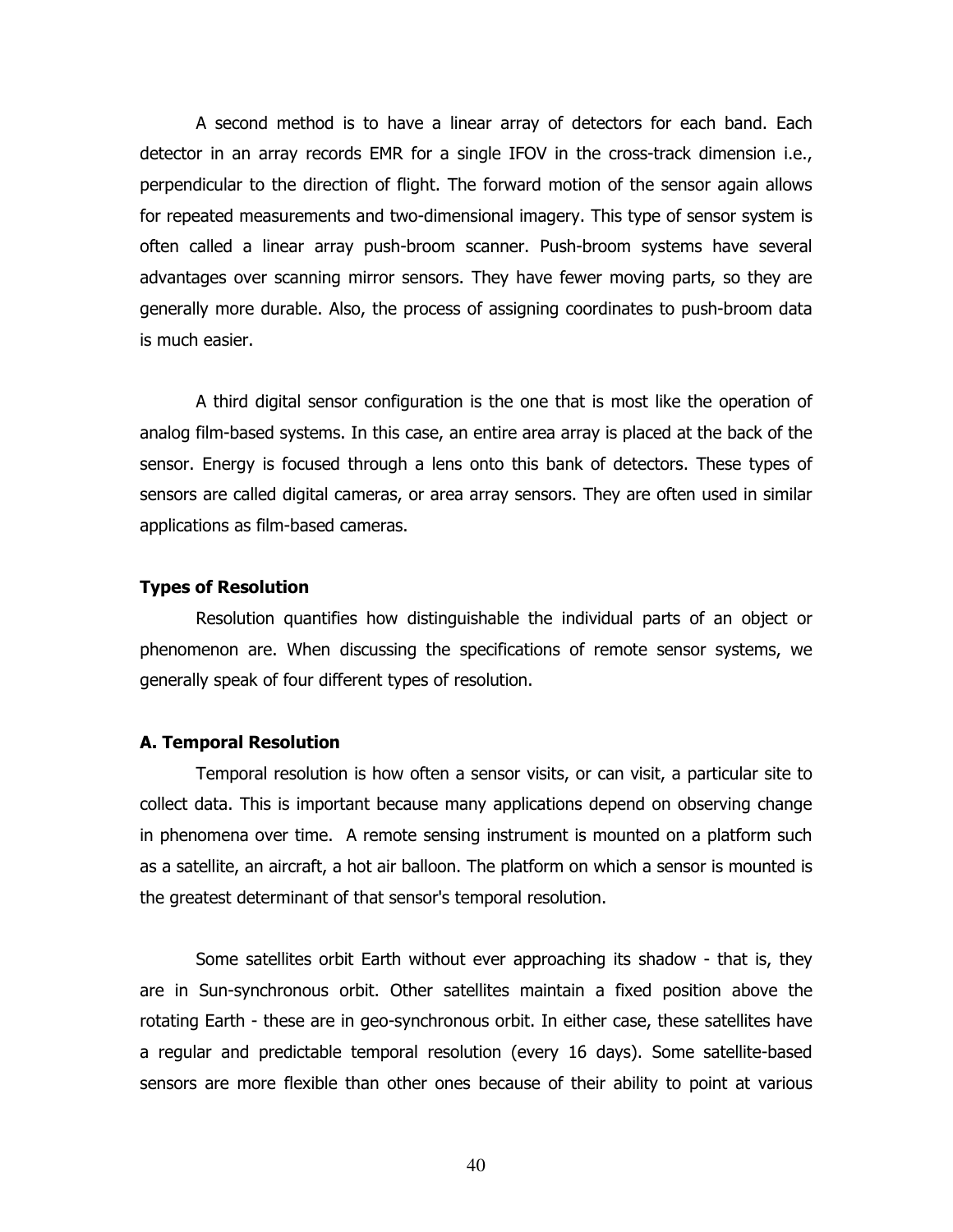targets near their default field-of-view. These more flexible sensors may have a temporal resolution range (2-3 days). Sensors mounted on aircraft fly ad-hoc or ondemand missions with less predictable but more flexible temporal resolution (every hour).

### B. Spatial Resolution

Spatial resolution describes the size of the individual measurements taken by the remote sensor system. This concept is closely related to scale. With an analog sensor, such as film, the spatial resolution is commonly expressed in the same terms as the scale (e.g., 1:500). Since digital sensor records information in raster format the spatial resolution is the cell size (e.g., 3 x 3 meters) in ground units.

### C. Spectral Resolution

Spectral resolution describes the sensor systems' ability to distinguish different portions of the EMR spectrum. Some sensors are sensitive to visible light only, while others can also capture near-infrared energy. The portions of the spectrum to which an instrument is sensitive are referred to as its bands. A sensor can have multiple bands, and bands can be of varying widths. Spectral resolution refers both to the number and width of the bands for a given sensor.

A panchromatic band is a wide band that encompasses a large spectral range, often the entire visible spectrum. Commonly we call film that is sensitive to the entire visible range "black and white" film because often we print images from this sort of film in grayscale. However, there are analog and digital sensors that have wide panchromatic bands that also encompass the near infrared portion of the spectrum.

When a sensor records only a few portions of the spectrum i.e., contains only a few, relatively wide bands, it is said to be a multispectral system. A multispectral sensor might have two or three bands in the visible range i.e. red, green, and blue and it might also have a few near-infrared or middle infrared bands. Typical multispectral systems have between 4 and 10 bands.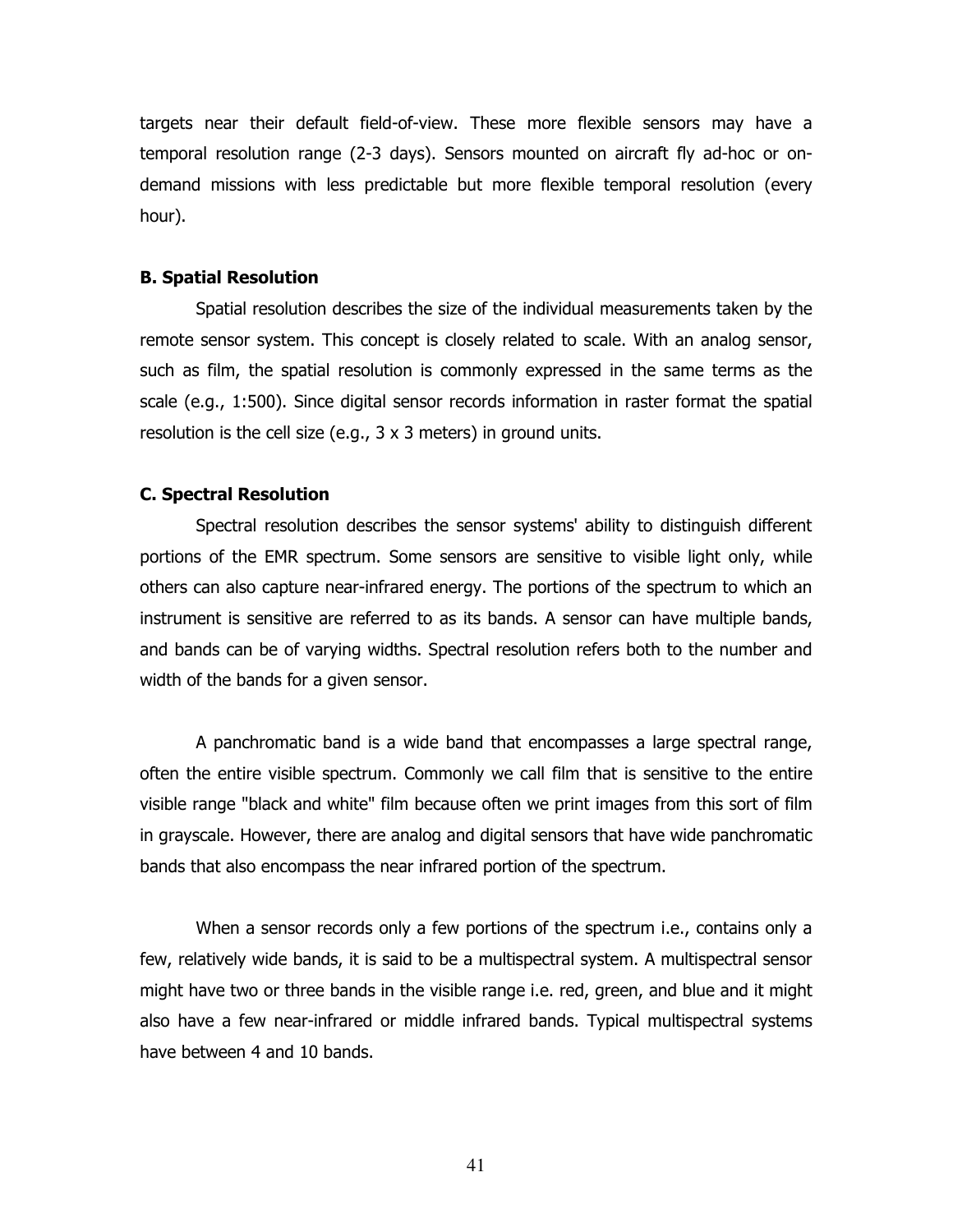Hyperspectral sensors have a large number of relatively narrow bands. By definition, hyperspectral sensors have a higher spectral resolution than multispectral sensors. Commonly a sensor is considered hyperspectral when it has at least 20 or 30 bands. Many such sensors have hundreds of bands. In general, a sensor with more spectral bands has a greater ability to distinguish between two objects with similar spectral properties.

Each band in a digital dataset can be thought of as an individual raster layer. Visualize an image in three dimensions, with rows, columns, and bands filling the  $x$ ,  $y$ , and z coordinates of a cube.

#### D. Radiometric Resolution

Radiometric resolution describes the number of unique values that can be recorded by a sensor system when measuring reflected or emitted EMR. In a digital system this is easily quantified as a number. Since the digital numbers in remote sensor data are stored in a computer, they are often expressed in terms of how many bits are used to store that variety of numbers (Ex., 8-bits, 11-bits). An 8-bit sensor would store a value for each measurement in an integer range from 0 to 255. This range has 28-256 discrete values. With analog, or film-based, systems it is the quality of the film that determines its radiometric resolution.

### Converting Remote Sensing Data into Geospatial Data

Remote sensing applications are rarely successful without at least some direct measurements / ground truth being taken within the area. However, "truth" is really a misnomer since there is always at least some error in measurements, even if they are taken directly. "Ground reference" would be a better descriptor. A correct term for measurements taken directly as opposed to remote measurements is in situ data collection. Several types of in situ measurements may be necessary for a given project or application. Almost all remote sensing projects require some amount of in situ data collection in order to perform geometric and radiometric calibration. Additional in situ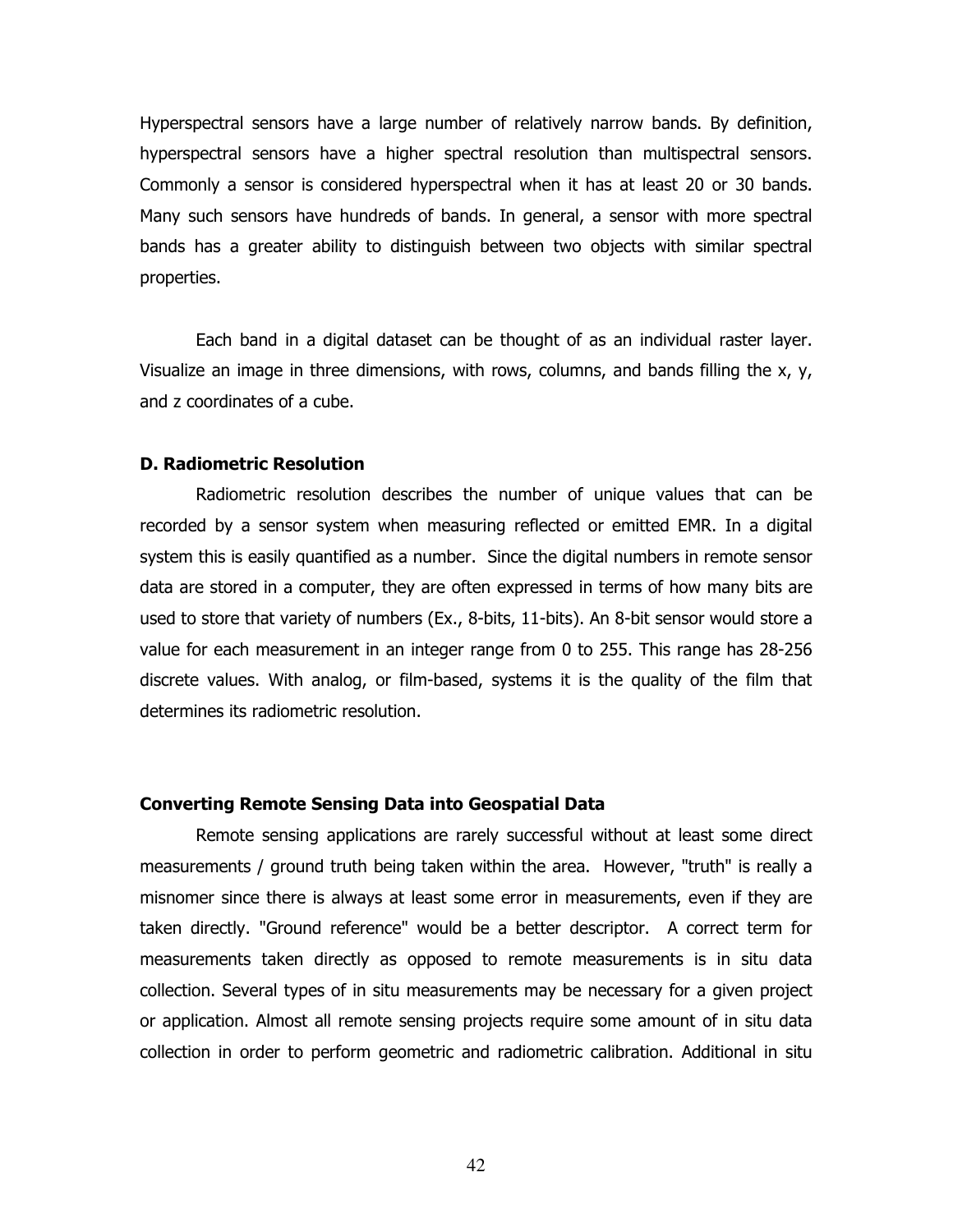data may be required to create reference maps of spatial variables, including biophysical properties.

# Geometric Correction

When remote sensor data is initially collected it is not geospatial data. In order to make the transition to geospatial data, geometric correction must be applied to make the data into a real-world coordinate system. Beyond having no real-world coordinates assigned, the raw data also contains geometric distortion. This means that all of the objects or phenomena that can be seen in the data are not equally out of place relative to a desired coordinate system. Distortion generally increases away from the point in the data that were acquired at straight down. Distortion is therefore different depending on the sensor configuration (Ex., scanning mirror sensors vs. area array digital cameras). Another source of distortion are variations in the terrain and objects on the terrain. Tall objects and steeply sloping terrain lead to more distortion than flat objects on flat terrain.

A basic method for geometric correction involves the use of a GPS receiver in the field. GPS measurements are taken at locations that are also easily identifiable in the imagery. These types of locations will vary according to the spatial resolution of the remote sensor data. Ideally the smallest possible features that can be visualized in that data should be located in the field and their positions surveyed. These features should also be permanently situated. The recorded locations of these features in the study area are collectively known as control points. Road intersections typically make good control points. Features above the ground surface do not make good control points because they cause distortion. Control points should be collected at locations spaced evenly throughout the remote sensor image. In fact, the relative location of the control points is at least as important as the number of points.

Once enough control points have been collected, they can be used to adjust the data to its approximate spatial position within a coordinate system. Most geospatial software packages provide an interface for doing this. As part of the process, the software package will typically report a number indicating the degree to which the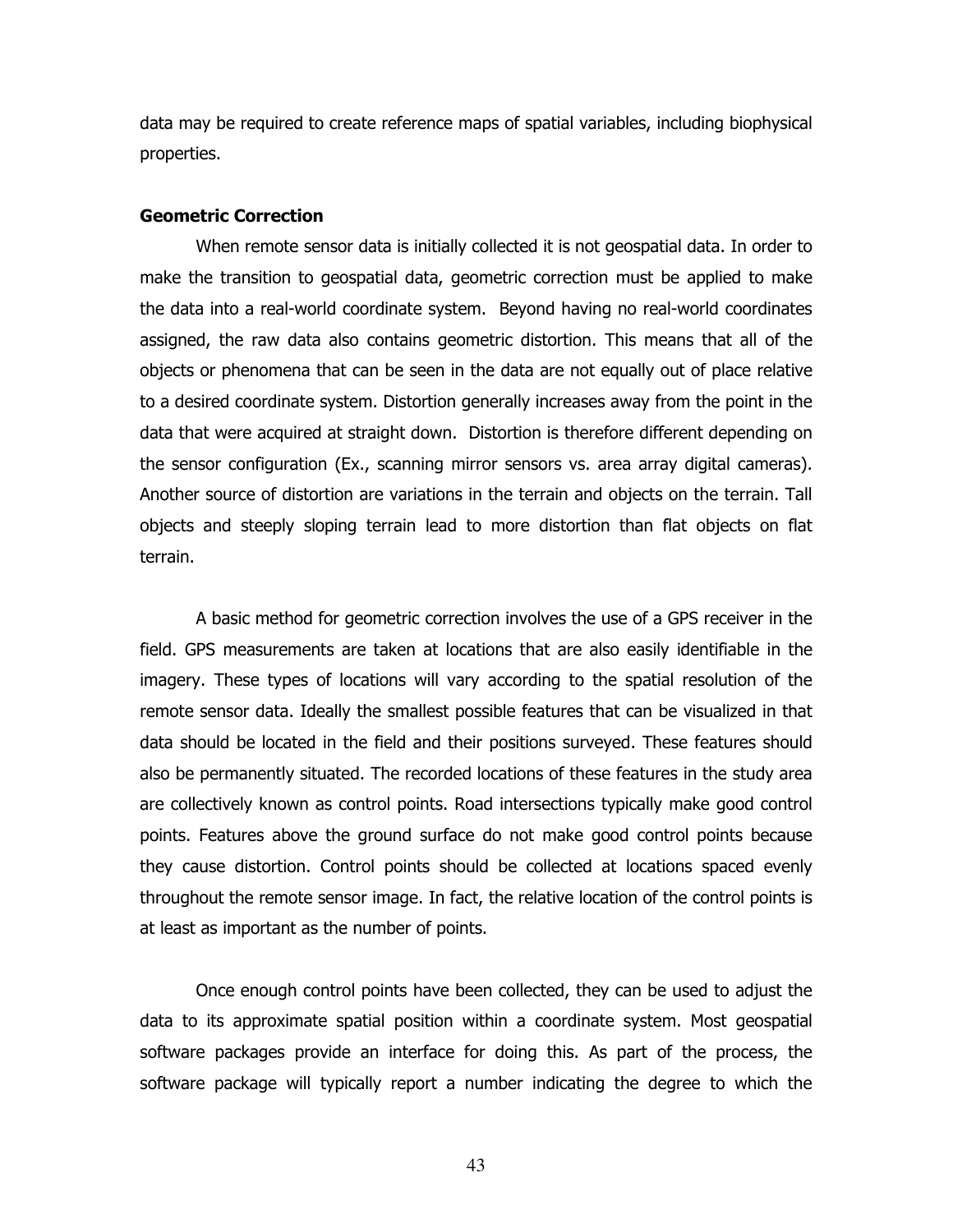desired transformation was successfully implemented. The success rate depends on the amount of distortion present in the raw data. Once the remote sensor data has undergone this process it is said to be georectified data.

### Photogrammetry Correction

In order to create an image that is free from all major distortions, the terrain and sensor-induced distortions must be accounted for explicitly. This is done by using a combination of GPS control points, a digital elevation model (DEM), and a detailed report of the distortion present in the sensor system. When data has been corrected in this manner it is said to be orthorectified. In an orthorectified image, all points are in their proper x, y position and aligned as they would appear if one were looking straight down at them.

The practice of orthorectification is part of photogrammetry  $-$  the art of taking direct measurements from photos and other remotely sensed data. Measurements derived using photogrammetric techniques include the height of objects on the terrain, their x, y location, and the ground distance between objects.

#### Radiometric Correction

In addition to geometric distortion, EMR that is received by the sensor contains radiometric distortions. The source of these distortions is primarily the atmosphere and its dynamic constituents. If there were no atmosphere with which to contend, EMR recorded by the sensor would be a much more perfect representation of EMR reflected or emitted from the target object or phenomena. However, along the path between the target and the sensor, EMR must interact twice with the atmosphere. Some of this energy is scattered and some of it is absorbed. Atmospheric constitutes such as water vapor and pollution vary across space and time, and therefore these distortions make it particularly difficult to compare datasets collected at different times.

There are various ways to minimize this distortion. Between-date radiometric differences can be minimized if the datasets are collected at similar times so that the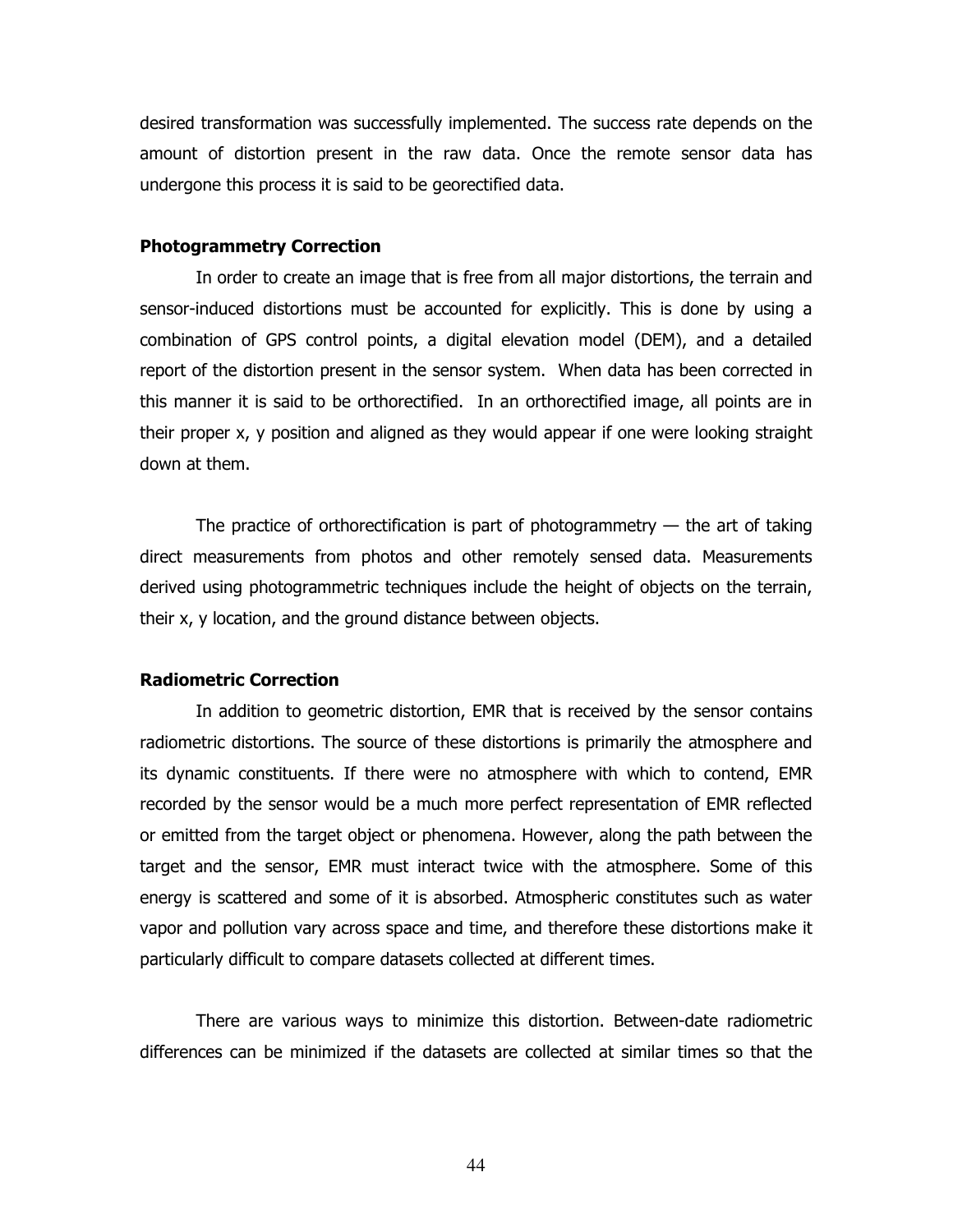Sun's position is held constant. Also, acquiring data on a clear day will minimize the amount of water vapor and clouds.

Even after taking these measures, many applications require additional radiometric correction to account for differences and distortions in the EMR values recorded at the sensor. This can be done in a few different ways, each with some degree of difficulty and level of uncertainty in the results. Following are three examples, of many that one could give.

One simple radiometric correction technique is to rescale all of the pixel brightness values in an image by identifying one of the darkest pixels and one of the brightest pixels. The darkest pixel is re-assigned a value of 0, and the lightest a value of 255. The intermediate values are then rescaled to fit evenly in between. Although this method is very easy and requires no additional input data, it is the least reliable. This technique is known as a min-max contrast stretch.

A second, simple method is referred to as empirical line calibration. In this method, several in situ radiometric measurements are taken over various objects concurrently with the acquisition of the remote sensor data. The instrument used for these measurements is called a radiometer. Unlike the remote sensor system, the radiometer is used to take measurements in situ with almost no atmosphere with which to contend. The data collected using the radiometer is used to develop a simple linear mathematical function to predict what the radiometric values should be over the entire image.

A third method is more complex than either of the previous two. It relies on collecting explicit information on the environmental conditions at the time of the remote sensor data acquisition. This information might include a detailed profile of temperature and humidity within the atmospheric column, the Sun-Earth geometry, and the position of the sensor with respect to each pixel. This method is actually a group of methods, each requiring differing information. Automated computer algorithms are then used to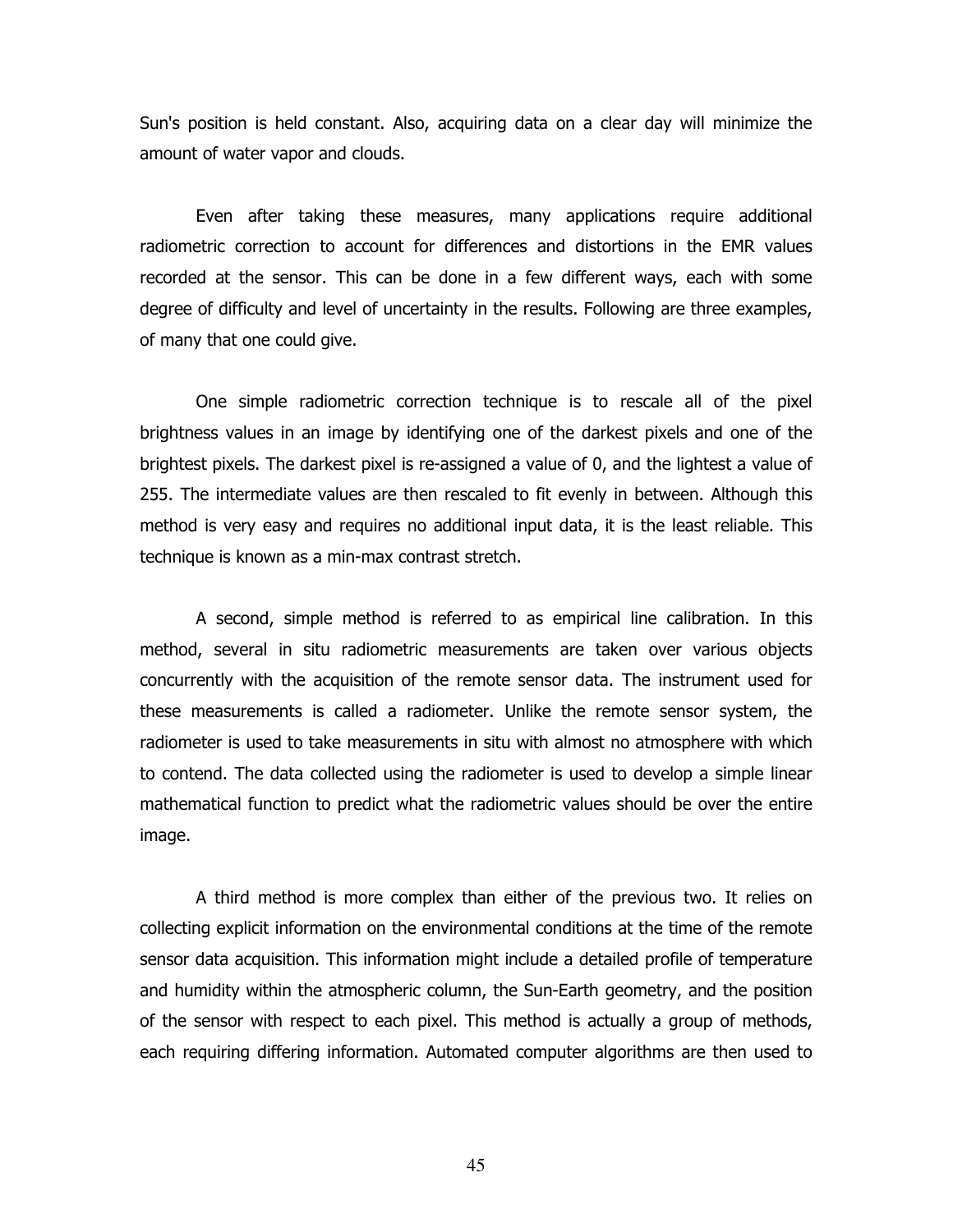process the remote sensor data along with the ancillary data to produce a radiometrically-corrected image.

## Visual Image Interpretation

With the power of the human visual system, much information in remote sensor data can be acquired simply by visual inspection. Examples include the spatial extent of a lake, the location of roads, and the number of houses in a community. These are all variables that can be "seen" on the terrain and interpreted directly by visualizing the imagery.

In these cases a trained image analyst uses a combination of real-world experience and heuristic rules-of-thumb to interpret what is seen in the image and to determine its significance. The process of image interpretation can be broken down into its fundamental elements, including:

- absolute location (coordinates)
- relative location
- size
- shape
- shadow
- tone/color
- texture
- pattern
- 3-dimensional characteristics
- Color Composites

White light from the Sun is composed of EMR from all wavelengths within the visible spectrum. We can see this clearly when white light passes through a prism and separates into a rainbow. Combining these colors of the rainbow back together yields white light. Adding only some portions of the rainbow light will result in a different color.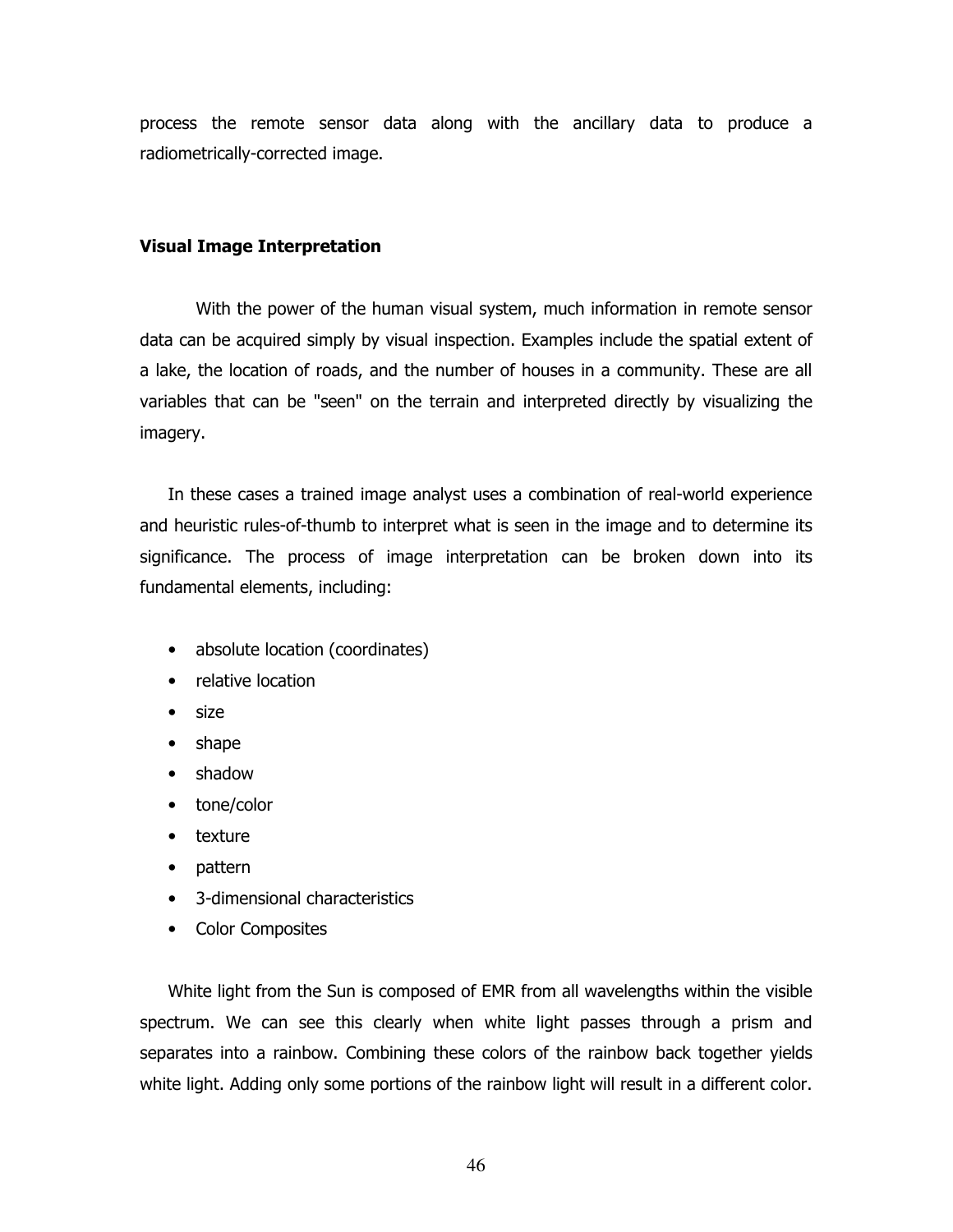One can create any color by mixing the three primary ones — red, green, and blue (additive color theory). Each pixel in a computer screen is actually made using three different light "guns," one for each of these primary colors. These guns respond to commands by the computer to display with various intensities. The addition of the EMR emitted by these three guns determines what color the user perceives.

The initial visualization of remote sensor data is an important aspect of an effective interpretation effort. Digital remote sensor data is displayed by assigning recorded brightness values to the three colour guns mentioned above. When the red, green, and blue bands in the visible spectrum are assigned to their respective red, green, and blue color guns, the displayed result is said to be a true color composite. However, remote sensor systems often measure EMR outside the visible range, requiring the creation of false color composites. For example, near-infrared bands are often displayed using the red color gun. When looking at a false color composite image, special care needs to be taken to interpret it correctly.

# Automated Classification

Although manual image interpretation is valuable and often provides highly detailed and accurate information, many applications require that objects on the ground be classified faster and more cost-effectively. In these cases it is necessary to automatically interpret, or classify, the image using computer algorithms.

There are primarily two different ways to approach this goal. Both are based on the simple concept that similar objects or phenomena have similar spectral reflectance properties. The first method is referred to as an unsupervised classification. In this method, the computer algorithm operates without any prior knowledge of the scene. Pixels are grouped together based on the similarity of their spectral characteristics. These clusters of similar pixels, representing unique spectral classes, are then reported to the user, who is responsible for transforming them into information classes. This process can be aided with in situ data and/or manual image interpretation.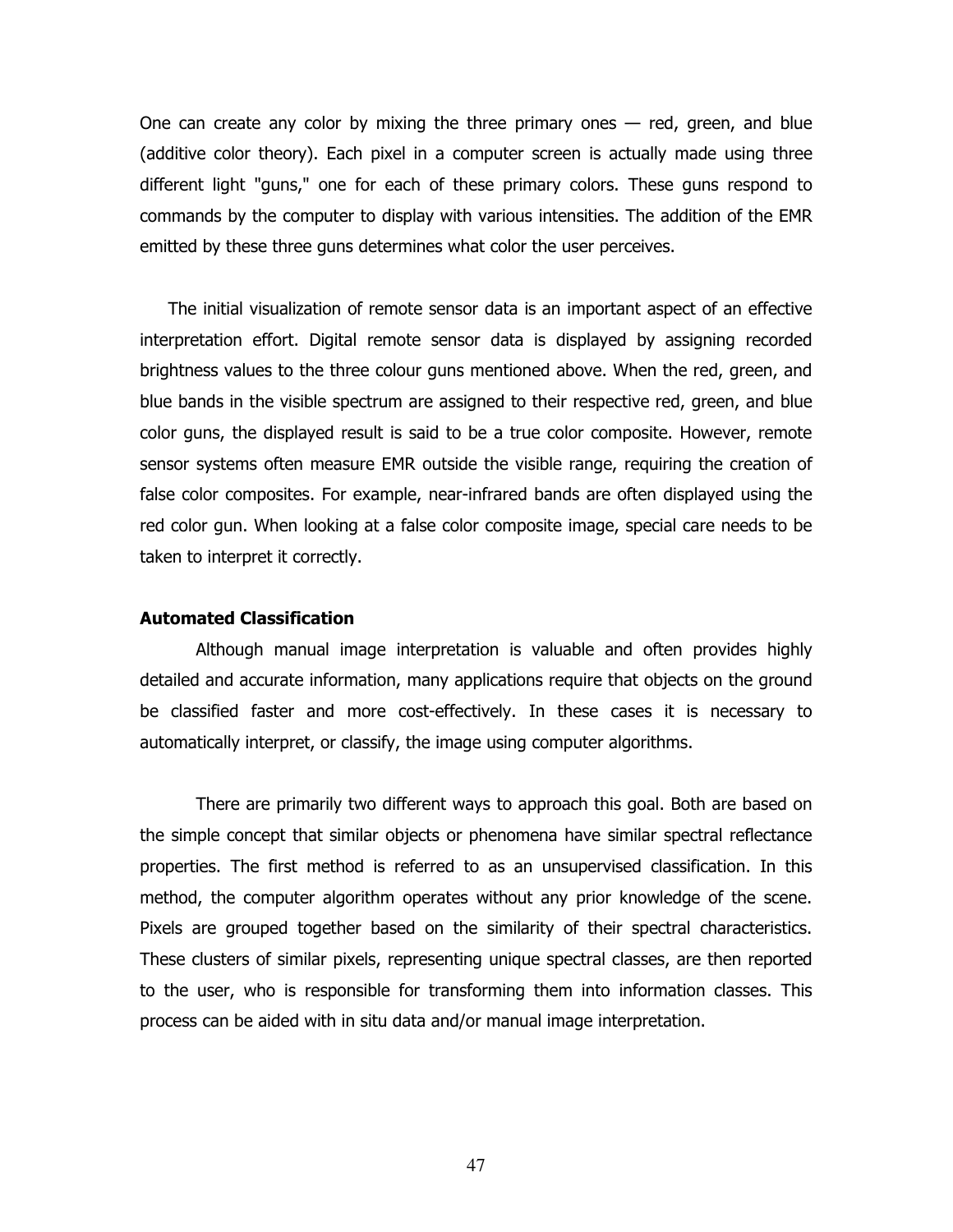Supervised classification, is the second method, requires that the user have some knowledge of the actual objects and phenomena within the image. This knowledge could have been acquired through in situ data collection or manual image interpretation. The user specifies the classes (Ex. water, forest, crops) and then instructs, or trains, a computer algorithm by feeding it the exact location of several training examples for each class throughout the image. The computer algorithm examines the properties of these areas and then seeks similar regions throughout the image, eventually classifying the entire image. Spectral data is often the primary data source considered in the process, although recently more effort has been made to incorporate more advanced aspects, such as object shape and relative position.

#### Mapping Spatial Variables

There are certain aspects of phenomena that must be sensed while in direct contact with an object. For example, it is impossible to directly measure the live biomass, the amount of living matter, present in a stand of vegetation without harvesting the vegetation, processing it to remove water and foreign substances, and then weighing it. However, it is possible for a trained person to estimate the biomass present in a particular stand of vegetation without coming in direct contact with it. In a similar manner, remote sensing principles provide a way to quantify what is "seen" and provide information, such as biomass or other biophysical variables, which are present in an image.

Mapping biomass requires taking some in situ measurements of the vegetation of interest. These measurements are used to build a mathematical model relating to the quantity of biomass to the spectral reflectance values in the remote sensor data. An example of this type of equation might be:

Biomass = Bias + (Constant A x Near-infrared) + (Constant B x Red)

In addition to using the band values directly, it has been shown that specific mathematical combinations of band values are effective for mapping various phenomena. For example, the Normalized Difference Vegetation Index (NDVI) is often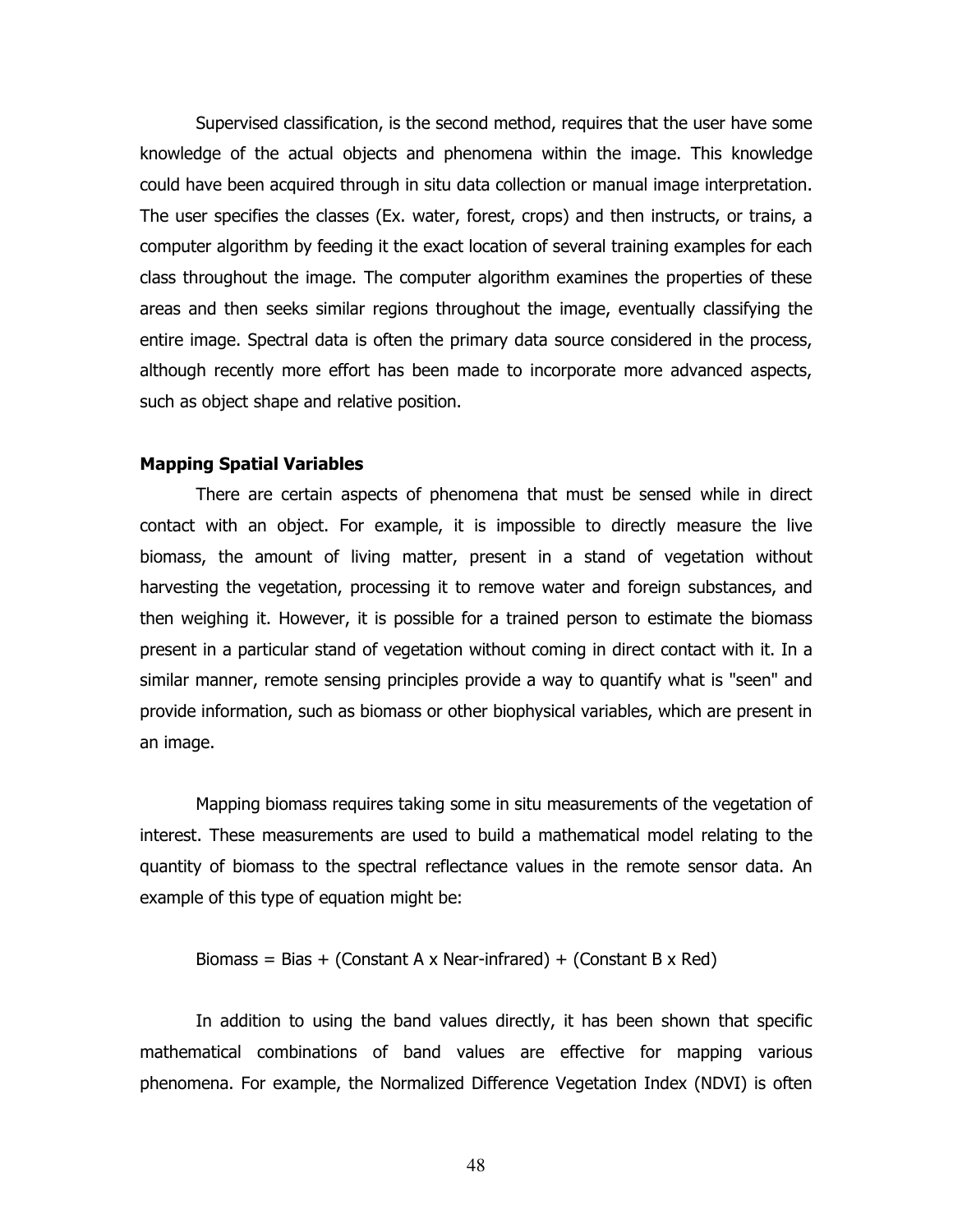highly related to a number of vegetation properties, including green biomass. There are many other band indices for use in vegetation, geologic, and other application areas.

#### Creating Elevation Data from Remote Sensing Data

Elevation is another example of a continuous variable that can be remotely sensed. This can be done in several different ways. One is through collecting stereoscopic pairs of images. In each pair, the images partially overlap. The fact that the two images are acquired from different positions allows us to extract 3D (2D plus height) information from the overlapping portion. This method is a branch of photogrammetry. The operating principle is closely related to how our eyes detect 3D information by combining the different images from our two eyes. In fact, stereoscopic pairs of remote sensor images can viewed through a device called a stereoscope, thus enabling the user to see the terrain in 3D. Today there are specialized computer software packages that allow users to make quantitative elevation calculations directly from stereoscopic imagery. When a large number of these measurements are taken, an elevation surface / DEM can be derived.

A second, related method is radar interferometry. Differences in radar signals acquired over the same area from different positions can be used to create an elevation surface.

A third method of deriving elevation data is to use LiDAR data. Most of the time, the collection of LiDAR data results in a series of x, y, z points. Once the points that have reflected off the ground are separated from those that reflected off other objects above the ground, a digital surface representing the ground can be created.

Old data from remote sensing is often valuable because it may provide the only long-term data for a large extent of geography. At the same time, the data is often complex to interpret, and bulky to store. Modern systems tend to store the data digitally, often with lossless compression. One of the best systems for archiving data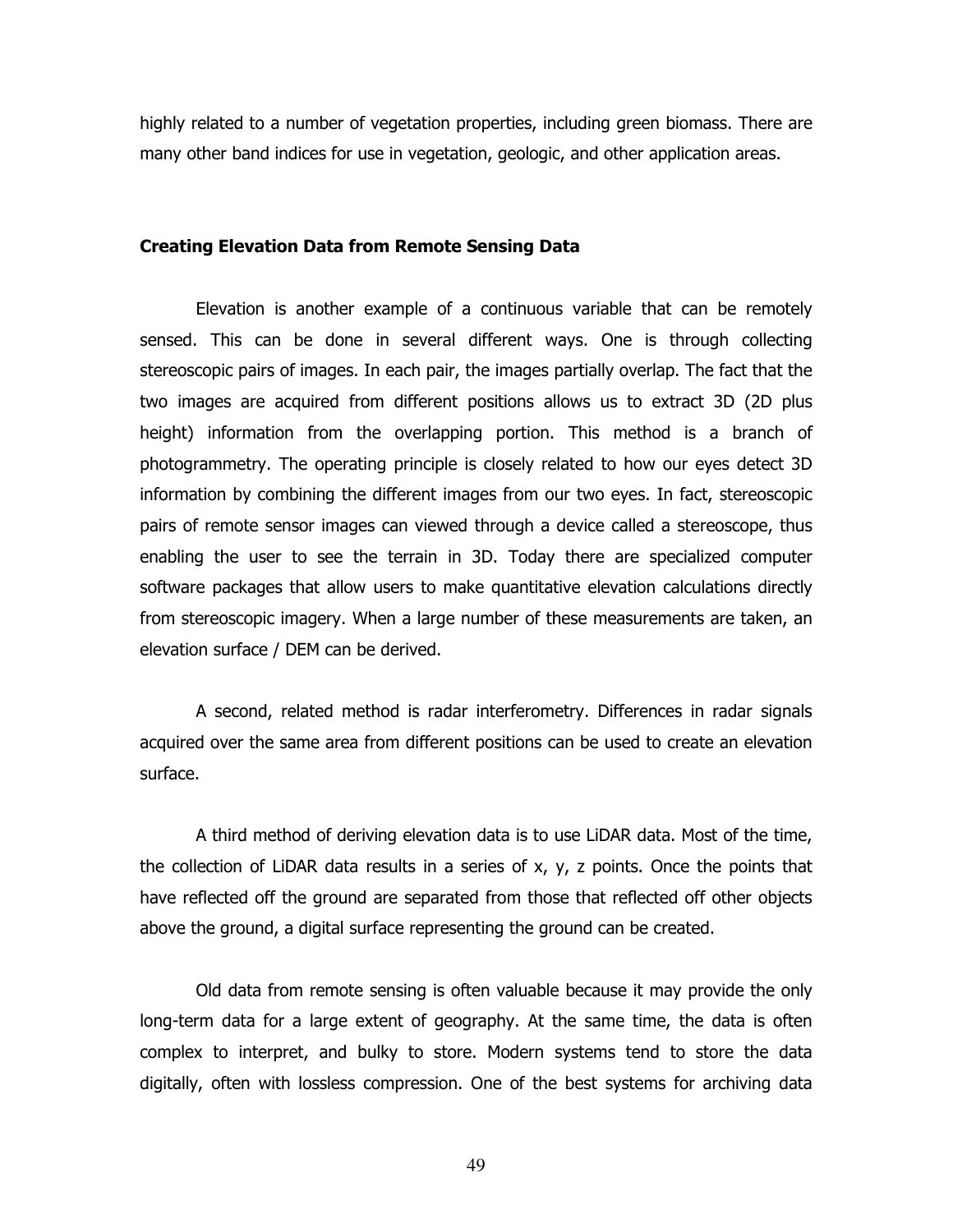series is as computer-generated machine-readable form. They can be created, copied, filed and retrieved by automated systems. They are about as compact as archival magnetic media, and yet can be read by human beings with minimal, standardized equipment.

# Remote Sensing Software

The most used software in remote sensing are ESRI (Environmental Systems Research Institute), ERDAS, RSI ENVI, MapInfo, ERMapper, AutoDesk etc. The most free remote sensing software seems to be Chips (CopenHagen Image Processing System) for windows and a large number of popular Free and Open Source software options exist for remote sensing data analysis, ranging from programming APIs and toolkits like GDAL, to full featured desktop applications like GRASS GIS, and OpenEV.

# Applications of Remote Sensing and GIS

Remote sensing is an important tool to provide important information on soils, land evaluation, land degradation, crop distribution, crop growth, availability of water resources etc. The information of Remote Sensing can be improved in its efficiency by combining with conventional technologies / ground surveys and also the advanced tools such as GIS for analysis and interpretation.

Remote sensing data is available in digital form and can be used as an input layer to GIS software. The software such as ArcInfo/ERDAS, which supports for both remote sensing and GIS data. The advent of technology in storage capacity, processing capabilities, relational databases, and enhanced graphical user interface has given more capabilities to work on remote sensing and GIS data for analysis and interpretation of data. Use of GIS in combination with remote sensing enhances the decision-making in following ways;

- Process identification to enable comparison of different acquisitions through time
- Identification of agricultural and other development problems
- Evaluation of possible technical interventions for conservation or reclamation measures.
- Monitoring of soils, water, and land degradation processes.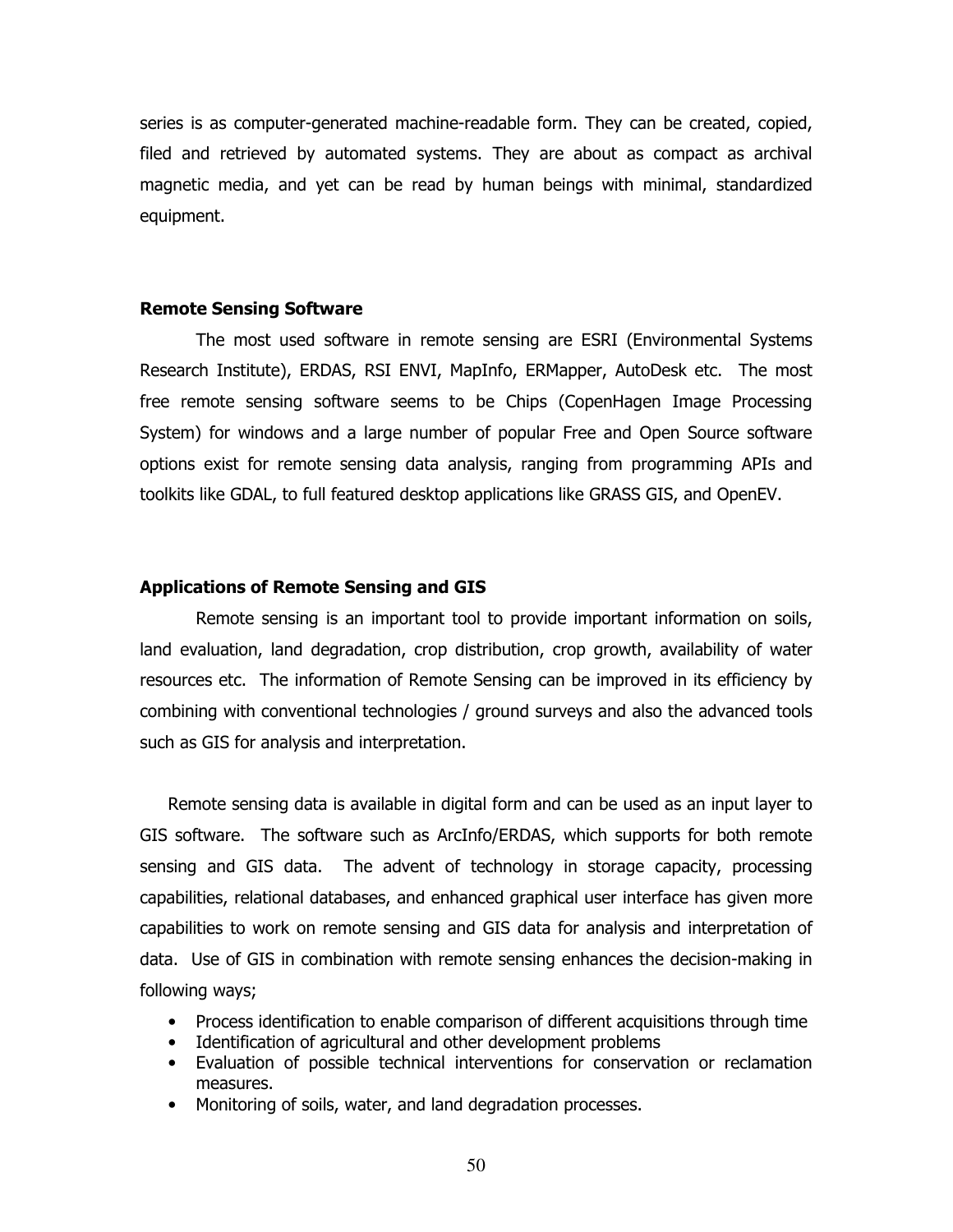#### Crop Production Databases

Crop production database is used to know how many hectares have been cultivated, where the cultivation has occurred and how will be likely production of food i.e. Area and Production various crops can be assed with the help of remote sensing and GIS applications. Crop distribution help in modeling of climatic and other environmental changes and their effects on agriculture.

### **Crop growth and yield determination:**

Crop growth and yield are determined by a number of factors such as genetic potential of crop cultivar, soil, weather, cultivation practices such as date of sowing, amount of irrigation and fertilizer and biotic stresses. However, generally for a given area, year-to-year yield variability has been mostly modeled through weather as a predictor using either empirical or crop simulation approach. With the launch and continuous availability of multi-spectral (visible, near-infrared) sensors on polar orbiting earth observation satellites remote sensing data has become an important tool for yield modeling. RS data provide timely, accurate, synoptic and objective estimation of crop growing conditions or crop growth for developing yield models and issuing yield forecasts at a range of spatial scales. RS data have certain advantage over meteorological observations for yield modeling, such as dense observational coverage, direct viewing of the crop and ability to capture effect of non-meteorological factors. An integration of the three technologies, viz., crop simulation models, RS data and GIS can provide an excellent solution to monitoring and modeling of crop at a range of spatial scales.

#### Crop monitoring

The use of GIS along with RS data for crop monitoring is an established approach in all phases of the activity, namely preparatory, analysis and output. In the preparatory phase GIS is used for (a) stratification/zonation using one or more input layers (climate, soil, physiolgraphy, crop dominance etc.), or (b) preparing input data (weather, soil and collateral data) which is available in different formats to a common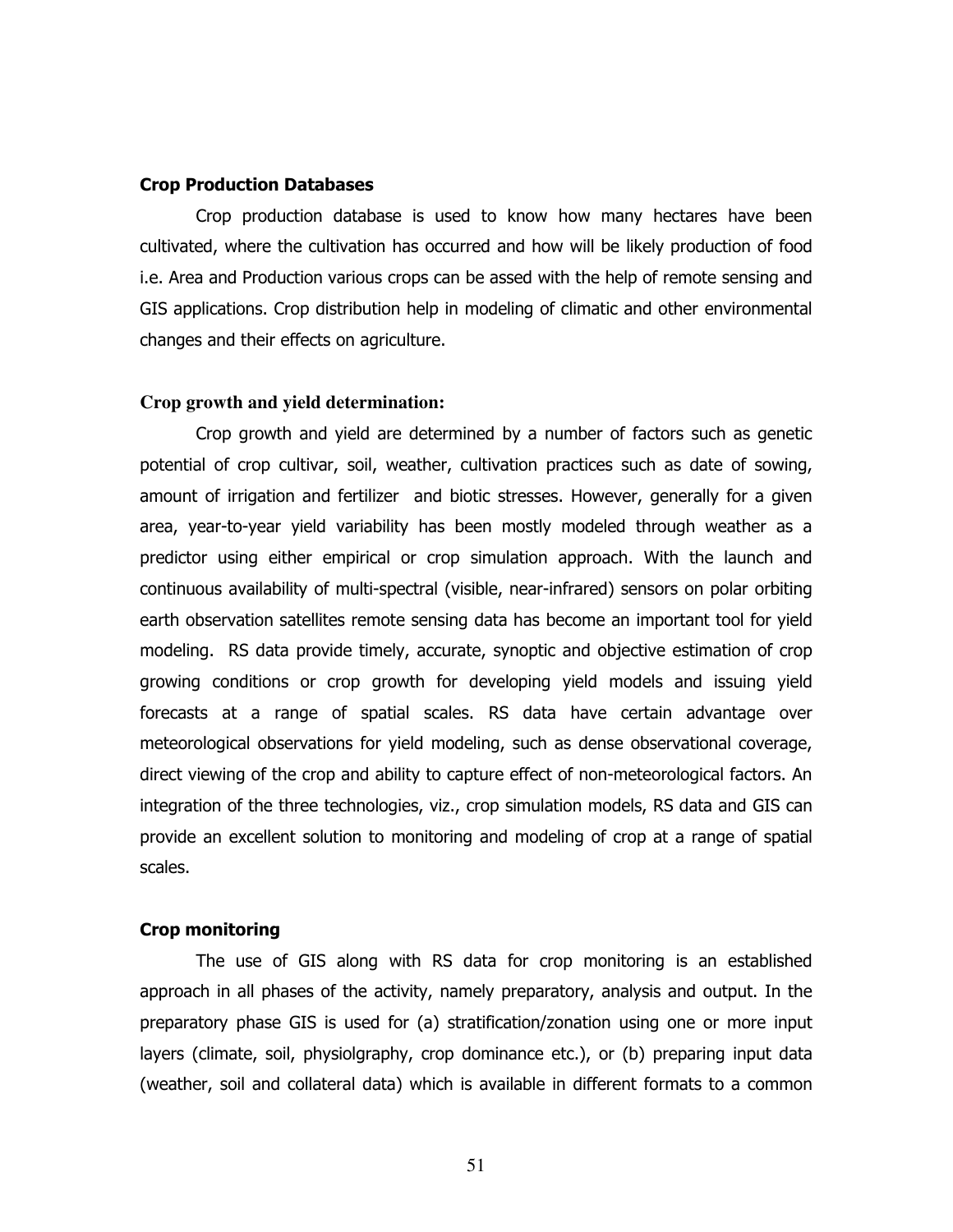format. In the analysis phase use of GIS is mainly through operations on raster layers of NDVI or computing VI profiles within specified administrative boundaries. The final output phase also involves GIS for aggregation and display of outputs for defined regions (e.g., administrative regions) and creating map output products with required data integration through overlays.

# Summing Up

The use of remote sensing technology has been rapidly expanded for the development of all sectors that also includes Agriculture. The remote sensing techniques will continue to be very important factor in the improvement of present system of acquiring agricultural data. The remote sensing provides various platforms for agricultural survey. Satellite imagery has unique ability to provide the actual synoptic views of large area at a time, which is not possible for conventional survey methods and also the process of data acquisition and analysis are very fast through Geographic Information System as compared to the conventional methods. The importance of remote sensing applications with reference to agricultural sector involving land use pattern, crop production, crop yield determination, and crop monitoring.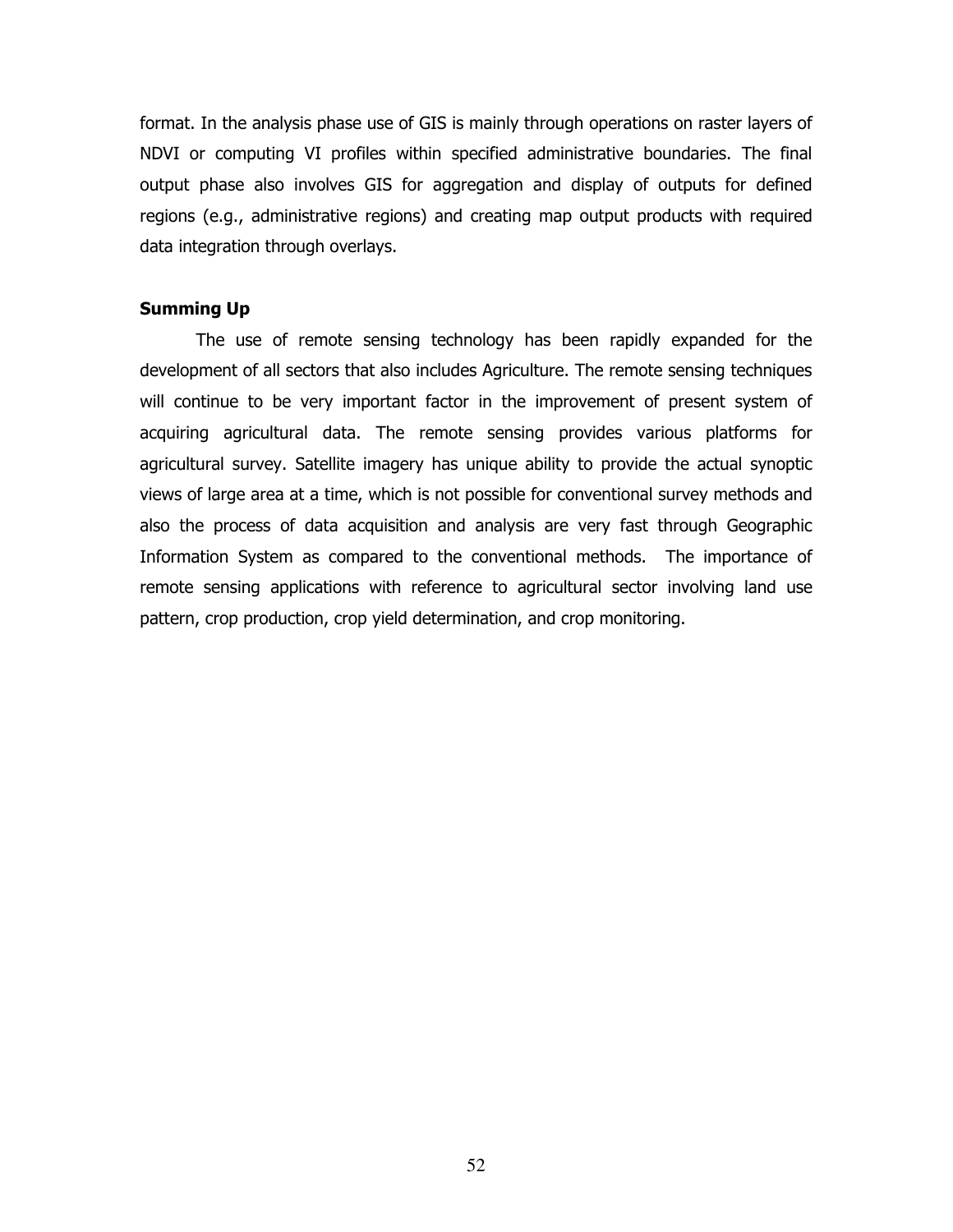## **MAPPING SOIL RESOURCES WITH REMOTE SENSING DATA**

# Dr.K.Sreenivas Soil & Land Resources Assessment Division, National Remote Sensing Centre, Balanagar, Hyderabad – 500 087

Soil is at the heart of terrestrial ecology and is vital to our very existence. However, there is evidence to show that a majority of our soils are undergoing degradation at an unacceptable rate with risk of jeopardizing our food security for the future generations. For this purpose, we must have an in-depth knowledge about different soils, their morphology, physical and chemical properties, behaviour, kind and degree of problem and their extent and distribution on the landscape which can be achieved through soil survey and mapping. In this respect, the modern technology of space borne remote sensing, now operationally used for studying soil resources, proved to be a powerful tool, because it enables to study resources in spatial domain in time and cost effective manner.

# **SPECTRAL REFLECTANCE OF SOILS**

In many applications of remote sensing in soils, understanding the principles of spectral reflectance of soils is fundamental and their limitation is crucial. The soil reflectance data can be acquired in the laboratory or in the field and from air / space. In the laboratory the soil reflectance measurements are made under controlled conditions which they may enable to understand the relationship between the physical and chemical properties of soil and soil reflectance. In the field, reflectance measurements are made with the help of portable field spectrometers / radiometers and field soil spectroscopy will help in rapid point to point measurement of soil properties. However, the measurements are effected by variations in viewing angle or illumination condition and roughness factors. In the case of soil reflectance from air / space, the soil reflectance values can be obtained over a large area and reflectance can be studied in spatial domain. But factors like low signal to noise ratio and atmospheric attenuations, become critical. Nevertheless, information about soils from reflectance spectra in the visible  $(0.4 \mu m)$  to  $0.7 \mu m$ , near infrared (NIR – 0.7 to 1.1µm) and short wave infrared (SWIR- 1.1 to 2.5µm) regions of electromagnetic spectrum (EMS) represent almost all the data the passive remote sensors can provide. Even thermal infrared regions  $(3 \text{ to } 5 \text{ µm})$  and  $(8 \text{ to } 12 \text{ µm})$  also provide diagnostic information about soils. Spectrometers, radiometers and polarimeters provide quantitative measurement of reflected energy from soil and have found applications in studying the various aspects of soils as mentioned previously.

The most important soil properties that influence the reflectance are soil moisture content, texture, structure and iron oxide content. These factors are interrelated and, the spectral reflectance of soil is a cumulative property of combination of these factors.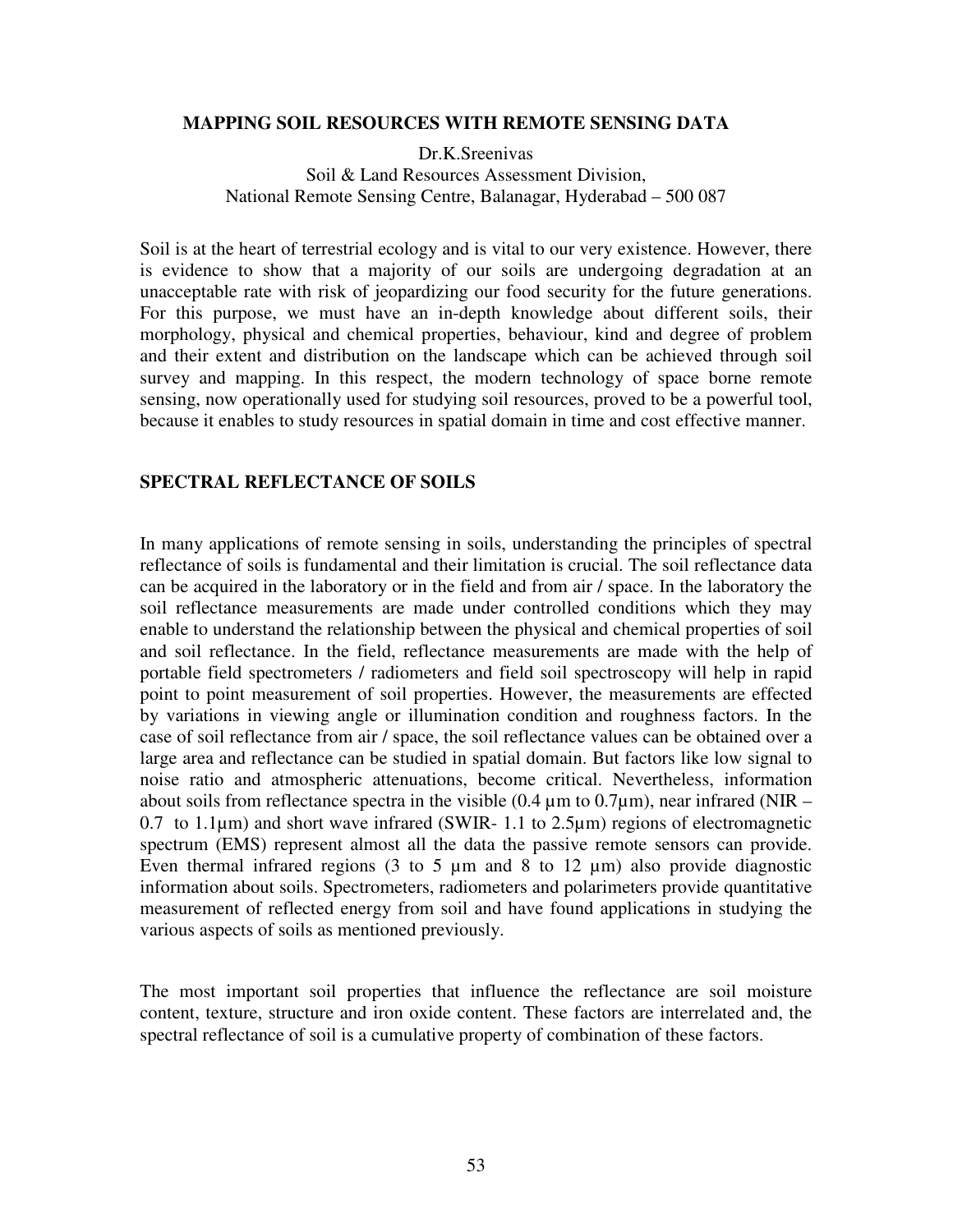The shape and nature of a soil reflectance curve depends upon the physical and chemical properties of soils. The important physical properties are soil colour, soil texture, structure, soil moisture, surface conditions / roughness etc. The chemical properties of soils result in absorption of incident radiation and is seen on reflectance curve as troughs whose positions are attributed to specific chemical groups in various structural configurations. It includes soil mineralogy, organic matter salinity, carbonates etc.

Soil color is mostly influenced by mineralogy, chemical composition, soil moisture, and organic matter content. It is an important parameter as it allows the diagnosis of soil types and their properties, as well as the detection of changes affecting ecosystems like erosion, salinization and / alkalization. Several researchers observed that the visible and near infrared region are the most suitable spectral regions of EM spectrum for qualitative and quantitative description of soils.

Organic matter in soils has profound influence on soil spectral characteristics. The increase in organic matter has been found to result in a decrease in reflectance. The organic matter has effect on spectral reflectance of soils throughout the visible, NIR and SWIR region of EMS and many workers have studied organic matter extensively from a remote sensing point of view. The absorption features of reflectance spectra are related to functional groups in the organic matter and models were developed to predict the humus / organic carbon content in soils.

Particle size or soil texture (refers to relative proportions of sand, silt and clay in soil) is another soil property that influences the spectral reflectance of soils significantly. Finer the particle size, the soil becomes smooth and more incoming energy is reflected. An increase in particle size causes a decrease in reflectance. However, silt content of soil is considered as major controlling factor for spectral reflectance. The spectral reflectance decreases with decrease in silt content. However, it is commonly observed that sandy soil exhibits higher reflectance than that of clayey soil, which is due to abundance of macro pores and air-soil interface. Under field conditions the soil structure (refers to arrangement of sand, silt and clay particles into aggregates) play a dominant role in altering the reflectance from soil. Factors that contribute to change in aggregate size over a period of time are tillage, soil erosion, crust formation etc.

Soil minerals viz., clay mineralogy and iron and iron oxides have significant influence on the spectral reflectance pattern of soils. In literature it is reported that an increase in iron oxide content in soils can cause decrease in reflectance, in visible wavelengths. Many of the absorption features in soil reflectance spectra are due to the presence of iron in one or other form and provide significant evidence on soil weathering process. Soils dominant in ferrous and ferric ions i.e. Limonite, Hematite and Goethite exhibit high response in the red region of spectrum. The ferric ion response bands are approximately at 0.40, 0.70 and  $0.87 \mu$ m and a sharp and narrow absorption band is evident at  $0.9 \mu$ m. The ferrous ion on the other hand, has been found to respond at 0.43, 0.45, 0.51, 0.55 and 1.0 µm. Limonite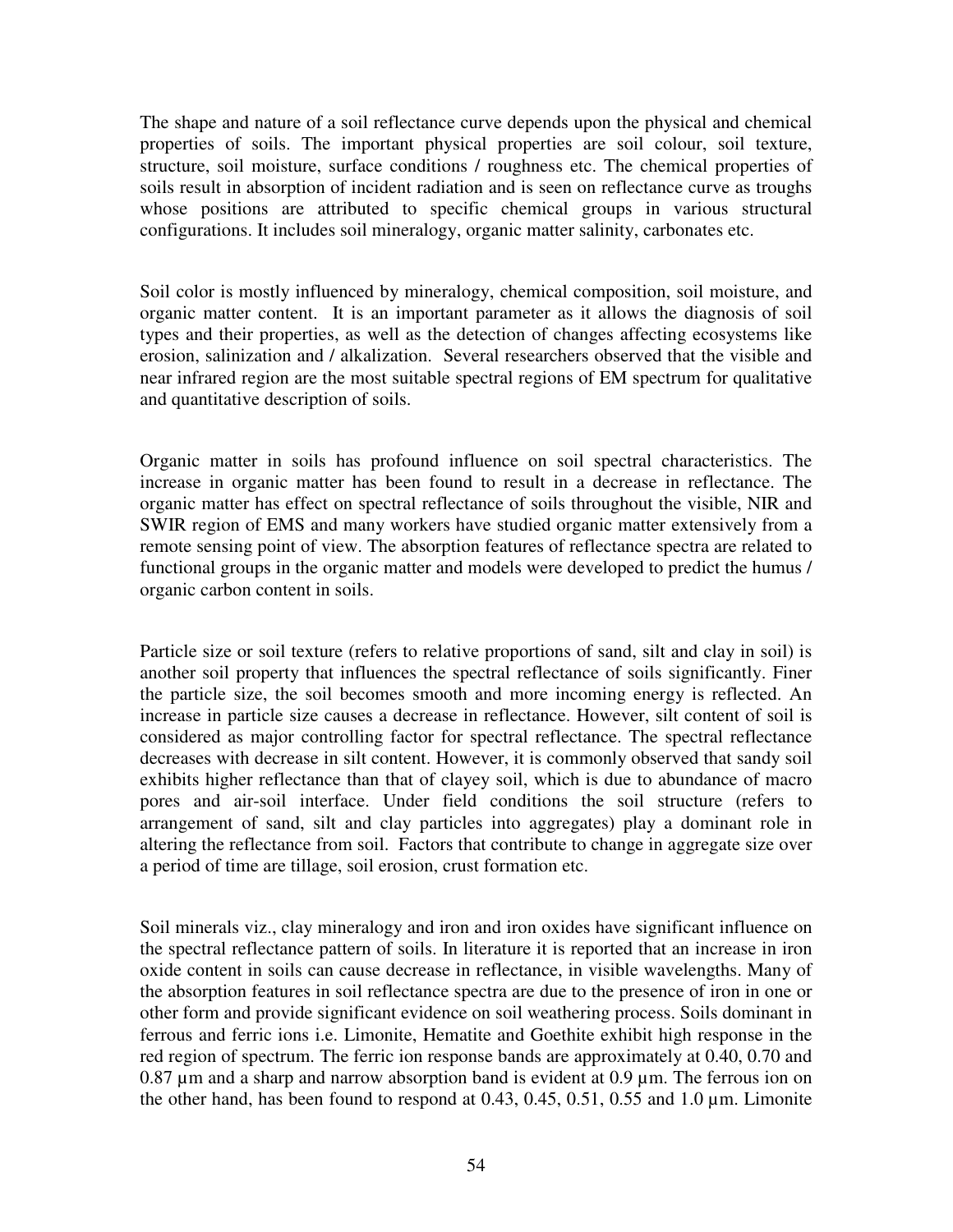shows typical bands at 0.9 um due to Ferric oxides and hydration bands near 1.4 um and 1.7 um. Muscovite displays hydroxyl bands at 1.4 um as well as between 2.2 um and 2.6 um. In addition, Biotite exhibits a very broad band in the 0.6 to 1.5 um region due to ferrous and ferric ions.

Clay minerals are layered crystalline aluminosilicate minerals, which are characterized by hydroxyl bands at 1.4 µm and 2.2 µm. Absence of appreciable amount of bound water in Kaolinite shows a weak band at 1.9  $\mu$ m due to absence of appreciable amounts of bound water whereas montmorillonite shows very strong bands at 1.9  $\mu$ m as well as at 1.4  $\mu$ m. Quartz and feldspar show very high reflectance and the spectrum in the visible and near infrared is almost devoid of spectral features (such as absorption maxima denoted as bands) unless impurities occur. Carbonate response bands have been noticed at 1.90, 2.00, 2.16, 2.35 and 2.55 µm. Soils with Gypsic minerals have high reflectance because of the inherent reflectance properties of gypsum.

# **SOIL MAPPING**

Satellite data from Indian Remote Sensing (IRS) sensors are being used to generate soil maps through monoscopic (non-stereoscopic) visual interpretation and computer-assisted digital analysis approaches. In visual Interpretation approach, the intimate relationship between physiography (landform) of the terrain and soils occurring therein is exploited. Lithological (parent material) units are initially delineated based on available geological maps. It is followed by delineation of broad physiographic units based on relief information available in topographical maps, and further sub-divisions of physiographic units taking into account land use / land cover, soil erosion, surface drainage, soil salinity and/or alkalinity as revealed in the image. Sample strips covering variations in terrain features and soils are then selected. Field visit is subsequently made to establish the relationship between image elements, namely tone, colour, texture, pattern, association, etc. and soils of the area. Apart from terrain features like length and degree of slope, land use / land cover, erosion hazards, surface drainage, etc., soil profile and auger-bore observations are taken in sample areas during field check, and soil samples are collected from profiles and auger-bores for analysis in the laboratory. Based on morphological and chemical analysis data soils are classified according to Soil Taxonomy. Modifications in the physiographic units, delineated earlier, are made. Physiographic (or landscape) units are subsequently translated into soilscape units by incorporating information on soils. Soilscape units are subsequently transferred onto base map of the same scale generated from Survey of India topographical maps.

The computer-assisted digital analysis is essentially based on the premise that the each object (here individual soil unit) could be characterized by its unique spectral response pattern. The approach consists of three stages, namely training stage, classification stage, and testing and validation stage. Establishing the relationship between these spectral classes and soils occurring therein by studying soil profiles and auger-bores in the field followed by chemical analysis in the laboratory, generating spectral response pattern (signature), assessing the spectral seperability, and labeling each pixel with a particular soil unit using either parametric (supervised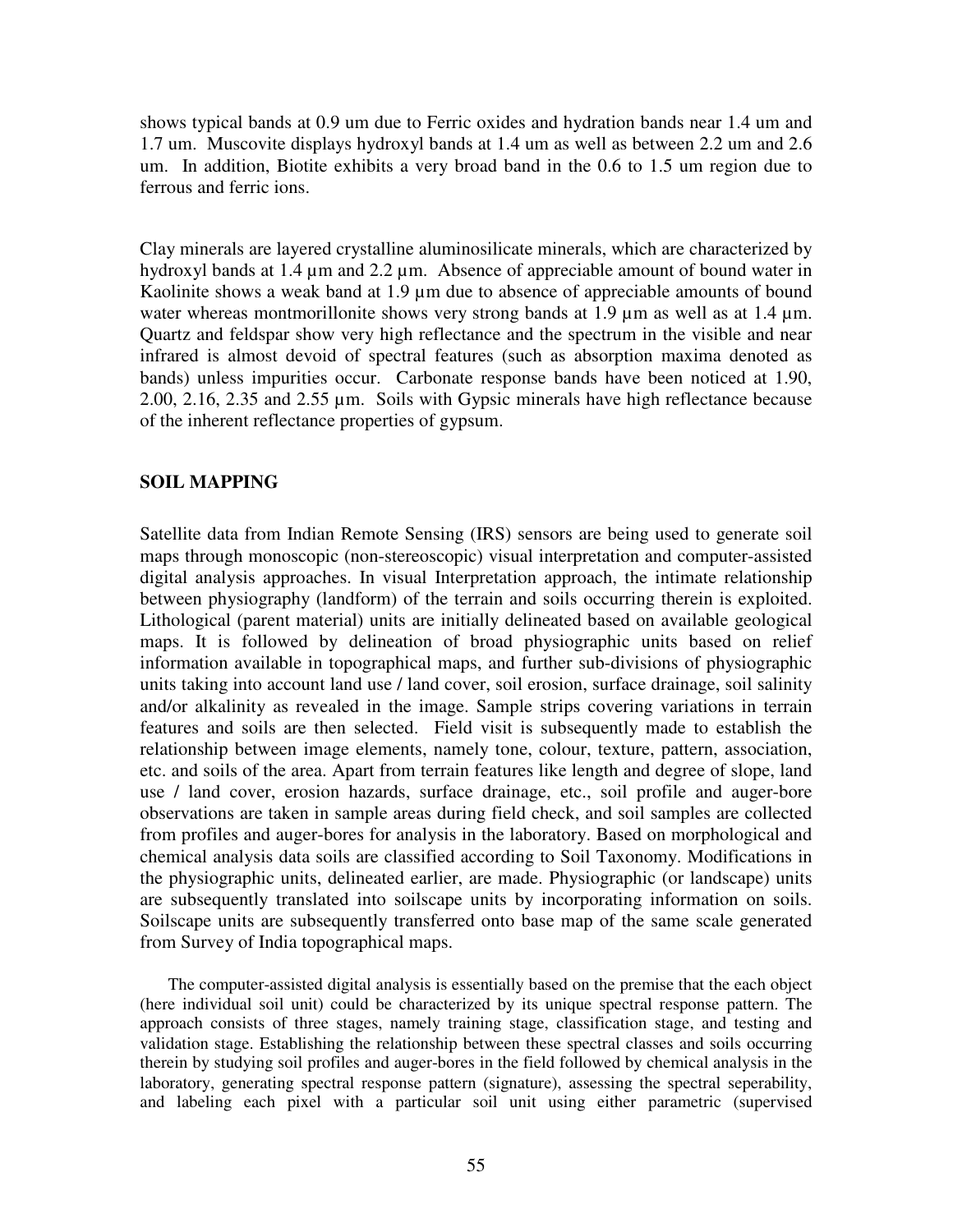classification) or non-parametric (un-supervised classification) approach encompasses the second stage. Multispectral data have been used for deriving information on soils after geometric and radiometric correction or various image enhancement techniques have been employed to improve the image contrast, and spectral soil maps have been prepared using supervised or un-supervised approach or a combination thereof. Computer-assisted digital approach was used to generate soil resources maps and to delineate salt-affected soils using Landsat-MSS and IRS-LISS data. Digital Elevation Model (DEM) generated from Cartosat-1 was also used along with Resourcesat multispectral data for delineation of soil resources.

The launch of the Indian Remote Sensing Satellite (IRS-1A, 1B, 1C, 1D) with sensors, namely Linear Imaging and Self-scanning Sensors (LISS-I, II, III) and Panchromatic (PAN) provided the backup for soil resources mapping and land degradation studies at 1:250,000, 1:50,000 and 1: 12500 scales. The multispectral data acquired during the period when soil is almost devoid of vegetation i.e. summer season, and when the vegetation cover is maximum, which coincides with the peak crop growing period, are ideal for soil resources mapping. Since land cover is used for delineation of sub-units within broad physiographic units. In India various operational projects of applications remote sensing techniques in soil resource studies were undertaken and successfully completed.

# **LAND DEGRADATION**

**As per World Resources Institute (1984) land degradation is the deterioration of soil, severely reduced productivity of desirable plants and declining diversity of flora and fauna because of the activities of both people and livestock. The study, published in 1994 as a report titled, 'Land degradation in South Asia', defined land degradation as 'the temporary or permanent lowering of the productive capacity of land.'** 

Remotely sensed data from satellites are being operationally used to derive information on degraded lands and monitor them periodically in time and space domain using multi temporal data in India (Venkataratnam and Rao, 1977; Venkataratnam, 1980, 1983, 1984, 1989; Venkataratnam and Ravisankar, 1992, Rao et al., 1991; Karale et al., 1988; NRSA, 1981; Singh et al., 1977, 1988; Sharma and Bhargava, 1987) and in other countries. In table-1.3 the methodologies used for land degradation assessment by different scientists / organizations are summarized along with the input data used, scale and output of their studies.

| <b>Authors</b><br><b>Years</b> | Input data used<br>Source of<br><b>Information</b> | Criteria selected          | Scale and output    |
|--------------------------------|----------------------------------------------------|----------------------------|---------------------|
| Kassas<br>1987                 | Global climate, soil<br>& vegetation maps          | Extension of desert areas  | Global figures      |
| Dregne, 1977,                  | Global maps and                                    | State of vegetation, state | Global/Continental, |

|  | Table 1. Methodologies used for land degradation assessment |
|--|-------------------------------------------------------------|
|--|-------------------------------------------------------------|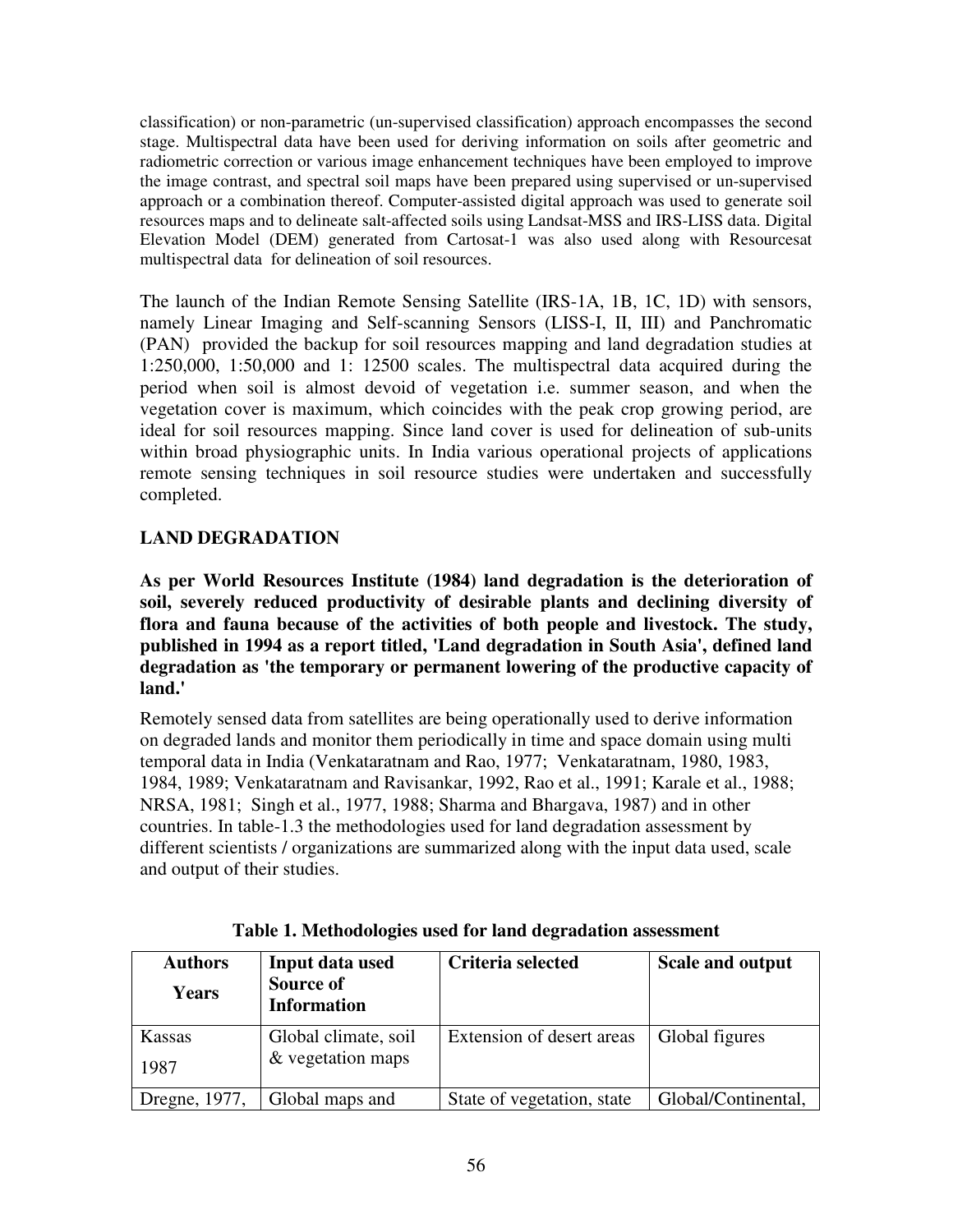| 1983, 1986                   | statistics                                                   | of soil erosion, state of<br>salinization decrease of<br>crop yields | statistical tables<br>small scale maps             |
|------------------------------|--------------------------------------------------------------|----------------------------------------------------------------------|----------------------------------------------------|
| Tucker &<br>Justice, 1986    | <b>NOAA (AVHRR)</b>                                          | Vegetation density $\&$<br>productivity                              | <b>Regional Small</b><br>scale maps                |
| Pankova et al.<br>1986       | Satellite<br>images/ground<br>surveys                        | Degree of soil salinity,<br>soil salinity,                           | Statistical tables;<br>Regional scale              |
| Kovda et al,<br>1977, 1978   | Small scale soil maps<br>statistics, soil<br>descriptions    | Soil salinity, degree of<br>soil aridity                             | Small scale<br>maps/global                         |
| Rozanov et al,<br>1981, 1982 | <b>Statistical</b><br>information                            | Erosion, Salinization                                                | Statistical tables at<br>Global /regional<br>level |
| Kharin et al,<br>1984        | Satellite images and<br>aerial photographs<br>ground surveys | Status of vegetation,<br>erosion, salinization                       | Medium scale maps<br>statistics, regional<br>scale |
| NRSA, 1990                   | Satellite imagery and<br>ground truth studies                | Degree of Soil erosion                                               | Small scale maps/<br>regional level                |
| NRSA, 1995                   | Satellite imagery and<br>Ground truth studies                | Degree/ extent of salinity<br>and/or sodicity                        | Small scale maps/<br>National level                |
| NRSA, 1996                   | Satellite imagery and<br>Ground truth studies                | Salinity/sodicity                                                    | <b>Medium Scale</b><br>Regional level              |

The general approach for mapping and generating land degradation database will be as follows:

- Remote sensing multi-spectral data, preferably Resourcesat LISS-III or compatible resolutions, covering Kharif (Aug –Nov), Rabi (Jan- Mar), Zaid (April- May) seasons will be used to address spatial and temporal variability in land degradation. In the absence of cloud free data or quality affected data, the use of multisensor data may be contemplated.
- Development of classification scheme and interpretation cues for multi-temporal data sets.
- Georeferencing of multi temporal IRS LISS III datasets to standard spatial reference framework.
- On-screen visual interpretation of different land degradation classes on satellite data FCC following standard visual interpretation techniques adopting the finalized classification scheme and interpretation cues.